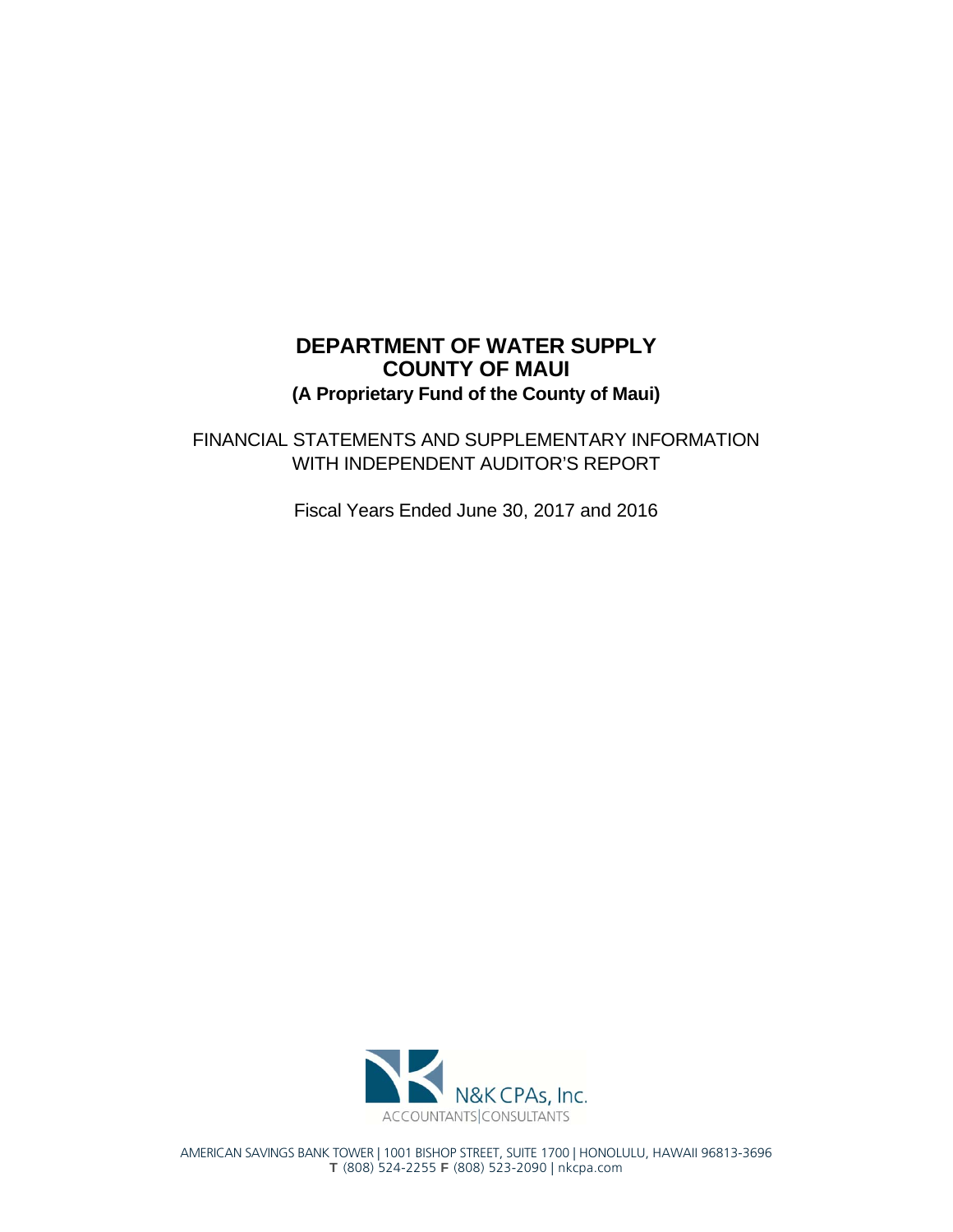# **DEPARTMENT OF WATER SUPPLY COUNTY OF MAUI**

# **TABLE OF CONTENTS**

|                                                                               | Page      |  |  |  |  |  |
|-------------------------------------------------------------------------------|-----------|--|--|--|--|--|
| <b>INDEPENDENT AUDITOR'S REPORT</b>                                           | $3 - 5$   |  |  |  |  |  |
| <b>FINANCIAL STATEMENTS</b>                                                   |           |  |  |  |  |  |
| <b>Statements of Net Position</b>                                             | $6 - 7$   |  |  |  |  |  |
| Statements of Revenues, Expenses, and Changes in Net Position                 |           |  |  |  |  |  |
| <b>Statements of Cash Flows</b>                                               |           |  |  |  |  |  |
| <b>Notes to Financial Statements</b>                                          | $11 - 39$ |  |  |  |  |  |
|                                                                               |           |  |  |  |  |  |
| <b>SUPPLEMENTARY INFORMATION</b>                                              |           |  |  |  |  |  |
| Schedule I - Schedule of Capital Assets                                       | 41        |  |  |  |  |  |
| Schedule II - Schedule of Long-Term Debt - General Obligation<br><b>Bonds</b> | $42 - 45$ |  |  |  |  |  |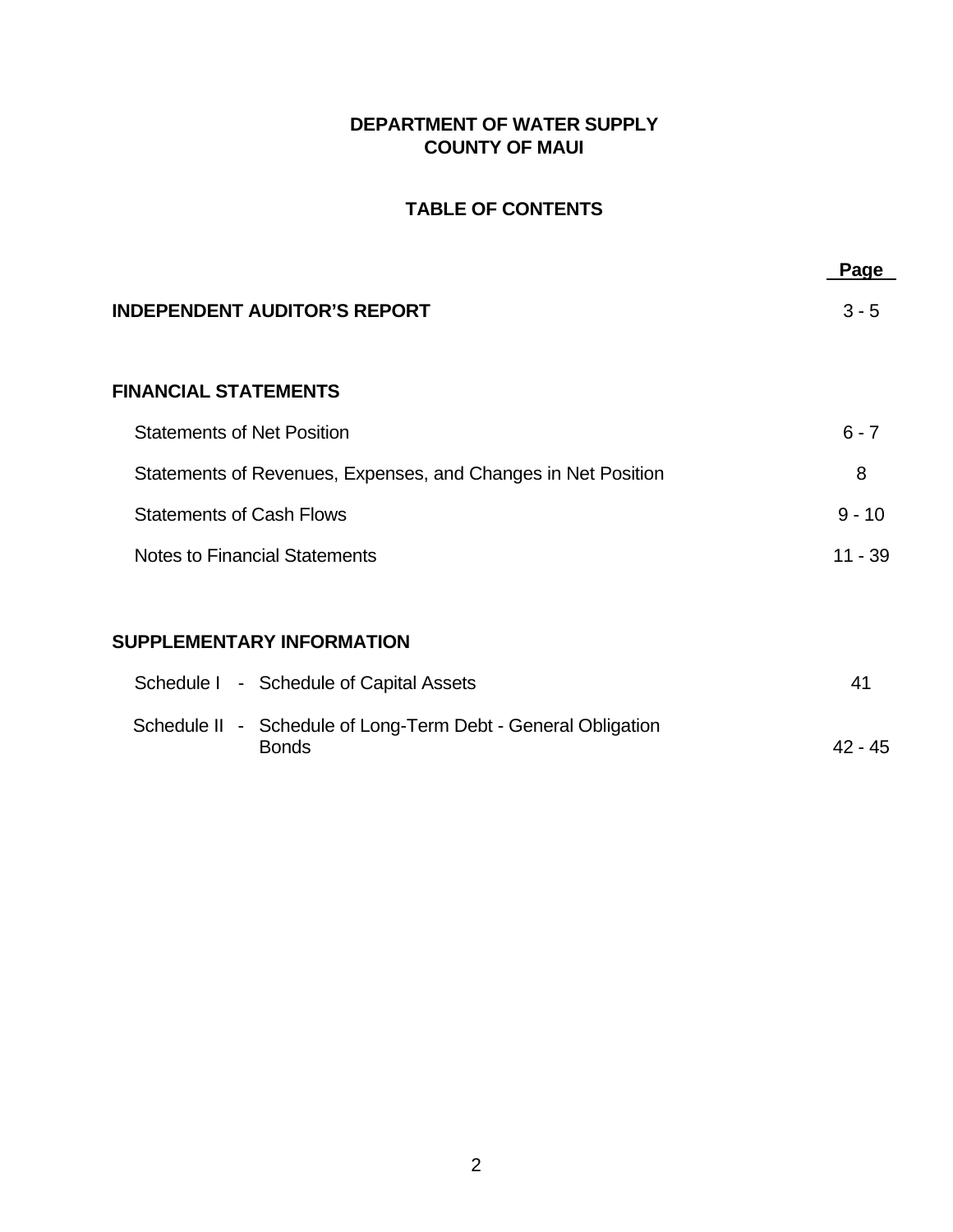

## **INDEPENDENT AUDITOR'S REPORT**

To the Honorable Mike White, Chair, and Members of the Council County of Maui Wailuku, Maui, Hawaii

## **Report on the Financial Statements**

We have audited the accompanying financial statements of the Department of Water Supply of the County of Maui (the Department), a proprietary fund of the County of Maui, as of and for the fiscal years ended June 30, 2017 and 2016, and the related notes to the financial statements, as listed in the table of contents.

## **Management's Responsibility for the Financial Statements**

Management is responsible for the preparation and fair presentation of these financial statements in accordance with accounting principles generally accepted in the United States of America; this includes the design, implementation, and maintenance of internal control relevant to the preparation and fair presentation of financial statements that are free from material misstatement, whether due to fraud or error.

## **Auditor's Responsibility**

Our responsibility is to express an opinion on these financial statements based on our audits. We conducted our audits in accordance with auditing standards generally accepted in the United States of America and the standards applicable to financial audits contained in *Government Auditing Standards,* issued by the Comptroller General of the United States. Those standards require that we plan and perform the audit to obtain reasonable assurance about whether the financial statements are free from material misstatement.

An audit involves performing procedures to obtain audit evidence about the amounts and disclosures in the financial statements. The procedures selected depend on the auditor's judgment, including the assessment of the risks of material misstatement of the financial statements, whether due to fraud or error. In making those risk assessments, the auditor considers internal control relevant to the entity's preparation and fair presentation of the financial statements in order to design audit procedures that are appropriate in the circumstances, but not for the purpose of expressing an opinion on the effectiveness of the entity's internal control. Accordingly, we express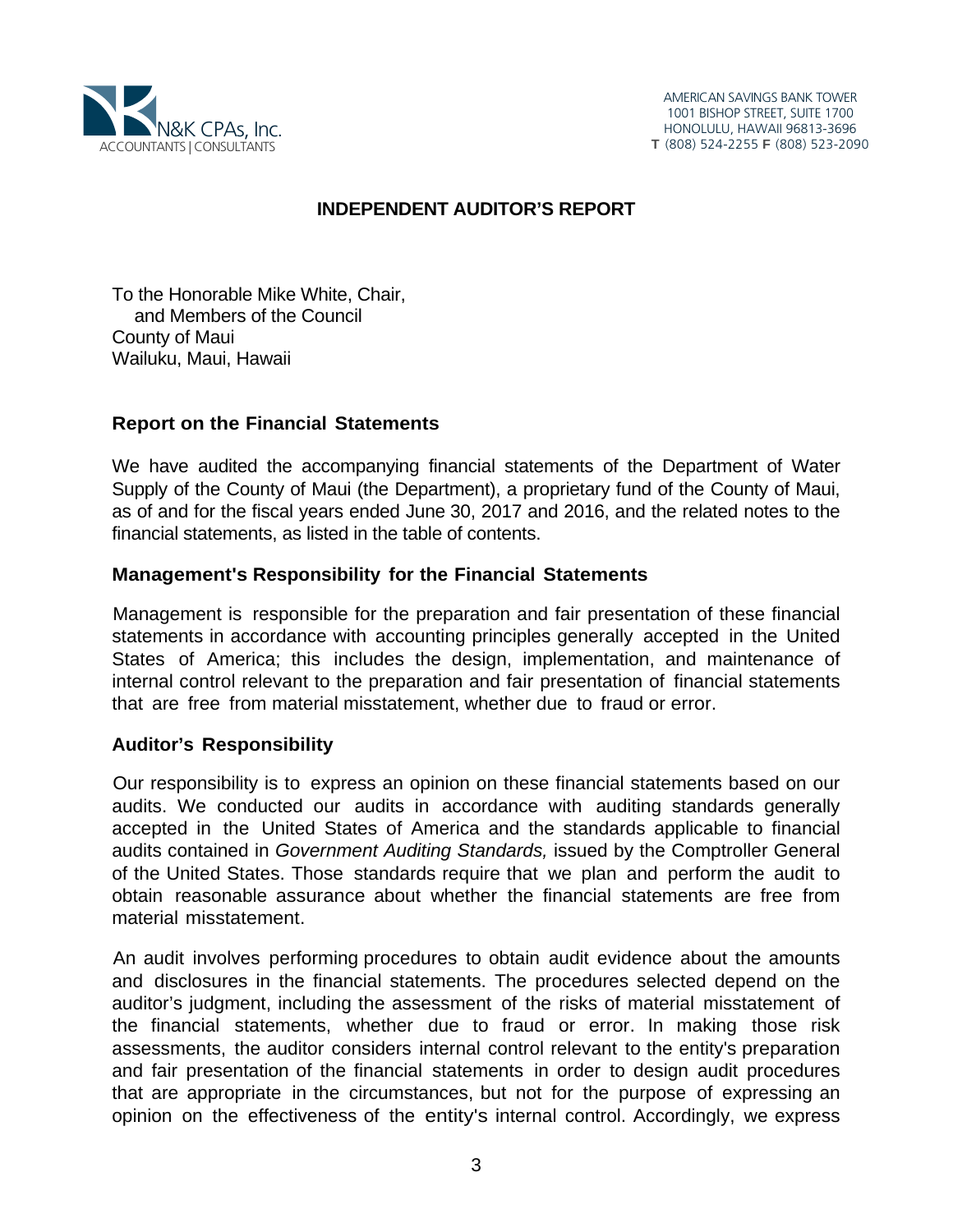no such opinion. An audit also includes evaluating the appropriateness of accounting policies used and the reasonableness of significant accounting estimates made by management, as well as evaluating the overall presentation of the financial statements.

We believe that the audit evidence we have obtained is sufficient and appropriate to provide a basis for our audit opinion.

## **Opinion**

In our opinion, the financial statements referred to above present fairly, in all material respects, the financial position of the Department, as of June 30, 2017 and 2016, and the changes in its financial position and its cash flows for the fiscal years then ended in accordance with accounting principles generally accepted in the United States of America.

## **Emphasis of Matter**

As discussed in Note 1, the financial statements of the Department, are intended to present the financial position, the changes in financial position, and cash flows of only that portion of the business-type activities of the County of Maui that is attributable to the transactions of the Department. They do not purport to, and do not present fairly the financial position of the County of Maui as of June 30, 2017 and 2016, the changes in its financial position, or its cash flows for the fiscal years then ended in conformity with accounting principles generally accepted in the United States of America. Our opinion is not modified with respect to this matter.

## **Adoption of New Accounting Principle**

As discussed in Note 13 to the financial statements, the Department adopted new accounting guidance that clarifies standards for accounting and financial reporting for pensions that are provided to the employees of state and local governmental employers. Our opinion is not modified with respect to this matter.

## **Other Matters**

## *Required Supplementary Information*

Management has omitted management's discussion and analysis, the schedules of proportionate share of net pension liability, contributions, and funding progress, that accounting principles generally accepted in the United States require to be presented to supplement the financial statements. Such missing information, although not a part of the financial statements, is required by the Governmental Accounting Standards Board who considers it to be an essential part of financial reporting for placing the financial statements in an appropriate operational, economic, or historical context. Our opinion on the financial statements is not affected by this missing information.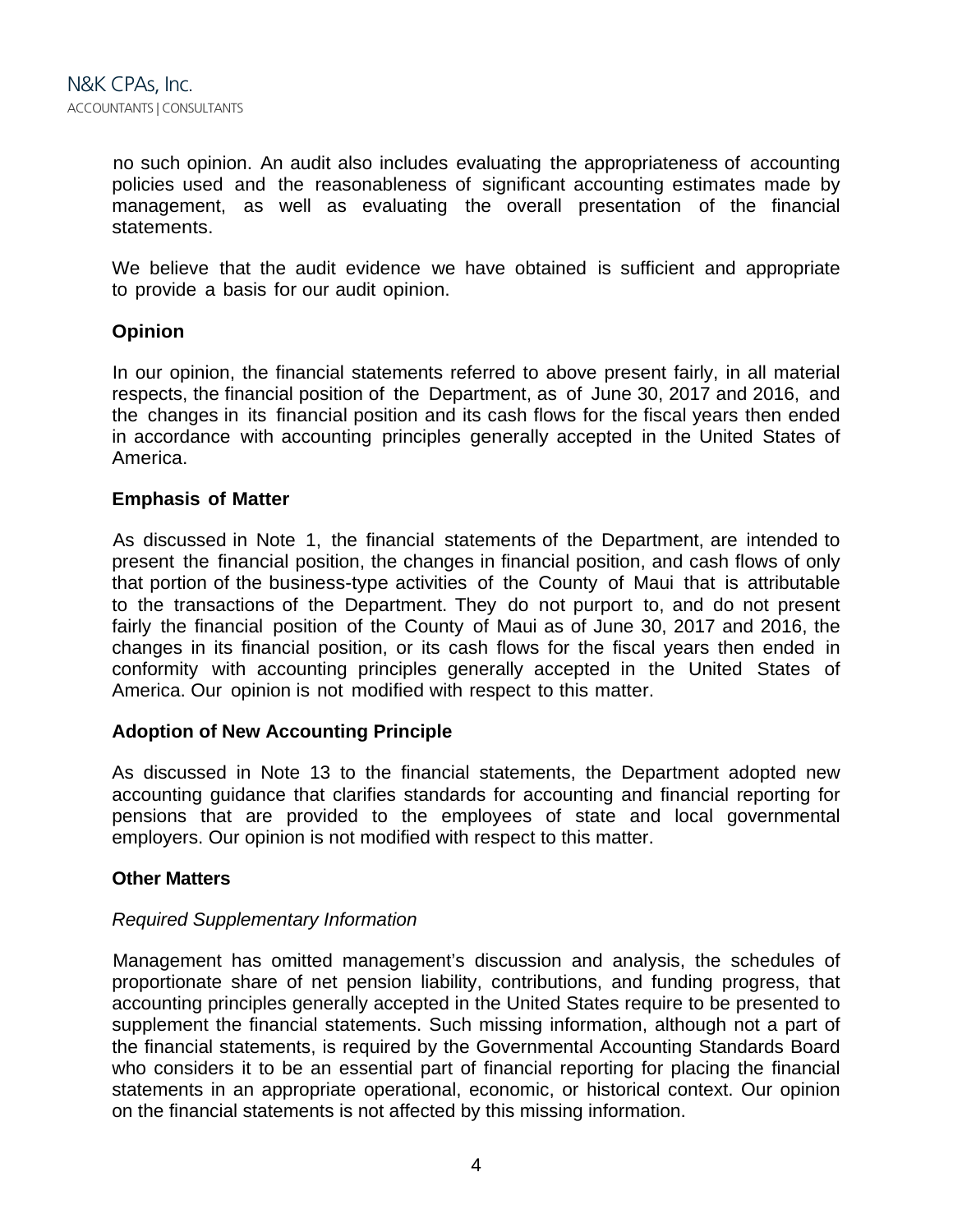## *Other Information*

Our audit was conducted for the purpose of forming an opinion on the Department's financial statements. The supplemental schedules of capital assets and of long-term debt-general obligation bonds as of June 30, 2017, are presented for purposes of additional analysis and are not a required part of the financial statements.

The schedules of capital assets and of long-term debt-general obligation bonds are the responsibility of management and was derived from and relates directly to the underlying accounting and other records used to prepare the financial statements. Such information has been subjected to the auditing procedures applied in the audit of the financial statements and certain additional procedures, including comparing and reconciling such information directly to the underlying accounting and other records used to prepare the financial statements or to the financial statements themselves, and other additional procedures in accordance with auditing standards generally accepted in the United States of America. In our opinion, the information is fairly stated, in all material respects, in relation to the financial statements as a whole.

## **Other Reporting Required by** *Government Auditing Standards*

In accordance with *Government Auditing Standards*, we have also issued our report dated December 13, 2017 on our consideration of the Department's internal control over financial reporting and on our tests of its compliance with certain provisions of laws, regulations, contracts, and grant agreements and other matters. The purpose of that report is to describe the scope of our testing of internal control over financial reporting and compliance and the results of that testing, and not to provide an opinion on the effectiveness of the Department's internal control over financial reporting or on compliance. That report is an integral part of an audit performed in accordance with *Government Auditing Standards* in considering the Department's internal control over financial reporting and compliance.

N&K CPAS, INC.

Honolulu, Hawaii December 13, 2017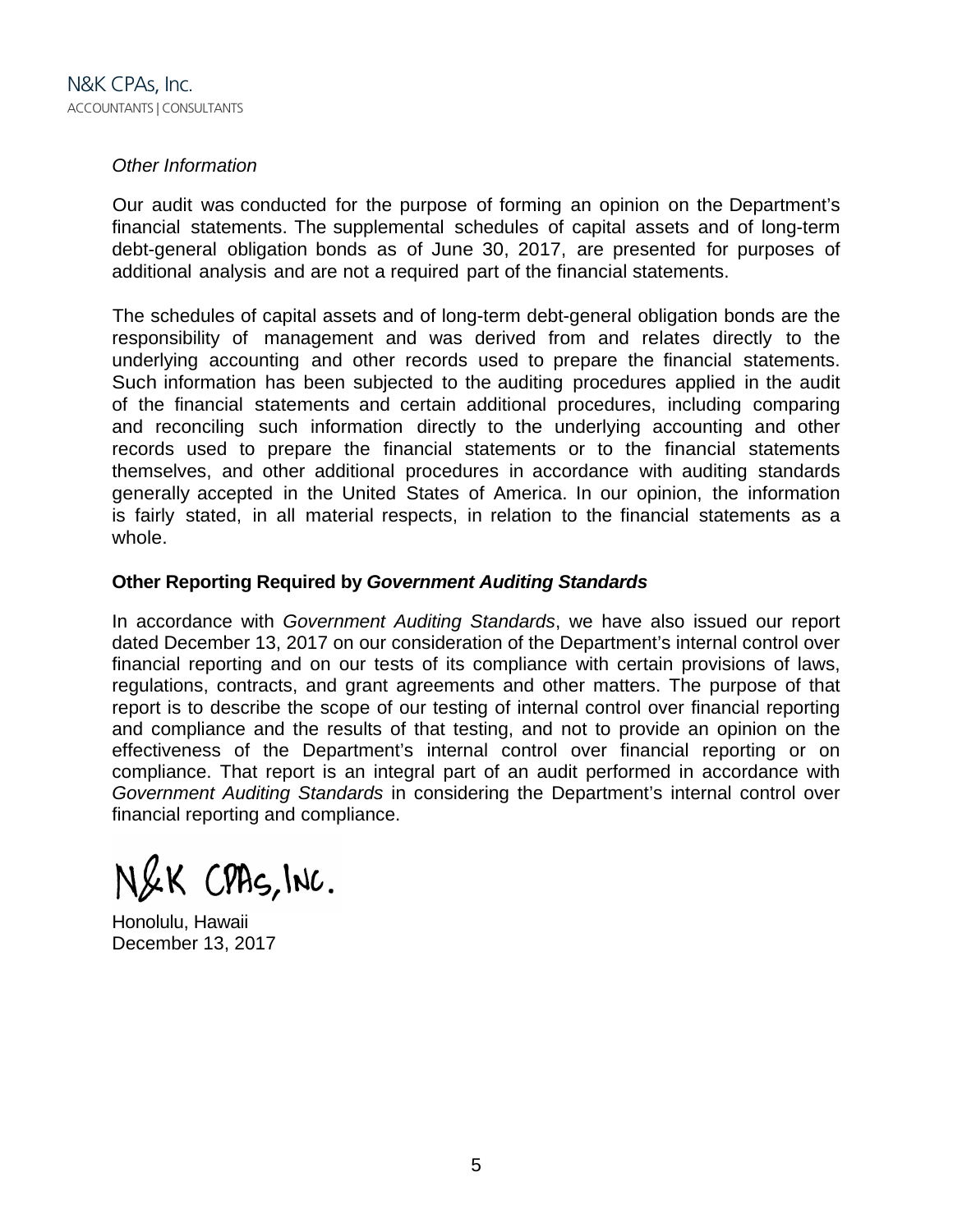### **Department of Water Supply County of Maui STATEMENTS OF NET POSITION June 30, 2017 and 2016**

|                                                    |                     |                | 2016            |
|----------------------------------------------------|---------------------|----------------|-----------------|
|                                                    | 2017                |                | (as restated)   |
| <b>CURRENT ASSETS</b>                              |                     |                |                 |
| Equity in pooled cash and investments              |                     |                |                 |
| held in County Treasury                            | \$<br>52,515,728 \$ |                | 44,162,398      |
| <b>Customer receivables</b>                        |                     |                |                 |
| <b>Billed</b>                                      | 3,815,384           |                | 3,470,475       |
| Less: allowance for doubtful accounts              | (76, 667)           |                | (141, 524)      |
|                                                    | 3,738,717           |                | 3,328,951       |
| Unbilled                                           | 3,027,172           |                | 2,677,024       |
| Total customer receivables                         | 6,765,889           |                | 6,005,975       |
| Materials and supplies                             | 1,534,476           |                | 1,411,131       |
| Other current assets                               | 1,556,006           |                | 244,832         |
| Total current unrestricted assets                  | 62,372,099          |                | 51,824,336      |
| <b>RESTRICTED ASSETS</b>                           |                     |                |                 |
| Equity in pooled cash and investments              |                     |                |                 |
| held in County Treasury                            | 19,993,443          |                | 18,013,522      |
| <b>Total current assets</b>                        | 82,365,542          |                | 69,837,858      |
| <b>CAPITAL ASSETS</b>                              |                     |                |                 |
| Utility plant in service                           | 593,223,938         |                | 564,620,814     |
| Less accumulated depreciation                      | (287, 921, 052)     |                | (273, 532, 918) |
|                                                    | 305,302,886         |                | 291,087,896     |
| Construction work in progress                      | 34,854,382          |                | 40,902,841      |
| <b>Total capital assets</b>                        | 340, 157, 268       |                | 331,990,737     |
| <b>TOTAL ASSETS</b>                                | 422,522,810         |                | 401,828,595     |
| <b>DEFERRED OUTFLOWS OF RESOURCES</b>              |                     |                |                 |
| Deferred outflows of resources related to pensions | 12,970,330          |                | 3,490,904       |
| Unamortized loss on advanced refunding             | 158,295             |                | 228,730         |
| TOTAL DEFERRED OUTFLOWS OF RESOURCES               | 13,128,625          |                | 3,719,634       |
| TOTAL ASSETS AND DEFERRED OUTFLOWS OF RESOURCES    | \$<br>435,651,435   | $\mathfrak{L}$ | 405,548,229     |
|                                                    |                     |                |                 |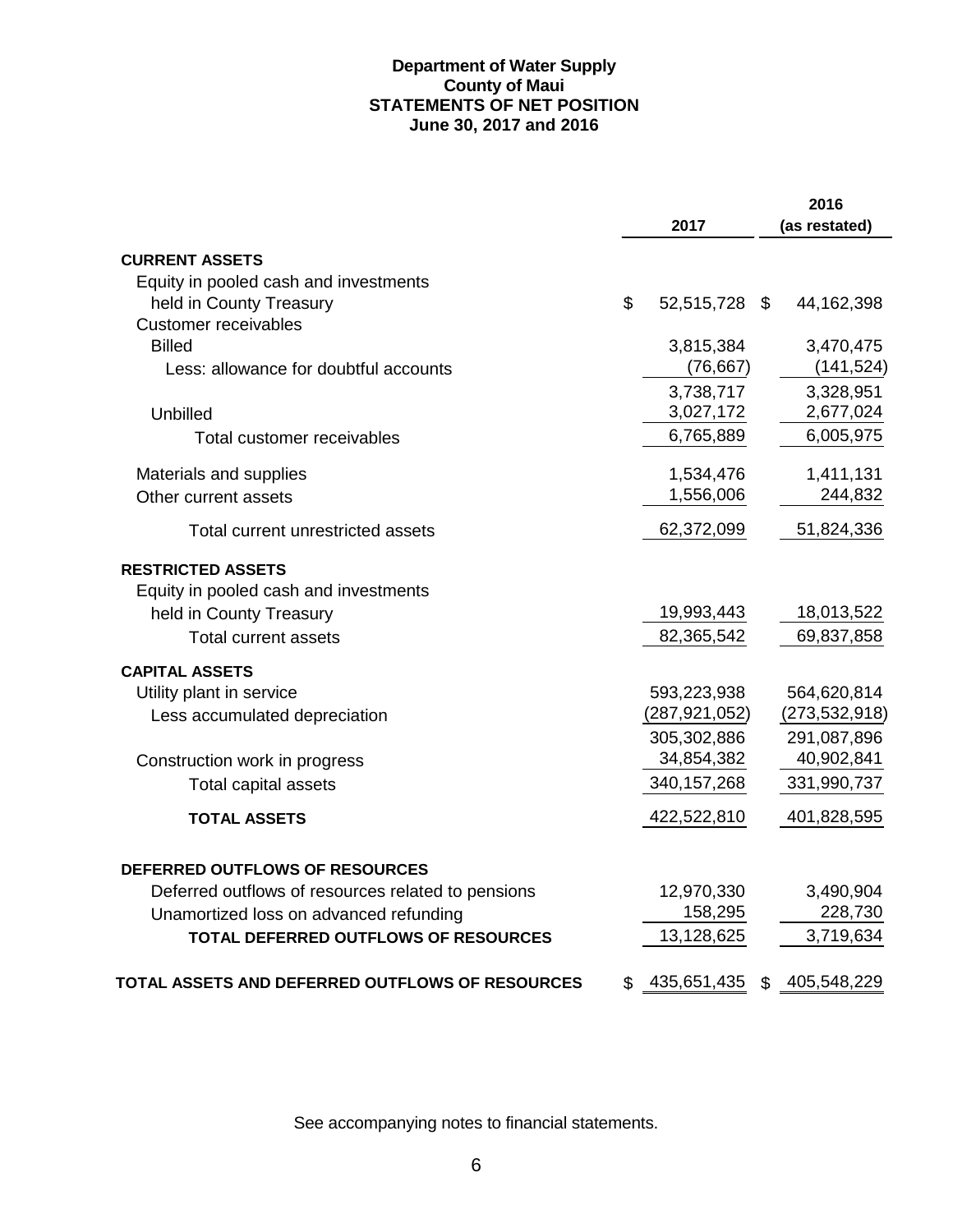### **Department of Water Supply County of Maui STATEMENTS OF NET POSITION (Continued) June 30, 2017 and 2016**

|                                                      |                               | 2016            |
|------------------------------------------------------|-------------------------------|-----------------|
|                                                      | 2017                          | (as restated)   |
| <b>CURRENT LIABILITIES</b>                           |                               |                 |
| Payable from unrestricted current assets             |                               |                 |
| Bonds payable, current portion                       | \$<br>2,447,357               | \$<br>2,352,483 |
| Notes payable, current portion                       | 1,318,665                     | 1,301,828       |
| Accounts payable                                     | 2,286,694                     | 2,294,685       |
| Accrued vacation, current portion                    | 888,443                       | 817,781         |
| Construction contracts payable, including retainages | 646,121                       | 818,919         |
| Claims and judgments                                 | 1,676,718                     | 1,239,213       |
| Accrued interest payable                             | 302,353                       | 293,126         |
| Customer advances for utility construction           | 106,973                       | 40,666          |
|                                                      | 9,673,324                     | 9,158,701       |
| Payable from restricted assets                       |                               |                 |
| Construction contracts payable, including retainages | 2,597,664                     | 2,317,913       |
| <b>Customer deposits</b>                             | 764,306                       | 609,343         |
| Refundable advances                                  | 1,000,000                     | 1,000,000       |
|                                                      | 4,361,970                     | 3,927,256       |
| <b>Total current liabilities</b>                     | 14,035,294                    | 13,085,957      |
| <b>NON-CURRENT LIABILITIES</b>                       |                               |                 |
| Bonds payable, non-current portion                   | 22,083,619                    | 24,932,975      |
| Notes payable, non-current portion                   | 27,849,760                    | 20,957,731      |
| Net pension liability                                | 39,134,359                    | 26,679,011      |
| Accrued vacation, non-current portion                | 1,292,463                     | 1,226,308       |
| Total non-current liabilities                        | 90,360,201                    | 73,796,025      |
| <b>TOTAL LIABILITIES</b>                             | 104,395,495                   | 86,881,982      |
| DEFERRED INFLOWS OF RESOURCES                        |                               |                 |
| Deferred inflows of resources related to pensions    | 1,289,870                     | 2,006,618       |
| Unamortized gain on advanced refunding               | 180,272                       | 450,680         |
| TOTAL DEFERRED INFLOWS OF RESOURCES                  | 1,470,142                     | 2,457,298       |
| <b>NET POSITION</b>                                  |                               |                 |
| Net investment in capital assets                     | 288,741,142                   | 284,873,905     |
| Restricted                                           | 16,923,769                    | 14,825,370      |
| Unrestricted                                         | 24,120,887                    | 16,509,674      |
| <b>TOTAL NET POSITION</b>                            | 329,785,798                   | 316,208,949     |
| TOTAL LIABILITIES, DEFERRED INFLOWS OF RESOURCES     |                               |                 |
| <b>AND NET POSITION</b>                              | $$435,651,435$ $$405,548,229$ |                 |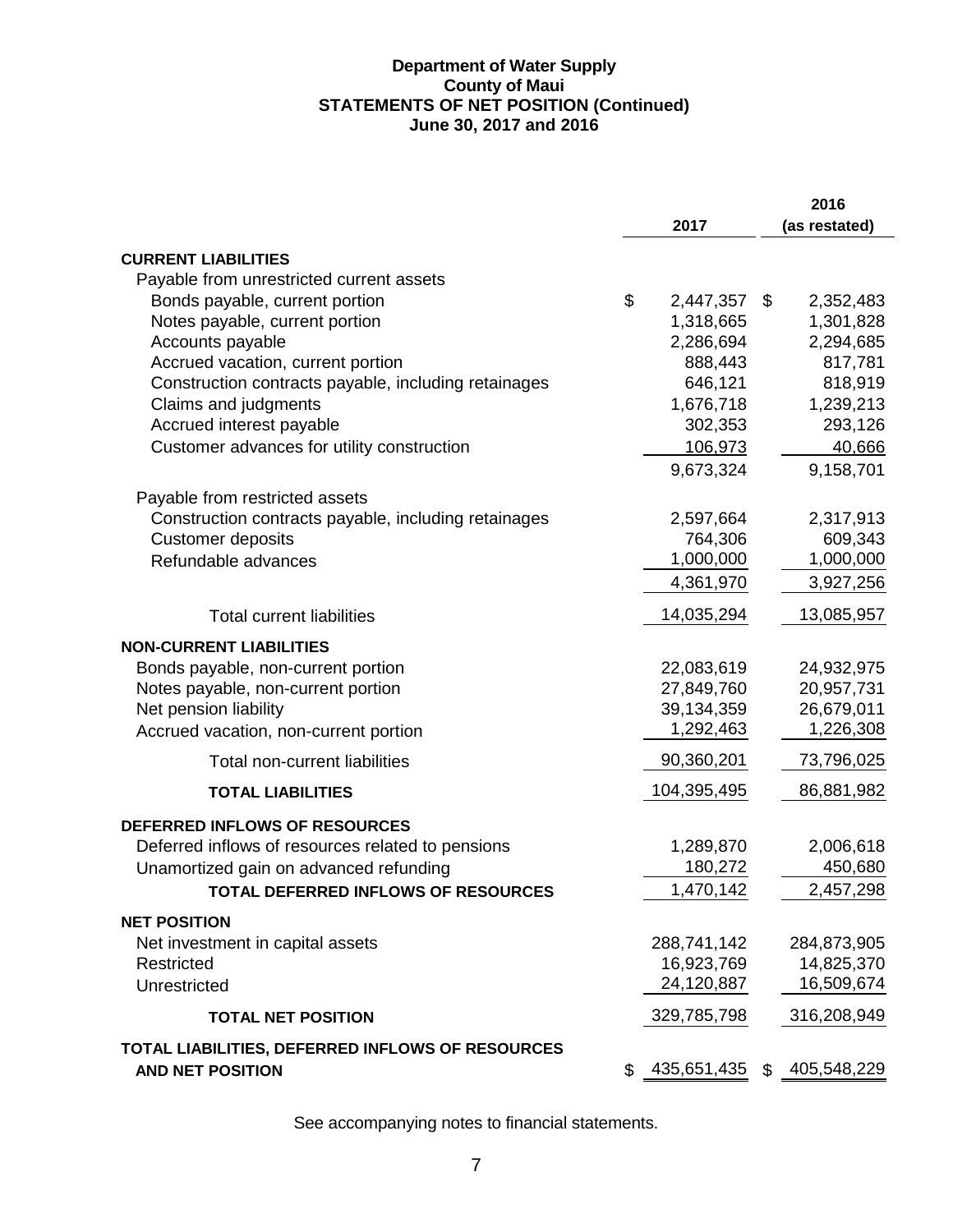### **Department of Water Supply County of Maui STATEMENTS OF REVENUES, EXPENSES, AND CHANGES IN NET POSITION Fiscal Years Ended June 30, 2017 and 2016**

|                                                                                                                                                                                                                                   | 2017                                                                                     | 2016<br>(as restated)                                                                      |
|-----------------------------------------------------------------------------------------------------------------------------------------------------------------------------------------------------------------------------------|------------------------------------------------------------------------------------------|--------------------------------------------------------------------------------------------|
| <b>OPERATING REVENUES</b><br>Water sales<br>Other revenues                                                                                                                                                                        | \$<br>62,814,311<br>818,924                                                              | \$<br>59,917,911<br>625,701                                                                |
| Total operating revenues                                                                                                                                                                                                          | 63,633,235                                                                               | 60,543,612                                                                                 |
| <b>OPERATING EXPENSES</b><br>Depreciation and amortization<br>Administrative and general<br>Power and pumping<br><b>Transmission and distribution</b><br>Purification<br>Customers' accounting and collection<br>Source of supply | 14,406,243<br>20,547,256<br>11,157,903<br>6,777,635<br>6,127,226<br>2,317,896<br>484,398 | 16,254,652<br>17,899,266<br>10,826,084<br>7,030,067<br>6,271,993<br>1,555,614<br>1,517,429 |
| Total operating expenses                                                                                                                                                                                                          | 61,818,557                                                                               | 61,355,105                                                                                 |
| Operating income (loss)                                                                                                                                                                                                           | 1,814,678                                                                                | (811, 493)                                                                                 |
| <b>NONOPERATING REVENUES (EXPENSES)</b><br>Interest expense, net of interest capitalized of<br>\$509,611 for 2017 and \$64,488 for 2016<br>Interest and investment earnings                                                       | (389, 602)<br><u>785,552</u>                                                             | (919, 220)<br>610,572                                                                      |
| Total nonoperating revenues (expenses), net                                                                                                                                                                                       | 395,950                                                                                  | (308, 648)                                                                                 |
| Income (loss) before capital contributions<br>Capital contributions<br>Change in net position                                                                                                                                     | 2,210,628<br>11,366,221<br>13,576,849                                                    | (1, 120, 141)<br>6,465,141<br>5,345,000                                                    |
| <b>NET POSITION</b><br>Beginning of year, as previously reported                                                                                                                                                                  | 316,208,949                                                                              | 311,492,733                                                                                |
| Restatement adjustment: cumulative effect of<br>implementation of new accounting standard                                                                                                                                         |                                                                                          | (628, 784)                                                                                 |
| Beginning of year, as restated                                                                                                                                                                                                    | 316,208,949                                                                              | 310,863,949                                                                                |
| End of year                                                                                                                                                                                                                       | 329,785,798                                                                              | \$<br>316,208,949                                                                          |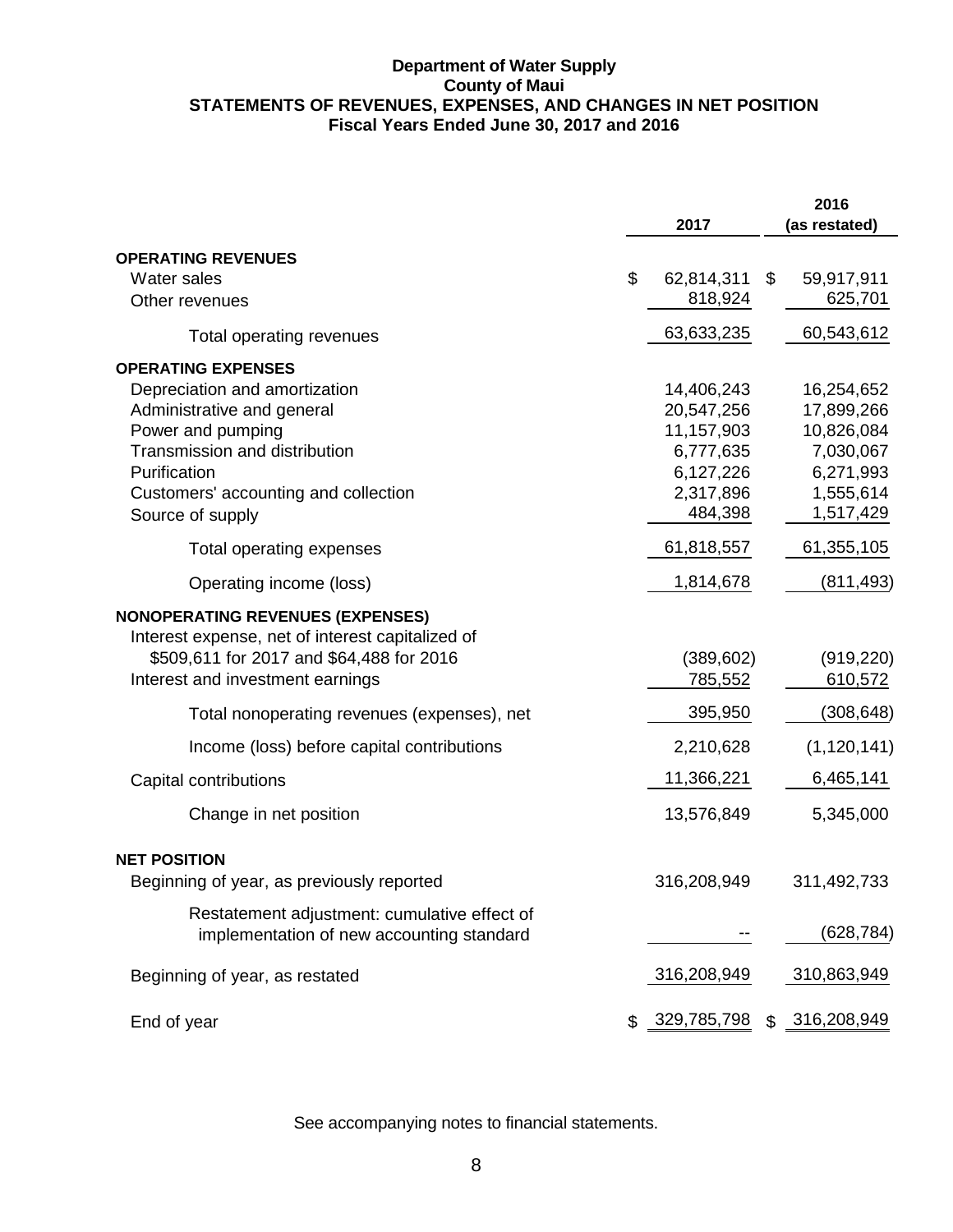### **Department of Water Supply County of Maui STATEMENTS OF CASH FLOWS Fiscal Years Ended June 30, 2017 and 2016**

|                                                                                                                                                                                                                                                                                                                                                                                                      |          |                                                                                       |                | 2016                                                                                 |
|------------------------------------------------------------------------------------------------------------------------------------------------------------------------------------------------------------------------------------------------------------------------------------------------------------------------------------------------------------------------------------------------------|----------|---------------------------------------------------------------------------------------|----------------|--------------------------------------------------------------------------------------|
|                                                                                                                                                                                                                                                                                                                                                                                                      |          | 2017                                                                                  |                | (as restated)                                                                        |
| <b>CASH FLOWS FROM OPERATING ACTIVITIES</b><br>Cash received from customers and others<br>Payments to suppliers for goods and services<br>Payments to employees for services<br>Receipts (refunds) of utility construction advances                                                                                                                                                                  | \$       | 62,859,449<br>(37, 307, 583)<br>(8,592,919)<br>221,270                                | $\mathfrak{L}$ | 60,548,141<br>(37,087,634)<br>(10, 264, 298)<br>(129, 123)                           |
| Net cash provided by operating activities                                                                                                                                                                                                                                                                                                                                                            |          | 17,180,217                                                                            |                | 13,067,086                                                                           |
| <b>CASH FLOWS FROM INVESTING ACTIVITIES</b><br>Interest and investment earnings received from investments<br>Net cash provided by investing activities                                                                                                                                                                                                                                               |          | 785,552<br>785,552                                                                    |                | 610,572<br>610,572                                                                   |
| <b>CASH FLOWS FROM CAPITAL AND RELATED FINANCING ACTIVITIES</b><br>Cash paid for acquisition of construction of capital assets,<br>including capitalized interest<br>Principal paid on bonds and notes<br>Proceeds from bonds and notes payable<br>Cash received from capital contributions<br>Interest paid on bonds and notes payable<br>Net cash used in capital and related financing activities |          | (18, 152, 428)<br>(3,661,394)<br>8,218,402<br>7,455,486<br>(1,492,584)<br>(7,632,518) |                | (19,081,112)<br>(9,203,987)<br>9,247,860<br>2,996,313<br>(1,608,839)<br>(17,649,765) |
| NET INCREASE (DECREASE) IN CASH AND<br><b>CASH EQUIVALENTS</b>                                                                                                                                                                                                                                                                                                                                       |          | 10,333,251                                                                            |                | (3,972,107)                                                                          |
| <b>CASH AND CASH EQUIVALENTS AT BEGINNING OF FISCAL YEAR</b>                                                                                                                                                                                                                                                                                                                                         |          | 62,175,920                                                                            |                | 66,148,027                                                                           |
| CASH AND CASH EQUIVALENTS AT END OF FISCAL YEAR                                                                                                                                                                                                                                                                                                                                                      | £.       | 72,509,171                                                                            | \$             | 62,175,920                                                                           |
| <b>RECONCILIATION OF CASH AND CASH EQUIVALENTS</b><br>TO THE STATEMENTS OF NET POSITION<br>Unrestricted<br>Restricted                                                                                                                                                                                                                                                                                | \$<br>\$ | 52,515,728<br>19,993,443<br>72,509,171                                                | \$<br>\$       | 44,162,398<br>18,013,522<br>62,175,920                                               |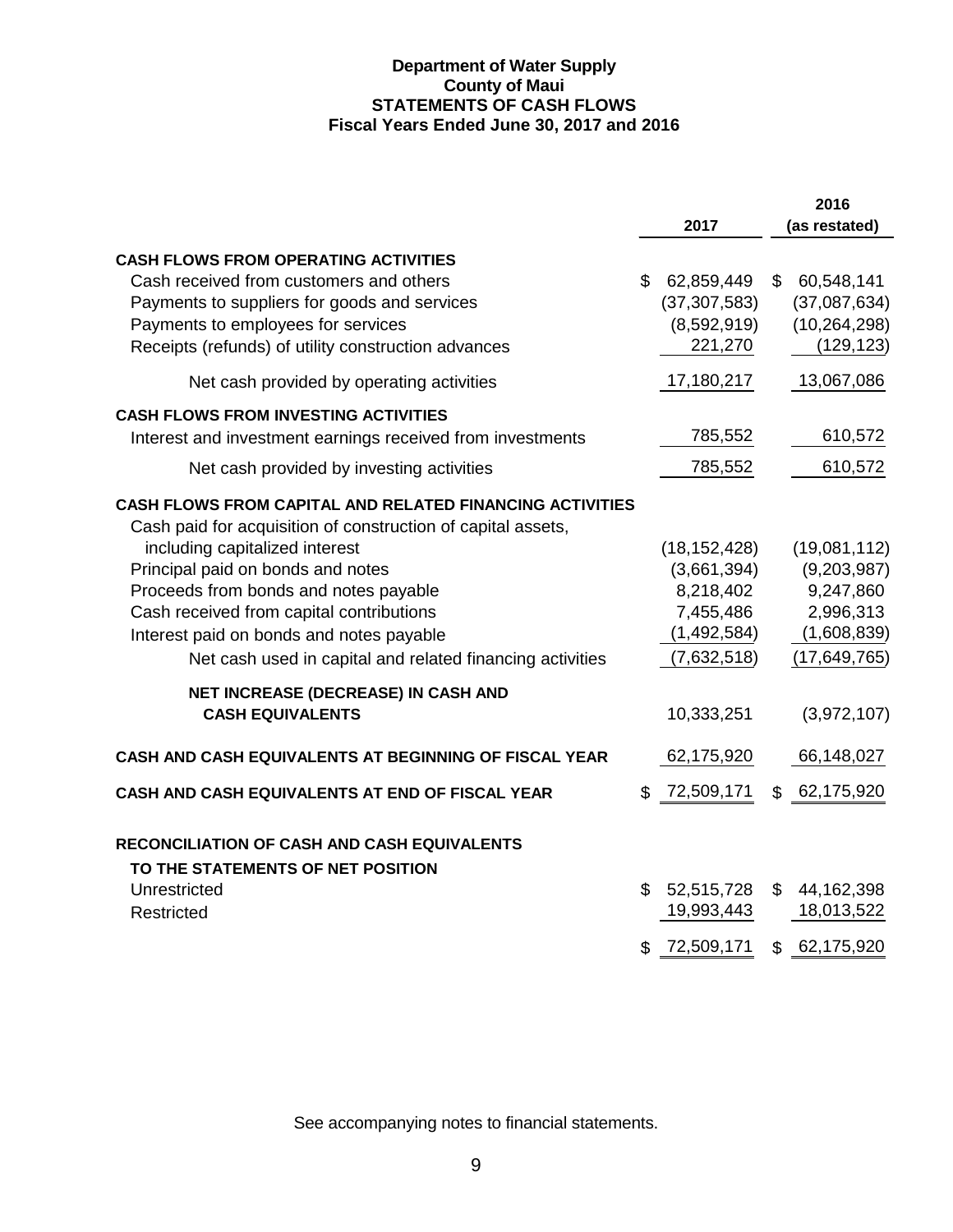### **Department of Water Supply County of Maui STATEMENTS OF CASH FLOWS (Continued) Fiscal Years Ended June 30, 2017 and 2016**

|                                                     |                  |                           | 2016          |
|-----------------------------------------------------|------------------|---------------------------|---------------|
|                                                     | 2017             |                           | (as restated) |
| RECONCILIATION OF OPERATING INCOME (LOSS) TO        |                  |                           |               |
| <b>NET CASH PROVIDED BY OPERATING ACTIVITIES</b>    |                  |                           |               |
| Operating income (loss)                             | \$<br>1,814,678  | \$                        | (811, 493)    |
| Adjustments to reconcile operating income (loss) to |                  |                           |               |
| net cash provided by operating activities:          |                  |                           |               |
| Depreciation and amortization                       | 14,406,243       |                           | 16,254,652    |
| Provision for doubtful accounts                     | (23, 843)        |                           | 26,174        |
| Pension expense                                     | 4,532,361        |                           | 2,257,225     |
| Changes in assets, deferred outflows, liabilities   |                  |                           |               |
| and deferred inflows:                               |                  |                           |               |
| <b>Customer receivables</b>                         | (736, 071)       |                           | (60,068)      |
| Materials and supplies                              | (123, 345)       |                           | (186, 945)    |
| Other current assets                                | (1,311,174)      |                           | 592,543       |
| Deferred outflows of resources related to pensions  | (2,273,187)      |                           | (2, 246, 455) |
| Accounts and construction contracts payable         | 89,143           |                           | (2,820,646)   |
| Claims and judgments                                | 437,505          |                           | (205, 782)    |
| Other liabilities and deposits                      | 367,907          |                           | 267,881       |
| Net cash provided by operating activities           | \$<br>17,180,217 | $\mathfrak{L}$            | 13,067,086    |
| SUPPLEMENTAL DISCLOSURE OF NONCASH CAPITAL          |                  |                           |               |
| AND RELATED FINANCING ACTIVITIES                    |                  |                           |               |
| Capital contributions                               | \$<br>3,910,735  | \$                        | 3,468,828     |
| Amortization of deferred loss on refunding          | \$<br>70,435     | \$                        | 67,731        |
| Amortization of deferred gain on refunding          | \$<br>270,408    | $\boldsymbol{\mathsf{S}}$ | 225,338       |
| Amortization of bond premium                        | \$<br>402,625    | \$                        | 416,544       |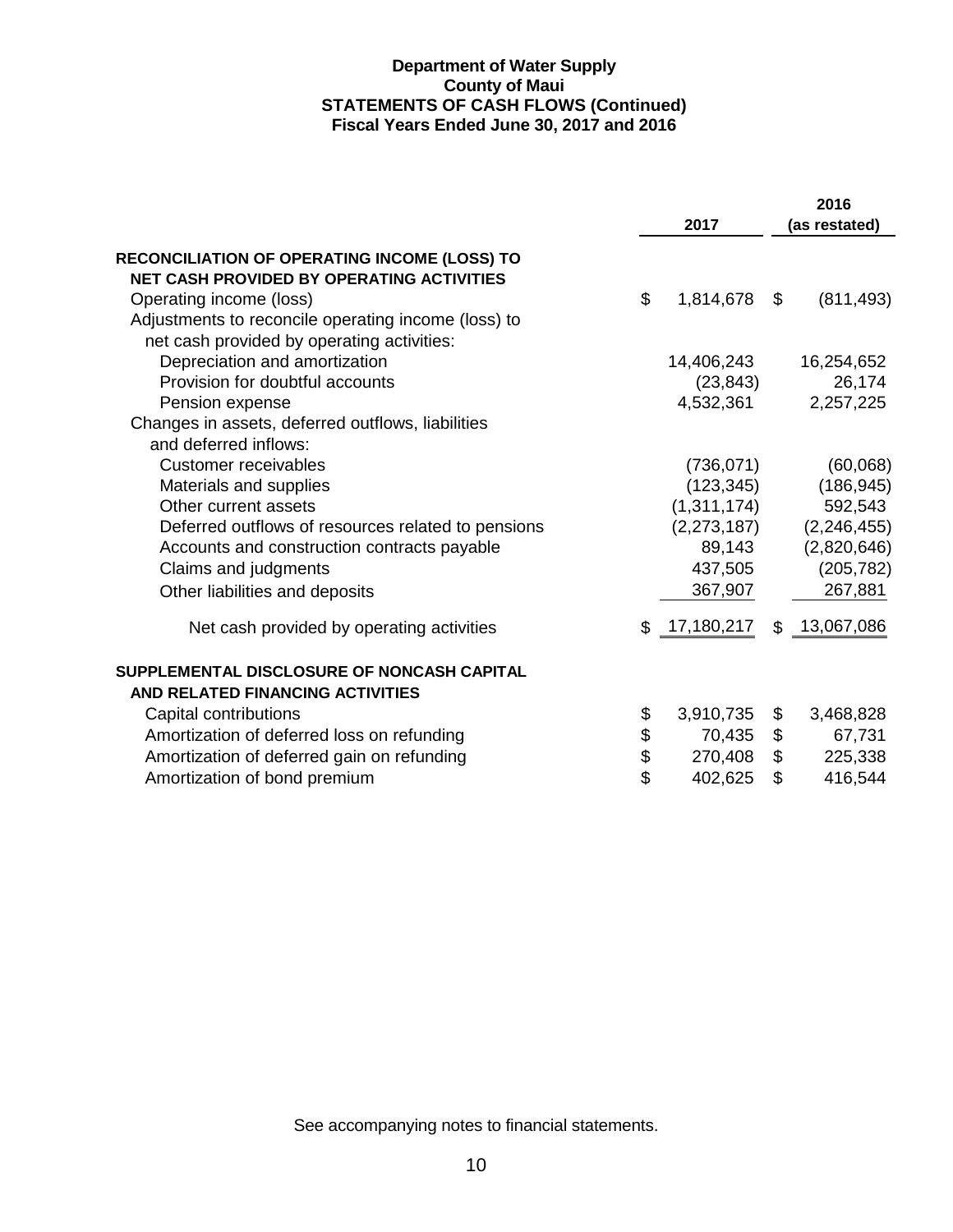## **NOTE 1 - ORGANIZATION AND SUMMARY OF SIGNIFICANT ACCOUNTING POLICIES**

- (1) *Organization*  The Department of Water Supply (the Department) operates as a proprietary fund in the County of Maui, State of Hawaii (the County), to develop adequate water sources, storage, and transmission for both urban and agricultural uses for the County. The County Charter amendment (effective January 2, 2003) provides the following:
	- The Department is a regular County of Maui agency subject to the Mayor's executive management and Council's legislative oversight.
	- The current Board of Directors of the Department is an advisory body (with power to recommend budget proposals and rate adjustments).
	- The Mayor has the power to appoint the Director (with approval of Council).
	- The Department has the responsibility to survey public and private water sources.
	- The Department must prepare and annually update a long-range capital improvement plan (subject to Council approval) and implement such approved plans. The Council has the power to issue general obligation bonds and provide appropriations for capital improvements of the water system.
- (2) *Financial Statement Presentation* The Department is a proprietary type fund of the County (the primary government). The accompanying financial statements present only the financial position and activities of the Department, and do not purport to, and do not present the financial position of the County, the changes in financial position, or its cash flows in conformity with accounting principles generally accepted in the United States of America (GAAP).
- (3) *Measurement Focus and Basis of Accounting* The accompanying financial statements are presented using the economic resources measurement focus and the accrual basis of accounting. Under this method, revenues are recorded when earned and expenses are recorded at the time liabilities are incurred.
- (4) *Use of Estimates* The preparation of financial statements in conformity with GAAP requires management to make estimates and assumptions that affect the reported amounts of assets, deferred outflows of resources, liabilities, deferred inflows of resources, and disclosure of contingent assets and liabilities at the date of the financial statements and the reported amounts of revenues and expenses during the reporting period. Significant items subject to such estimates and assumptions include the carrying amount of capital assets, valuation allowances of receivables, accrued workers' compensation, and post-retirement benefits. Actual results could differ from those estimates.
- (5) *Cash Equivalents*  For purposes of the statements of cash flows, the Department considers all equity in pooled cash and investments held in the County's Treasury (including restricted assets) to be cash equivalents.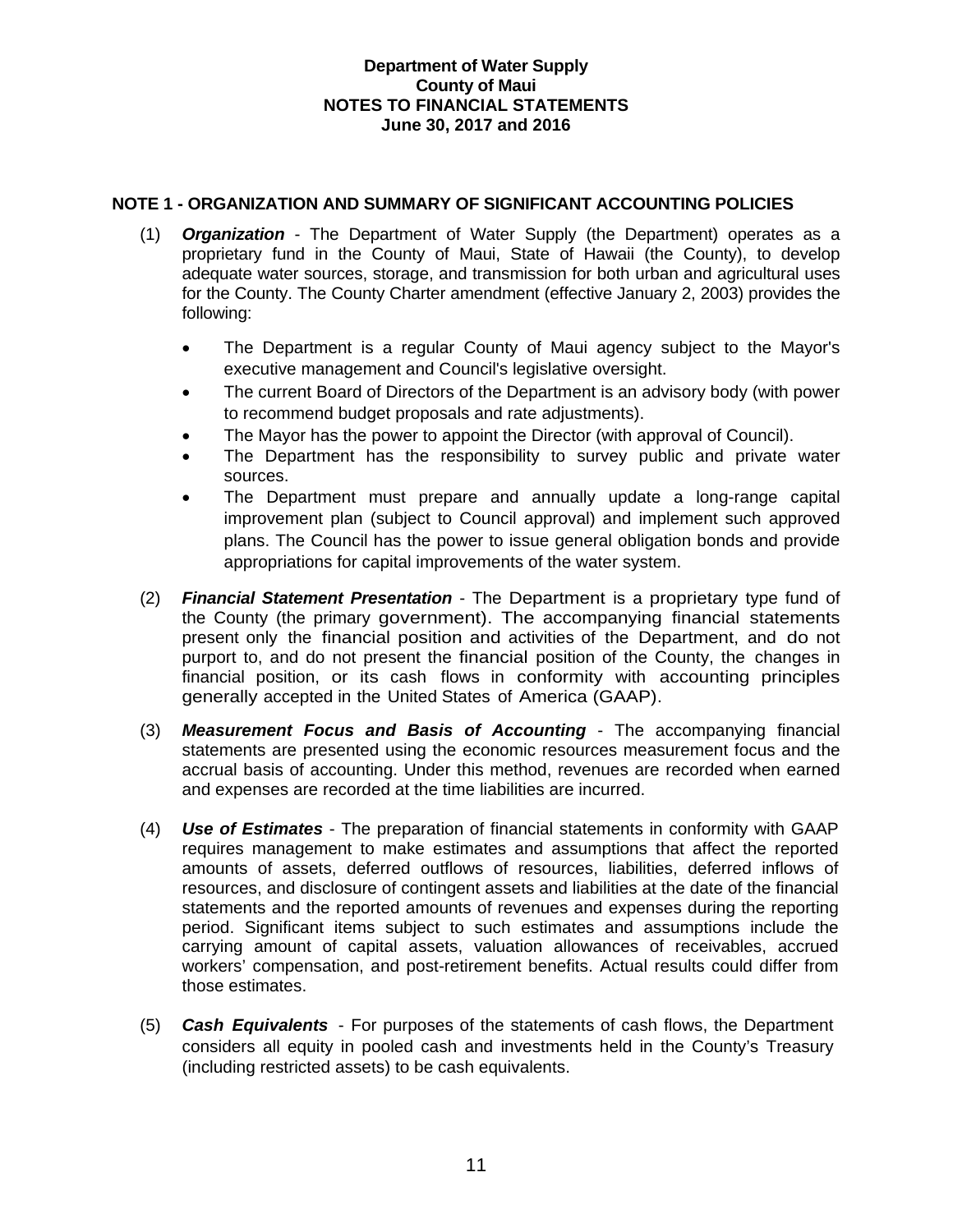### **NOTE 1 - ORGANIZATION AND SUMMARY OF SIGNIFICANT ACCOUNTING POLICIES (Continued)**

(6) *Cash and Investments -* The Department's cash and investments are maintained in an investment pool with the County's Treasury. The Department's share of the pooled cash and investments and income and losses arising from the investment activity of the pool are allocated to the Department based on the percentage of the Department's total cash and investment balance to the total cash and investments maintained by the County's Treasury.

Investments in time certificates of deposits and repurchase agreements are carried at cost, which approximates fair value. Investments in U.S. Treasury, U.S. agencies obligations, and commercial paper are reported at fair value.

(7) *Customer Receivables and Allowance for Doubtful Accounts* - Customer receivables are net of an allowance for doubtful accounts. The Department considers accounts delinquent once they have reached 31 days past due. Management charges off uncollectible customer receivables to expense and turns over delinquent accounts for collection when it is determined the amounts will not be realized. The allowance for doubtful accounts is based on the Department's prior experience of collections.

Total accounts receivable past due for over 90 days amounted to approximately \$266,000 and \$259,000 as of June 30, 2017 and 2016, respectively.

- (8) *Materials and Supplies -* Materials and supplies are stated at weighted average cost (which approximates the first-in, first-out method). The cost of materials and supplies are recorded as expenses when consumed rather than when purchased.
- (9) *Restricted Assets*  Funds received by the Department, which are refundable or restricted as to use, are recorded as restricted assets.
- (10) *Capital Assets* Utility plant in service is stated at cost and include contributions by governmental agencies, private developers, and customers at their cost or estimated cost. Capital assets include individual assets or group of similar assets with an initial cost of more than \$5,000 and an estimated useful life in excess of one year.

Major replacements, renewals and betterments are capitalized. Interest costs are capitalized during the construction period of major capital projects. Maintenance, repairs, and replacements that do not improve or extend lives of the assets are charged to expense. Gains or losses resulting from the sale, retirement, or disposal of utility plant are charged or credited to operations.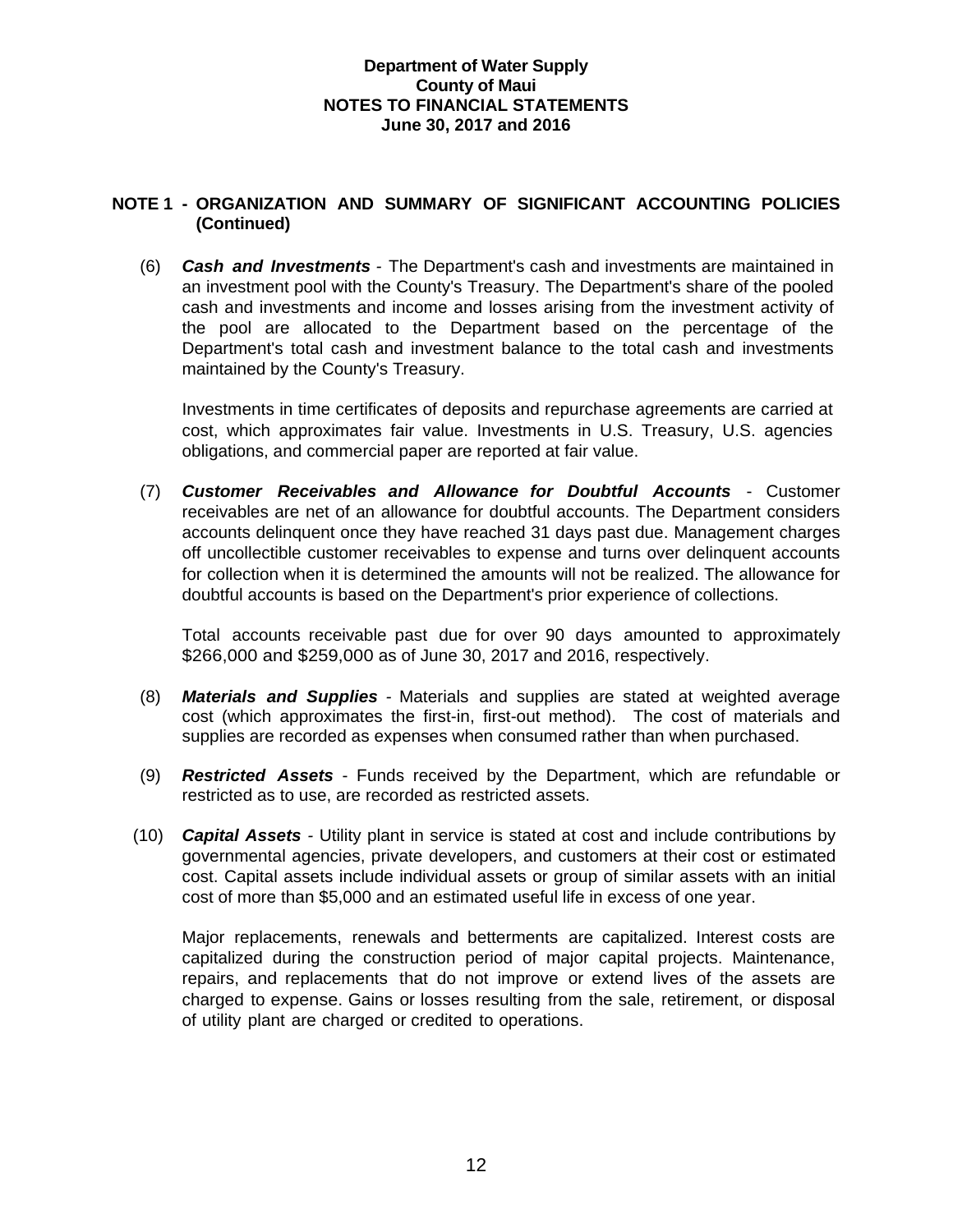### **NOTE 1 - ORGANIZATION AND SUMMARY OF SIGNIFICANT ACCOUNTING POLICIES (Continued)**

Depreciation is computed over the estimated useful lives of the individual assets using the straight-line method. The estimated useful lives of the utility plant's capital assets are as follows:

| Office equipment                          | $5 - 20$ years |
|-------------------------------------------|----------------|
| Transportation and construction equipment | $5 - 10$ years |
| Improvements                              | 10 - 50 years  |

- (11) *Debt Premium and Discounts -* Debt premium and discounts arising from the issuance of debt securities are amortized over the terms of the related issues on the bonds outstanding method. Amortization of debt premiums is recorded as a reduction of interest expense.
- (12) *Deferred Amounts on Advance Refundings*  For advance refunding resulting in defeasance of debt, the difference between the reacquisition price and the carrying amount of the old debt is deferred. This amount is amortized as a component of interest expense using the bonds outstanding method over the remaining life of the old debt or the life of the new, whichever is shorter. The amount deferred is reported as a deferred inflow or outflow of resources.
- (13) *Compensated Absences*  Employees earn vacation benefits at one and threequarters working days for each month of service. Each employee is allowed to accumulate a maximum of 90 days of vacation as of the end of the calendar year. Unused vacation benefits are converted to pay upon termination of employment.
- (14) *Deferred Outflows of Resources and Deferred Inflows of Resources*  Deferred outflows of resources represent a consumption of net position that applies to a future period and will not be recognized as an outflow of resources (expense or expenditure) until that time. Deferred inflows of resources represent an acquisition of net position that applies to a future period and will not be recognized as an inflow of resources (revenue) until that time.
- (15) *Net Position* Net position represents the difference between assets and deferred outlfows of resources less liabilities and deferred inflows of resources. The three components of net position are defined as follows:
	- *Net investment in capital assets* This component of net position consists of capital assets, net of accumulated depreciation, and reduced by the outstanding balances of any bonds, mortgages, notes, or other borrowings that are attributable to the acquisition, construction, or improvement of those assets. If there are any significant unspent related debt proceeds at fiscal year-end, the portion of the debt attributable to the unspent proceeds are not included in the calculation of net investment in capital assets. Rather, that portion of debt is included in the same net position component as the unspent proceeds.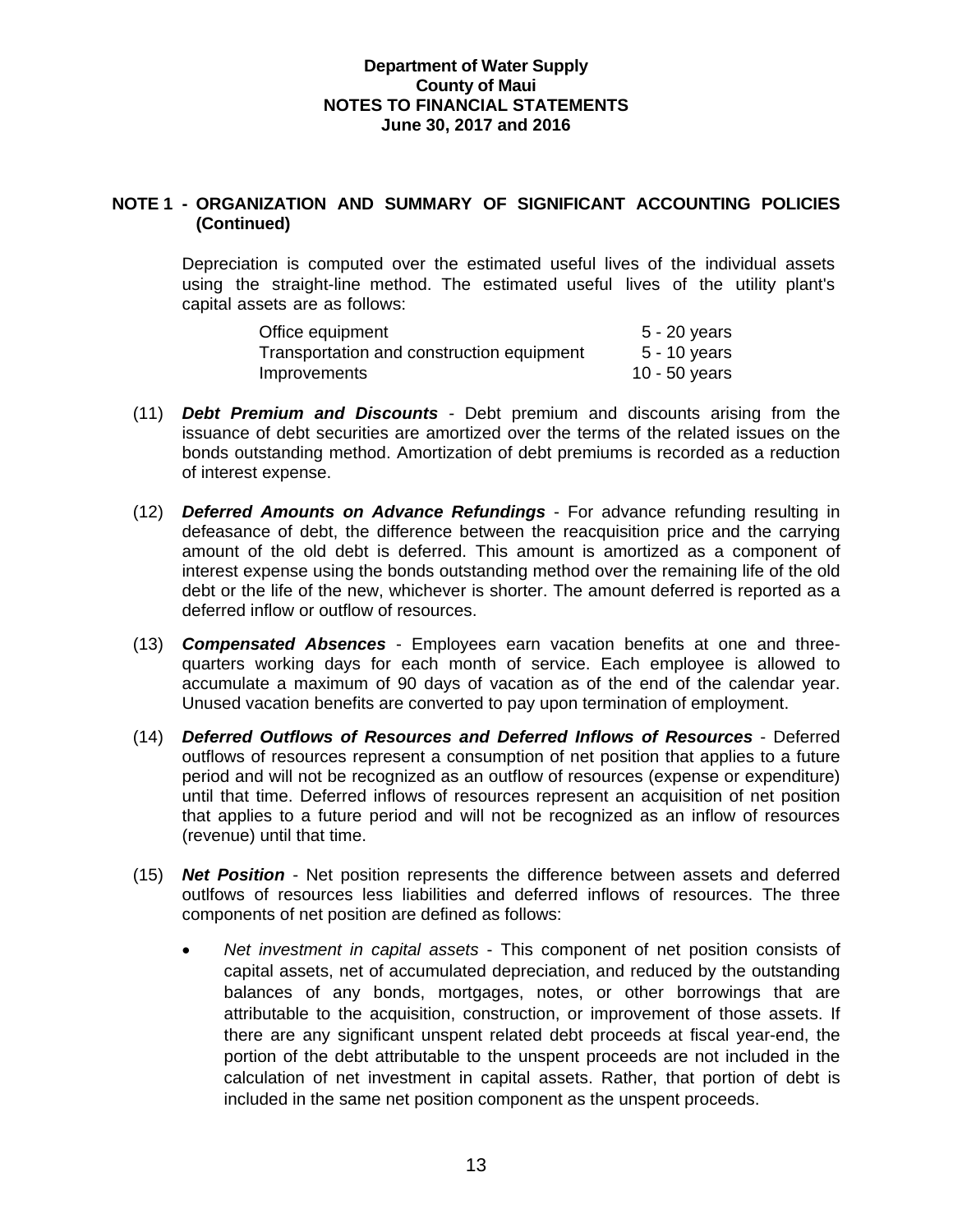## **NOTE 1 - ORGANIZATION AND SUMMARY OF SIGNIFICANT ACCOUNTING POLICIES (Continued)**

- *Restricted* This component of net position consists of constraints placed on net position use through external constraints imposed by creditors (such as through debt covenants), grantors, contributors, or laws or regulations of other governments or constraints imposed by law through constitutional provisions or enabling legislation. The Department's policy is generally to use restricted net position first, as appropriate opportunities arise.
- *Unrestricted* This component of net position consists of net position that does not meet the definition of "restricted" or "net investment in capital assets."
- (16) *Operating Revenues and Expenses*  Revenues and expenses are distinguished between operating and non-operating.
	- Operating Revenues Operating revenues generally result from providing goods and services in connection with the Department's principal ongoing operations. The principal operating revenues of the Department are fees for water service.

The Department's policy is to bill customers on a monthly basis for water usage. An estimated accrual for unbilled water revenues to the end of the fiscal period is made based on prorated actual usage from the first meter reading date subsequent to June 30th.

 Operating Expenses - Operating expenses include the costs associated with production, treatment, and transmission of water, including administrative expenses and depreciation on capital assets.

All revenues and expenses not meeting these definitions are reported as nonoperating revenues and expenses.

- (17) *Water System Development Fee*  A water system development fee is levied against all new developments requiring water from the Department's systems, except those developments that have paid for and installed a complete water system, including source, transmission, and daily storage facilities. The amounts collected, net of costs incurred for water credits used to acquire additional water supply, are recorded as capital contributions.
- (18) *Capital Contributions* The Department receives Federal and State of Hawaii grants to pay for portions of construction costs related to various capital projects. The Department also receives development fees and dedications of infrastructure assets for various developments. The amounts received are recorded as capital contributions in the accompanying statements of revenues, expenses, and changes in net position.
- (19) *Pensions*  For purposes of measuring the net pension liability, deferred outflows of resources and deferred inflows of resources related to pensions and pension expense, information about the fiduciary net position of the Employees' Retirement System of the State of Hawaii (ERS) and additions to/deductions from the ERS's fiduciary net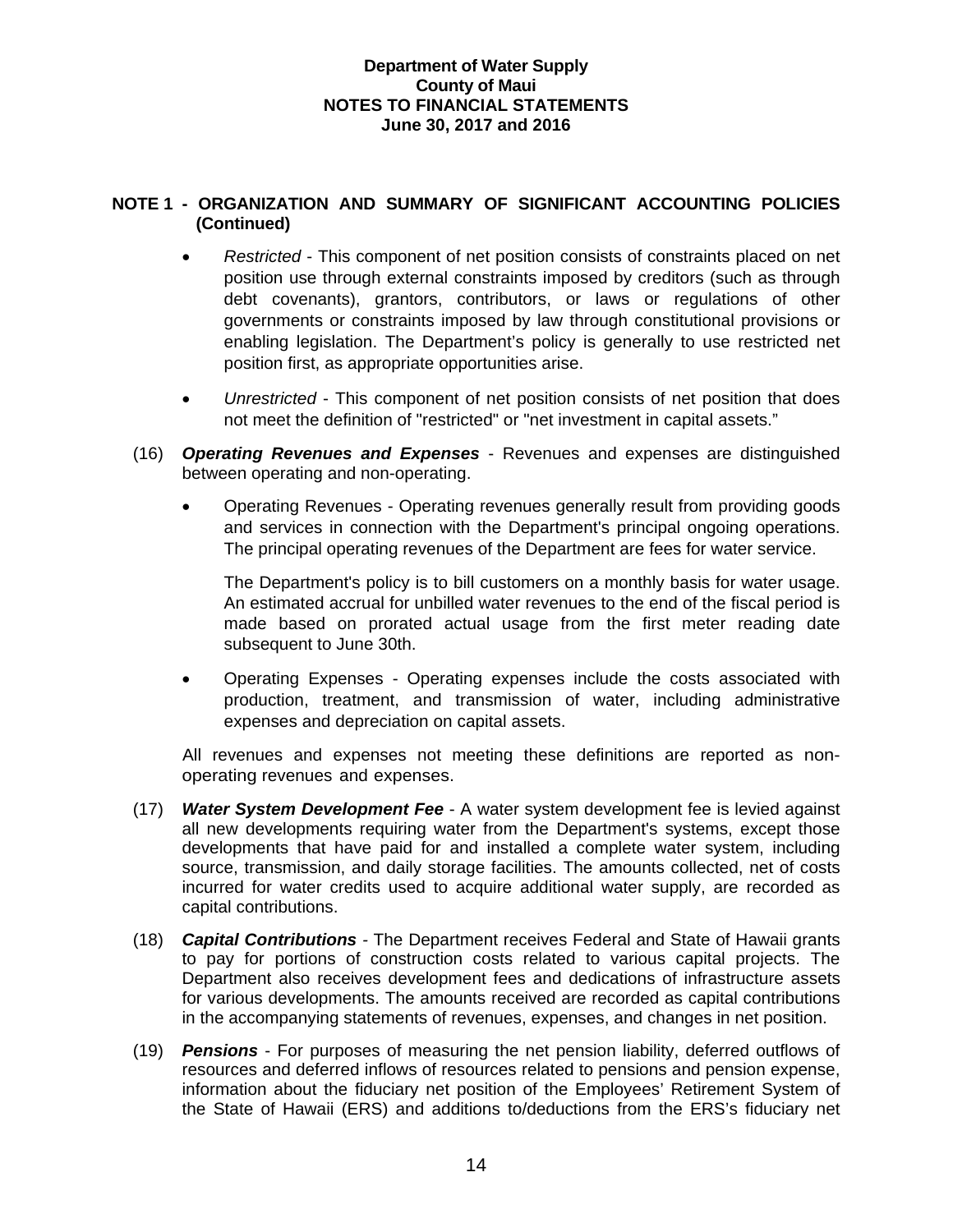### **NOTE 1 - ORGANIZATION AND SUMMARY OF SIGNIFICANT ACCOUNTING POLICIES (Continued)**

position have been determined on the same basis as they are reported by the ERS. For this purpose, employer and employee contributions are recognized in the period in which the contributions are legally due and benefit payments (including refunds of employee contributions) are recognized when due and payable in accordance with benefit terms. Investments are reported at their fair value.

(20) *New Accounting Pronouncements* - The Government Accounting Standards Board (the "GASB") issued Statement No. 75, *Accounting and Financial Reporting for Postemployment Benefits Other Than Pensions*. The Statement replaces GASB Statement No. 45, *Accounting and Financial Reporting by Employers for Postemployment Benefits Other Than Pensions,* and No. 57, *OPEB Measurements by Agent Employers and Agent Multiple-Employer Plans*. The Statement will require the liability of employers for defined benefit OPEB to be measured as the portion of the present value of projected benefit payments to be provided to current active and inactive employees that is attributed to those employees' past periods of service, less the amount of the OPEB plan's fiduciary net position. The requirements of this Statement are effective for fiscal years beginning after June 15, 2017. Management has not yet determined the effect this Statement will have on the Department's financial statements, but anticipate that it will materially impact the Department's financial statements.

The GASB issued Statement No. 82, *Pension Issues an amendment of GASB Statements No. 67, No. 68, and No. 73*. This Statement addresses issues regarding (1) the presentation of payroll-related measures in required supplementary information, (2) the selection of assumptions and the treatment of deviations from the guidance in an Actuarial Standard of Practice for financial reporting purposes, and (3) the classification of payments made by employers to satisfy employee (plan member) contribution requirements. The requirements of this Statement are effective for reporting periods beginning after June 15, 2016, except for the requirements of this Statement for the selection of assumptions in a circumstance in which an employer's pension liability is measured as of a date other than the employer's most recent fiscal year-end. In that circumstance, the requirements for the selection of assumptions are effective for that employer in the first reporting period in which the measurement date of the pension liability is on or after June 15, 2017. Management has adopted the applicable requirements of the new standard as presented in the Department's financial statements.

The GASB issued Statement No. 83, *Certain Asset Retirement Obligations*. This Statement addresses accounting and financial reporting for certain asset retirement obligations ("AROs"). An ARO is a legally enforceable liability associated with the retirement of a tangible capital asset. A government that has legal obligations to perform future asset retirement activities related to its tangible capital assets should recognize a liability based on the guidance in this Statement. The requirements of this Statement are effective for reporting periods beginning after June 15, 2018. Management has not yet determined the effect this Statement will have on the Department's financial statements.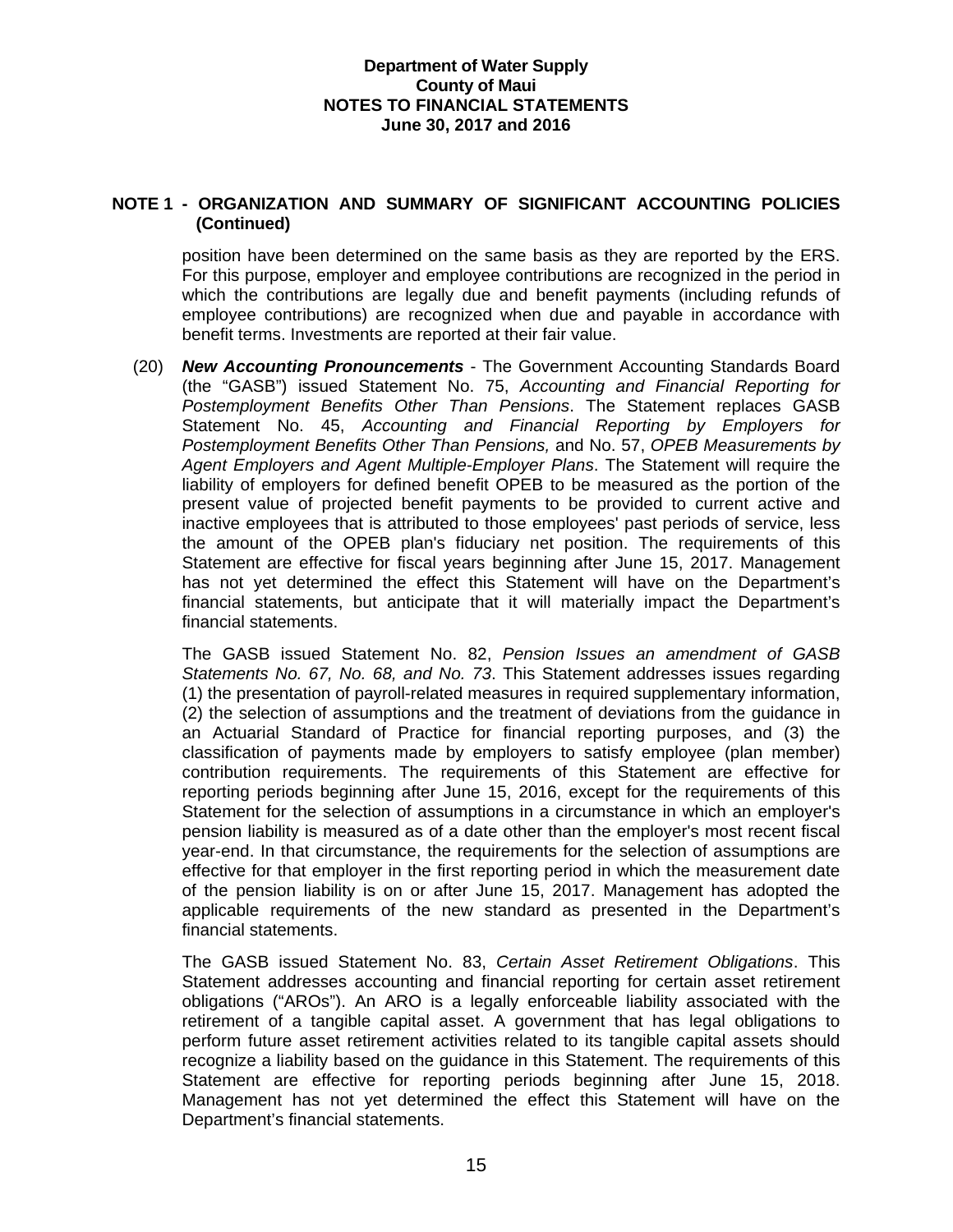### **NOTE 1 - ORGANIZATION AND SUMMARY OF SIGNIFICANT ACCOUNTING POLICIES (Continued)**

The GASB issued Statement No. 85, *Omnibus 2017.* This Statement addresses a variety of topics including issues related to blending component units, goodwill, fair value measurement and application, and postemployment benefits (pensions and other postemployment benefits [OPEB]). The requirements of this Statement are effective for reporting periods beginning after June 15, 2017. Management has not yet determined the effect this Statement will have on the Department's financial statements.

The GASB issued Statement No. 87, *Leases.* This Statement requires the recognition of certain lease assets and liabilities for leases that previously were classified as operating leases and recognized as inflows of resources or outflows of resources based on the payment provisions of the contract. It establishes a single model for lease accounting based on the foundational principle that leases are financings of the right to use an underlying asset. Under this Statement, a lessee is required to recognize a lease liability and an intangible right-to-use lease asset, and a lessor is required to recognize a lease receivable and a deferred inflow of resources. The requirements of this Statement are effective for reporting periods beginning after December 15, 2019. Management has not yet determined the effect this Statement will have on the Department's financial statements.

### **NOTE 2 - CASH AND INVESTMENTS**

The Department's cash and investments are maintained with the County's Treasury in a cash and investment pool available for use by all of the County's funds. At June 30, 2017 and 2016, the amounts reported on the statements of net position as equity in pooled cash and investments held in County Treasury represents the Department's relative position in the County's cash and investment pool and amounted to \$72,509,171 and \$62,175,920, respectively.

### **County's Investment Policy**

State statutes authorize the County to invest in obligations of the U.S. Treasury and U.S. agency securities, obligations of the State of Hawaii and the County, bank repurchase agreements, and commercial paper. It is the County's policy to invest in accordance with the Hawaii Revised Statutes (HRS).

Specific requirements under the HRS are as follows:

- With the exception of U.S. Treasury securities, no more than 50% of the County's investment portfolio will be invested in a single type of security or financial institution.
- Investment maturities are not to exceed five years.
- Investments are required to be rated Aaa by Moody's and AAA by Standard and Poor's.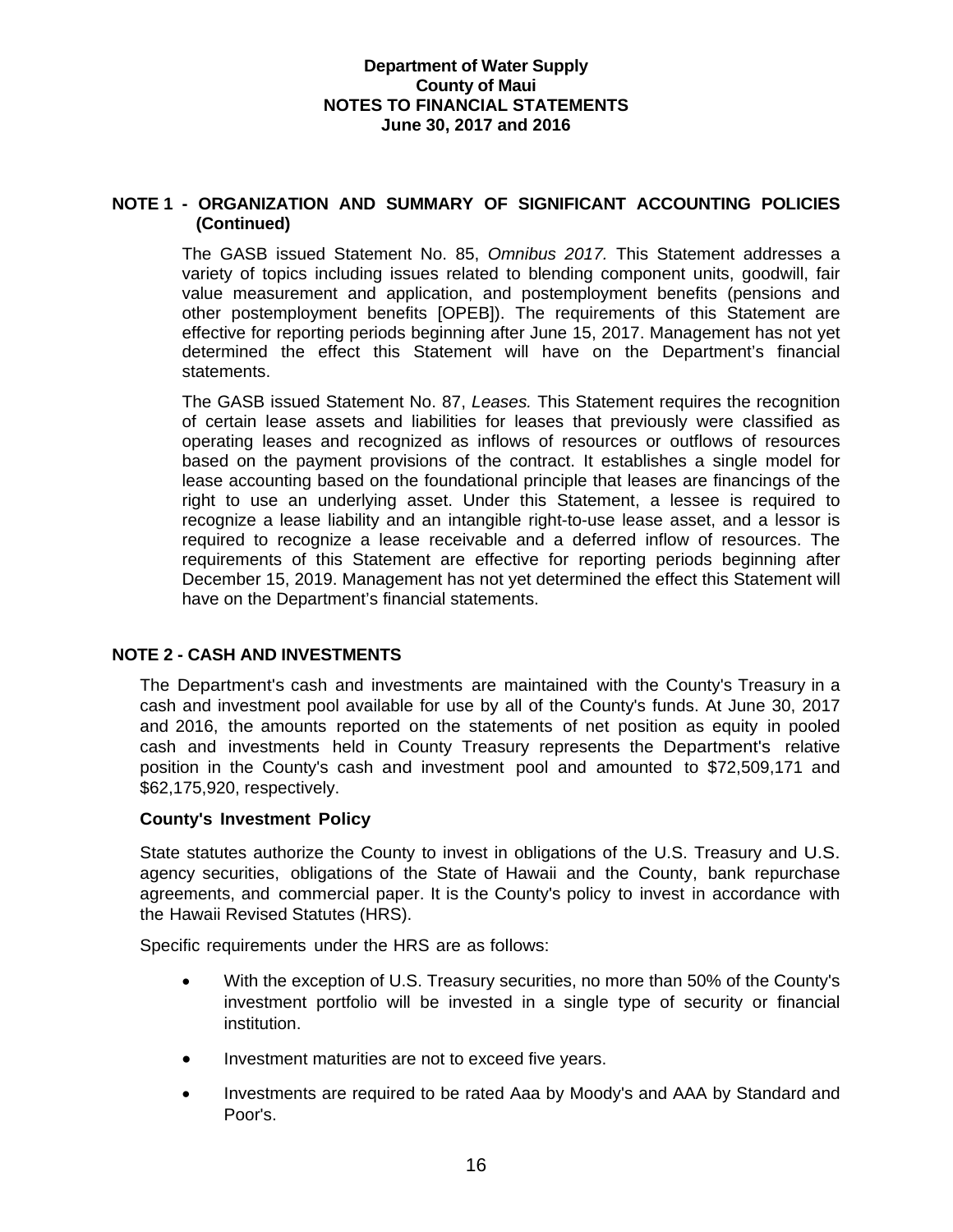### **NOTE 2 - CASH AND INVESTMENTS (Continued)**

For purpose of the disclosures required by GASB, all time certificates of deposits regardless of maturity are considered deposits and all repurchase agreements and money market investments are considered investments.

**Investment Risk** - The investments are subject to certain types of risk, including interest rate risk, credit quality risk, concentration of credit risk, custodial credit risk, and foreign currency risk.

*Interest Rate Risk -* Interest rate risk is the risk that changes in interest rates will adversely affect the fair value of an investment. The County has a formal investment policy that limits investment maturities as a means of managing its exposure to fair value losses arising from increasing interest rates.

*Credit Risk -* Credit risk is the risk that an issuer or counterparty to an investment will not fulfill its obligation. The County's investment policy limits investments in state and U.S. Treasury securities, time certificates of deposits, U.S. government or agency obligations, repurchase agreements, commercial paper, bankers' acceptances, and money market funds.

*Concentration of Credit Risk -* Concentration of credit risk is the risk of loss attributable to the magnitude of the County's investments in a single issuer or investment. The County diversifies its investments to minimize such risk.

*Custodial Credit Risk -* Custodial credit risk is the risk that in the event of failure of the counterparty to an investment, the County would not be able to recover the value of investment or collateral securities that are in the possession of an outside party. All of the County's investments are either insured or held by an agent in the name of the County, including the investment collateral underlying the repurchase agreements.

Custodial credit risk for bank depository accounts is the risk that in the event of a bank failure, the County's deposits may not be returned. It is the County's policy to place its bank deposits with State of Hawaii high credit quality financial institutions that are able to meet the collateral requirements for the County's deposits. As of June 30, 2017 and 2016, all of the County's time certificates of deposits and cash deposits were insured and collateralized.

*Foreign Currency Risk -* The risk that changes in exchange rates will adversely affect the fair value of an investment. As of June 30, 2017 and 2016, the investments in the County's investment pool were not subject to foreign currency risk.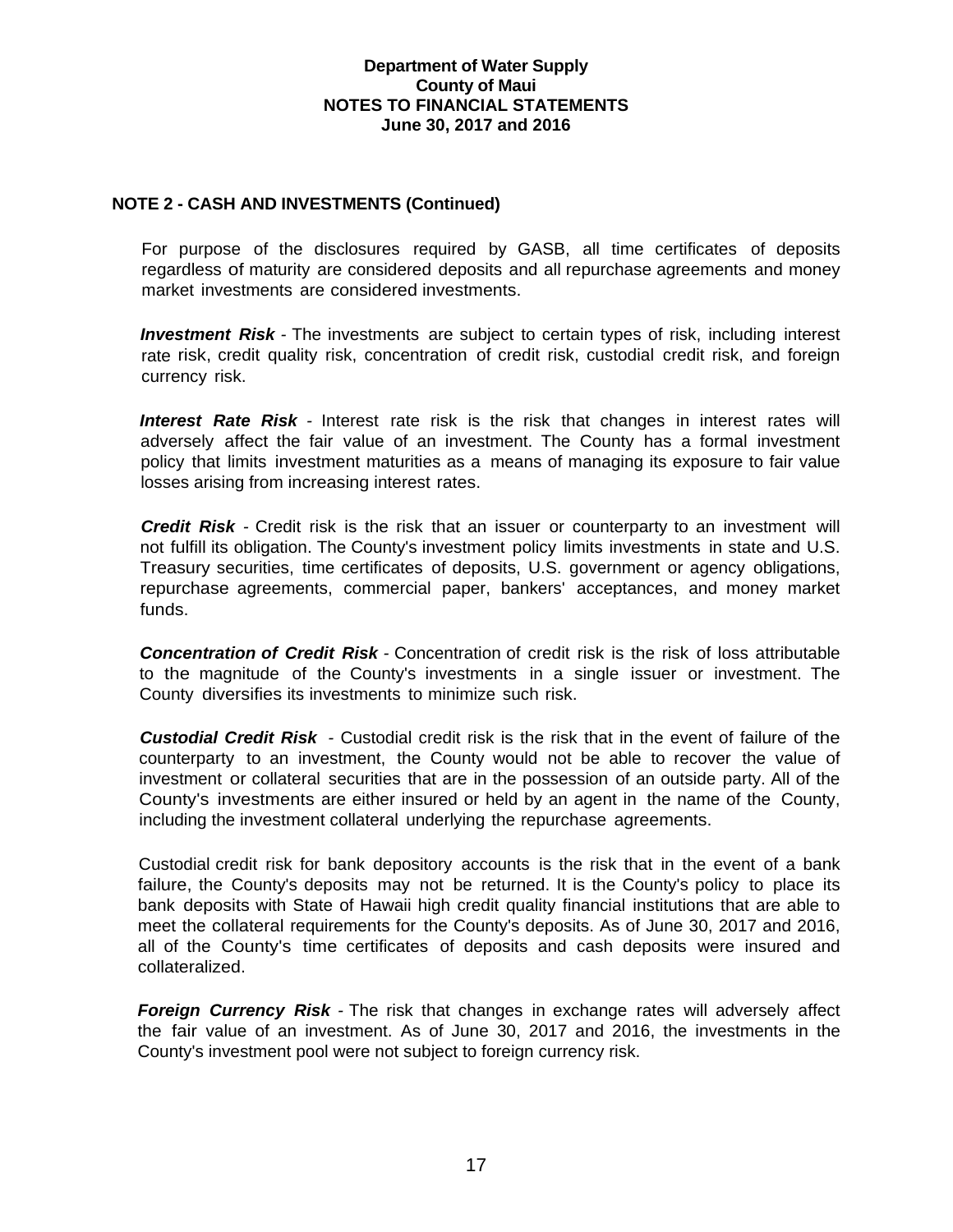### **NOTE 2 - CASH AND INVESTMENTS (Continued)**

#### **Pooled Cash and Investments Held in County Treasury**

Information relating to individual bank balances, insurance, and collateral of cash deposits is determined on a county-wide basis and not for individual departments and funds. Information regarding the carrying amount and corresponding bank balances of the County's cash and investment pool and collateralization of those balances is included in the County's comprehensive annual financial report.

The Department's share of the County's cash and investment pool, as summarized in the tables below was approximately 21.0% and 18.7% at June 30, 2017 and 2016, respectively.

|                                                              | Maturity      |                          |                            |                          |                                               |                           |                  |  |
|--------------------------------------------------------------|---------------|--------------------------|----------------------------|--------------------------|-----------------------------------------------|---------------------------|------------------|--|
|                                                              |               | Under 30                 | $31 - 180$                 | 181 - 365                | $1 - 5$                                       | Premiums                  | Fair             |  |
| Type of Investment                                           | % Yield       | Days                     | Days                       | Days                     | Years                                         | (Discounts)               | Value            |  |
| Federal National Mortgage<br><b>Association Coupon Notes</b> | $1.21 - 2.00$ | S                        | \$<br>$\sim$               | <sup>\$</sup>            | \$<br>47,955,000                              | $20,632$ \$<br>\$         | 47,975,632       |  |
| Federal Home Loan Bank<br><b>Bank Notes</b>                  | $0.86 - 2.21$ |                          |                            | 12,000,000               | 47,500,000                                    | 17,764                    | 59,517,764       |  |
| <b>Federal Farm Credit</b><br><b>Bank Notes</b>              | 0.94          |                          | 4,000,000                  |                          |                                               | 621                       | 4,000,621        |  |
| Federal Agricultural Mortgage<br><b>Corporation Notes</b>    | $0.64 - 0.88$ | 5.000.000                | --                         | 14.000.000               |                                               | 30                        | 19,000,030       |  |
| Federal Home Loan Mortgage<br><b>Corporation Notes</b>       | $0.90 - 2.40$ |                          |                            |                          | 35,630,000                                    | (17, 832)                 | 35,612,168       |  |
| U.S. Treasury Strips                                         | $1.38 - 1.94$ |                          |                            | $\overline{a}$           | 5,000,000                                     | (224, 237)                | 4,775,763        |  |
| U.S. Treasury Notes                                          | $0.97 - 1.78$ | $\overline{\phantom{a}}$ | 2,800,000                  | $\overline{a}$           | 2,000,000                                     | (10, 141)                 | 4,789,859        |  |
| State and County obligations                                 | $0.76 - 2.23$ | $-$                      |                            | $\overline{\phantom{a}}$ | 25,855,000                                    | 138,256                   | 25,993,256       |  |
| <b>Commercial Paper</b>                                      | 1.32          |                          | 6.000.000                  |                          |                                               | (7,260)                   | 5,992,740        |  |
| <b>Total investments</b>                                     |               | 5,000,000<br>\$          | 12,800,000<br>\$.          | 26,000,000<br>\$         | 163,940,000<br>\$                             | (82, 167)<br>\$.          | 207,657,833      |  |
| <b>Type of Deposits</b>                                      |               |                          |                            |                          |                                               |                           |                  |  |
| Various certificates of deposit                              | $0.10 - 2.30$ | 2,500,000<br>\$          | 3,997,000<br>$\mathsf{\$}$ | 6,350,000<br>\$          | 73,159,241<br>\$                              |                           | 86,006,241       |  |
|                                                              |               |                          |                            |                          | Total investments and certificates of deposit |                           | 293,664,074      |  |
|                                                              |               |                          |                            |                          |                                               | Cash on hand and deposits | 50,928,105       |  |
|                                                              |               |                          |                            |                          | Total equity in pooled cash and investments   |                           | 344,592,179<br>S |  |

As of June 30, 2017, the County's cash and investments were as follows: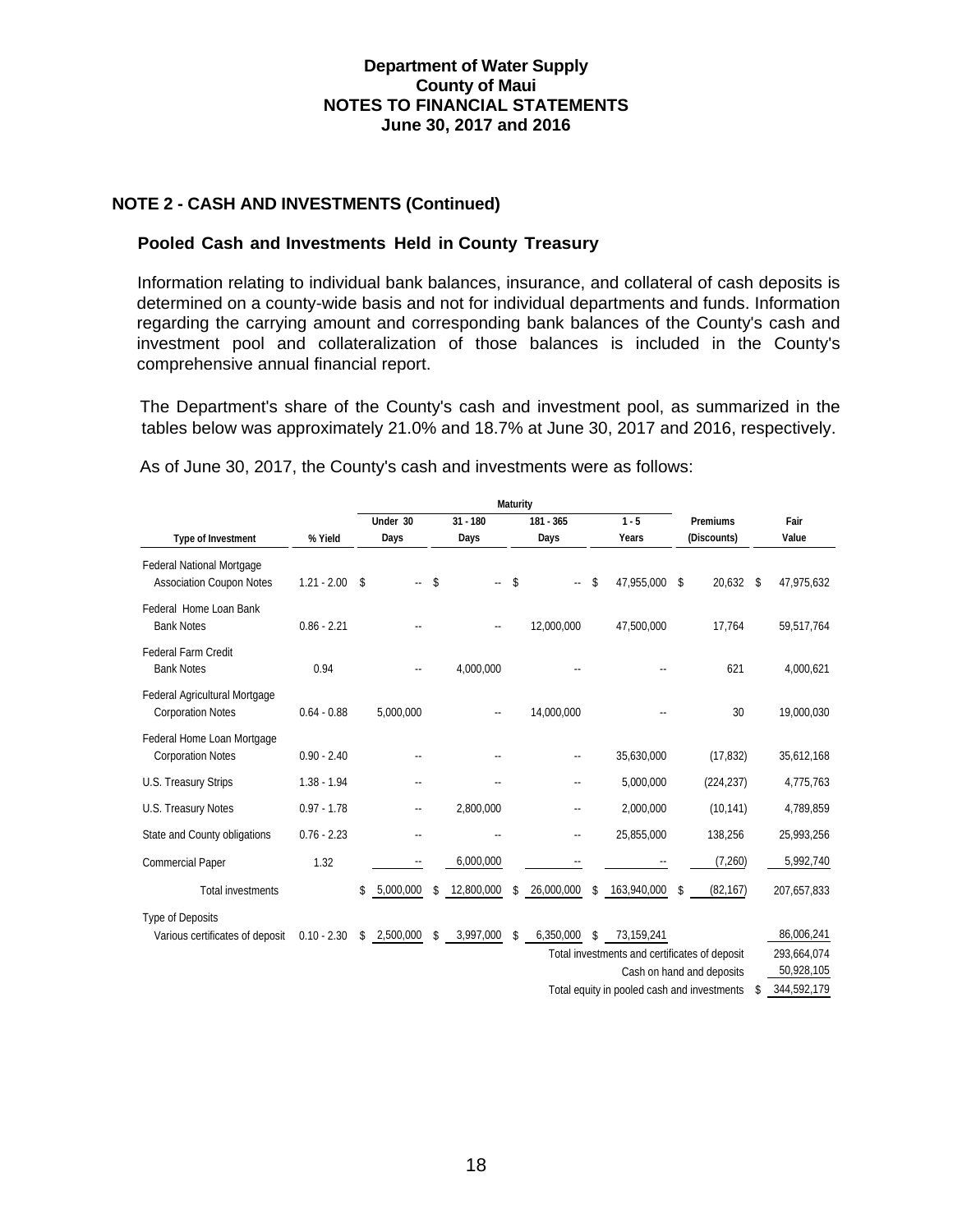### **NOTE 2 - CASH AND INVESTMENTS (Continued)**

As of June 30, 2016, the County's cash and investments were as follows:

|                                                              | Maturity      |    |              |    |                |               |             |    |                                               |             |                           |                   |
|--------------------------------------------------------------|---------------|----|--------------|----|----------------|---------------|-------------|----|-----------------------------------------------|-------------|---------------------------|-------------------|
|                                                              |               |    | Under 30     |    | $31 - 180$     |               | $181 - 365$ |    | $1 - 5$                                       |             | Premiums                  | Fair              |
| Type of Investment                                           | % Yield       |    | Days<br>Days |    |                | Days          | Years       |    |                                               | (Discounts) | Value                     |                   |
| Federal National Mortgage<br><b>Association Coupon Notes</b> | $0.67 - 1.73$ | \$ | 2,000,000    | S  | 1,000,000      | S             | 11,500,000  | \$ | 27,500,000                                    | \$          | 307,314                   | \$<br>42,307,314  |
| Federal Home Loan Bank<br><b>Bank Notes</b>                  | $0.76 - 2.00$ |    |              |    |                |               | 3,500,000   |    | 50,225,000                                    |             | (970)                     | 53,724,030        |
| <b>Federal Farm Credit</b><br><b>Bank Notes</b>              | $0.75 - 0.94$ |    |              |    |                |               | 750,000     |    | 4,000,000                                     |             | 3.036                     | 4,753,036         |
| Federal Agricultural Mortgage<br><b>Corporation Notes</b>    | $0.64 - 0.88$ |    |              |    | 100.000        |               |             |    | 19,000,000                                    |             | 599                       | 19,100,599        |
| Federal Home Loan Mortgage<br><b>Corporation Notes</b>       | $0.90 - 1.91$ |    |              |    | $\overline{a}$ |               | 3,000,000   |    | 21,500,000                                    |             | 3,858                     | 24,503,858        |
| U.S. Treasury Strips                                         | 1.399         |    |              |    |                |               |             |    | 3,000,000                                     |             | (84,989)                  | 2,915,011         |
| U.S. Treasury Notes                                          | $0.97 - 1.19$ |    |              |    |                |               | 825,000     |    | 2,800,000                                     |             | (23, 837)                 | 3,601,163         |
| State and County obligations                                 | $0.76 - 2.04$ |    |              |    |                |               |             |    | 21,400,000                                    |             | 90,941                    | 21,490,941        |
| <b>Total investments</b>                                     |               | \$ | 2,000,000    | \$ | 1,100,000      | \$            | 19,575,000  | \$ | 149,425,000                                   | \$          | 295,952                   | 172,395,952       |
| <b>Type of Deposits</b>                                      |               |    |              |    |                |               |             |    |                                               |             |                           |                   |
| Various certificates of deposit                              | $0.10 - 2.30$ | \$ |              | \$ |                | $\mathsf{\$}$ |             |    | 89,429,686                                    |             |                           | 89,429,686        |
|                                                              |               |    |              |    |                |               |             |    | Total investments and certificates of deposit |             |                           | 261,825,638       |
|                                                              |               |    |              |    |                |               |             |    |                                               |             | Cash on hand and deposits | 69,889,618        |
|                                                              |               |    |              |    |                |               |             |    | Total equity in pooled cash and investments   |             |                           | \$<br>331,715,256 |

Unrestricted equity in pooled cash and investments held in County Treasury at June 30, 2017 and 2016 include funds for the following purposes:

|                                                                                    | 2017                                 | 2016                                  |
|------------------------------------------------------------------------------------|--------------------------------------|---------------------------------------|
| Board-designated<br>Capital improvements<br>Debt service<br>Total board-designated | 8,409,188<br>1,690,267<br>10,099,455 | 14,073,479<br>1,655,883<br>15,729,362 |
| Undesignated                                                                       | 42,416,273                           | 28,433,036                            |
| Total                                                                              | \$ 52,515,728                        | 44,162,398                            |

At June 30, 2017 and 2016, construction contract payables, including retentions, to be paid with board-designated funds were approximately \$600,000 and \$800,000, respectively. Construction contract commitments as of June 30, 2017 and 2016, to be paid with boarddesignated funds, aggregated approximately \$4.6 million and \$5.9 million, respectively. There are no amounts included in the construction contract commitment amounts for 2017 for maintenance of compliance-order projects and no amounts included for management's estimates needed in anticipation of future regulations for compliance.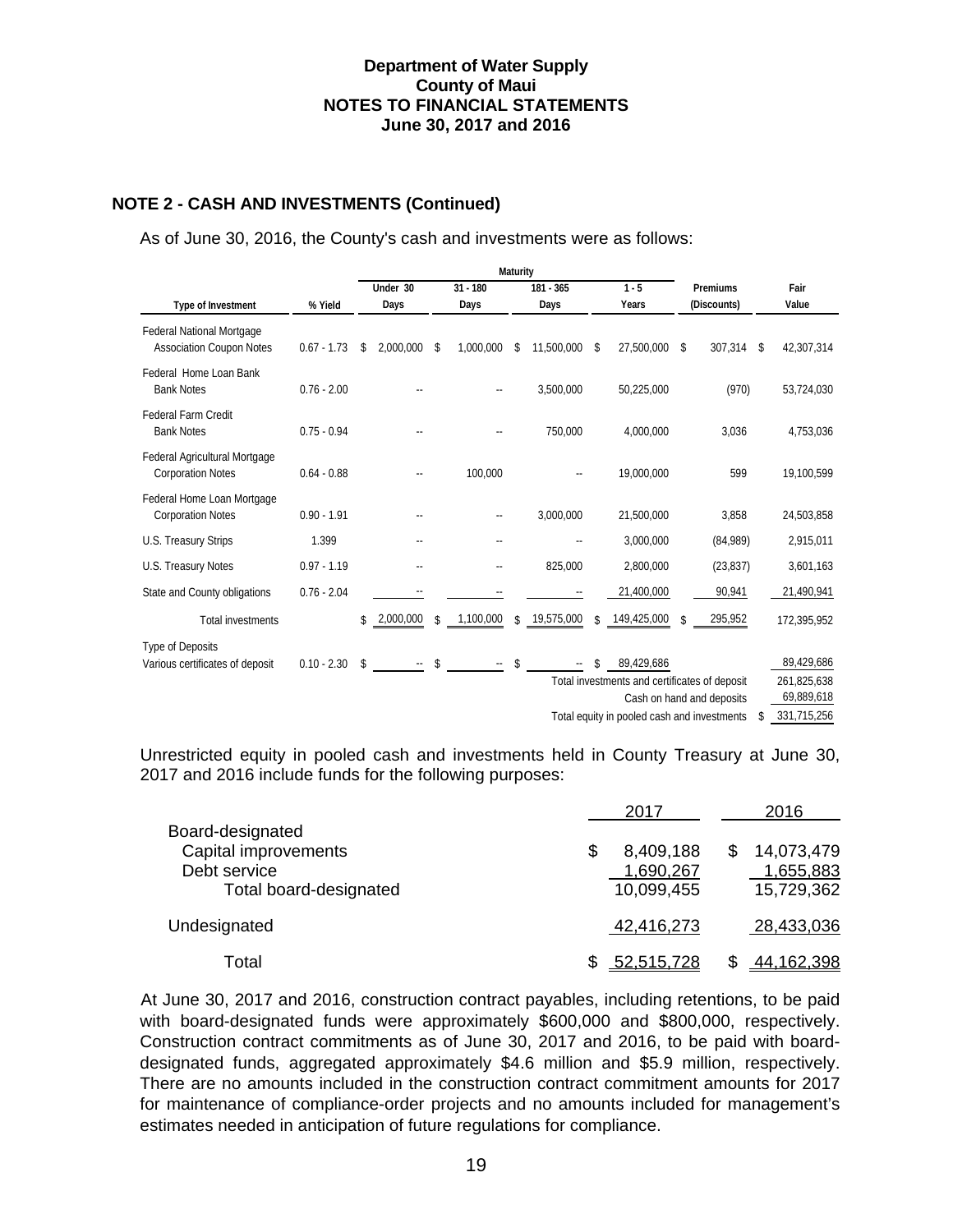### **NOTE 2 - CASH AND INVESTMENTS (Continued)**

Restricted equity in pooled cash and investments held in County Treasury consisted of the following at June 30, 2017 and 2016:

|                                     |   | 2017       |    | 2016              |
|-------------------------------------|---|------------|----|-------------------|
| Water system development fee        | S | 10,016,697 | \$ | 8,657,633         |
| State funds                         |   | 6,440,718  |    | 5,000,000         |
| Bond funds                          |   | 2,305,252  |    | 2,650,134         |
| <b>Customer deposits</b>            |   | 764,423    |    | 609,286           |
| Special assessment fund for storage |   | 273,829    |    | 273,829           |
| Source development fund assessments |   | 192,524    |    | 205,525           |
| Federal funds                       |   |            |    | 605,529           |
| Construction fund                   |   |            |    | 11,586            |
| Total                               | S | 19.993.443 | S  | <u>18,013,522</u> |

At June 30, 2017 and 2016, construction voucher and contract payables, including retentions, to be paid with restricted assets were approximately \$2.6 million and \$2.3 million, respectively. Construction contract commitments as of June 30, 2017 and 2016, to be paid with restricted assets, aggregated approximately \$28.0 million and \$14.2 million, respectively.

## **NOTE 3 - FAIR VALUE MEASUREMENTS**

The framework for measuring fair value provides a fair value hierarchy that prioritizes the inputs to valuation techniques used to measure fair value. The hierarchy gives the highest priority to unadjusted quoted prices in active markets for identical assets or liabilities (level 1) and the lowest priority to unobservable inputs (level 3). The three levels of the fair value hierarchy are described as follows:

**Level 1** - Inputs are quoted prices (unadjusted) in active markets for identical assets or liabilities that a government can access at the measurement date. An active market is a market in which transactions for the asset or liability take place with sufficient frequency and volume to provide pricing information on an ongoing basis.

**Level 2** - Inputs other than quoted prices included within level 1 that are observable for an asset or liability, either directly or indirectly. If the asset or liability has a specified (contractual) term, a level 2 input must be observable for most of the full term of the asset or liability. Level 2 inputs include:

- Quoted prices for similar assets or liabilities in active markets,
- Quoted prices for identical or similar assets or liabilities in markets that are not active,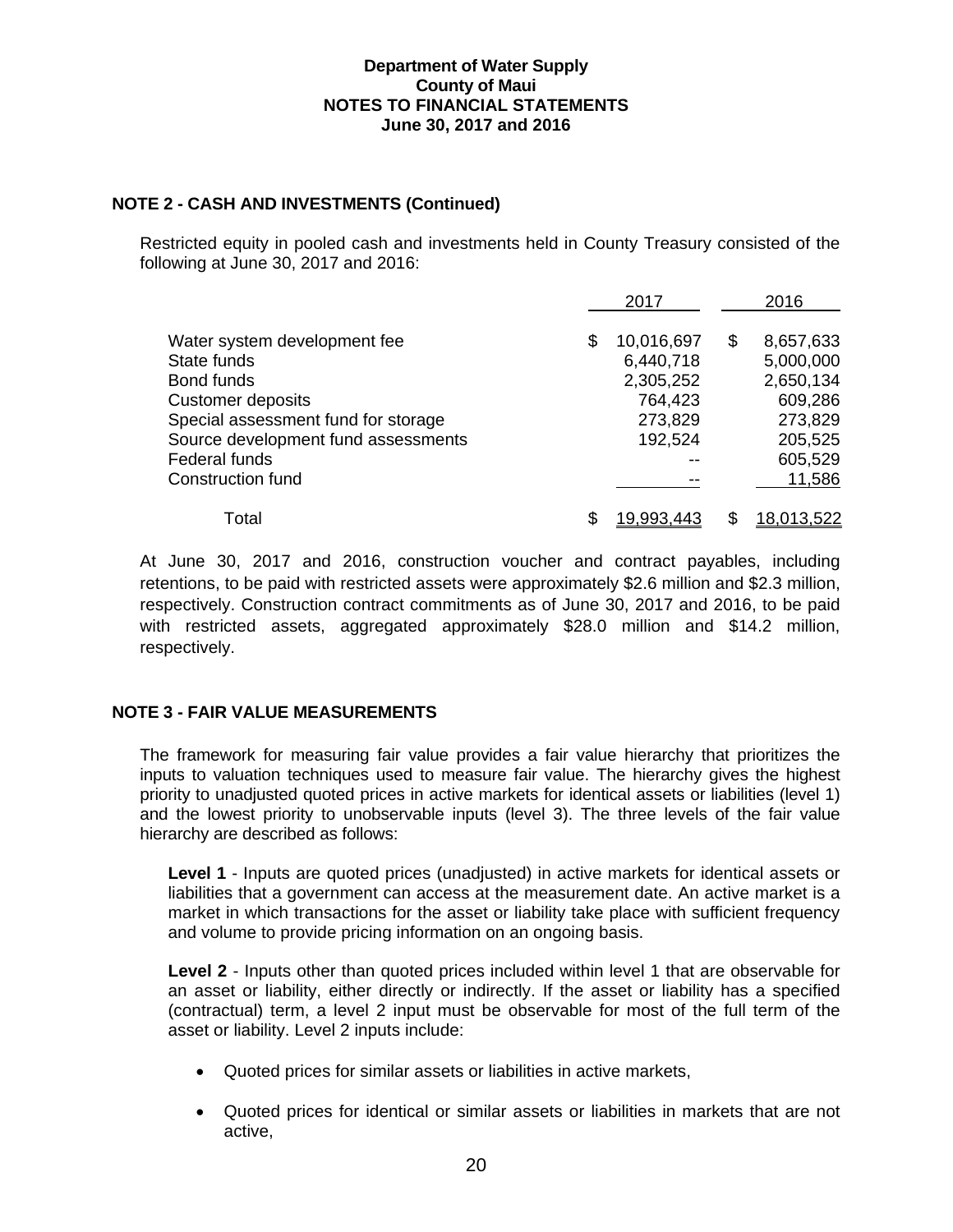### **NOTE 3 - FAIR VALUE MEASUREMENTS (Continued)**

- Inputs other than quoted prices that are observable for the asset or liability,
- Inputs that are derived principally from or corroborated by observable market data by correlation or other means.

**Level 3** - Inputs are unobservable for an asset or liability.

 Following is a description of the valuation techniques used by the Department to measure fair value:

 U.S. Treasury obligations: Valued using quoted prices in active markets for identical assets.

 U.S. Government agency obligations, State and County obligations, and commercial paper: Valued using quoted prices for identical or similar assets in markets that are not active.

The following table sets forth by level, within the fair value hierarchy, assets measured at fair value on a recurring basis as of June 30, 2017 and 2016:

|                              |    | Assets at Fair Value at June 30, 2017 |    |           |    |                          |         |  |  |  |
|------------------------------|----|---------------------------------------|----|-----------|----|--------------------------|---------|--|--|--|
|                              |    | Total                                 |    | Level 1   |    | Level 2                  | Level 3 |  |  |  |
| U. S. Treasury obligations   | \$ | 9.565.622                             | \$ | 9,565,622 | \$ | $\overline{\phantom{a}}$ | \$      |  |  |  |
| U. S. Government agencies    |    | 166,106,215                           |    |           |    | 166,106,215              |         |  |  |  |
| State and County obligations |    | 25.993.256                            |    |           |    | 25,993,256               |         |  |  |  |
| <b>Commercial Paper</b>      |    | 5,992,740                             |    | $- -$     |    | 5,992,740                |         |  |  |  |
|                              |    | 207,657,833                           |    | 9.565.622 |    | 198,092,211              | \$      |  |  |  |

|                              | Assets at Fair Value at June 30, 2016 |             |  |                   |    |             |         |    |  |
|------------------------------|---------------------------------------|-------------|--|-------------------|----|-------------|---------|----|--|
|                              | Total                                 |             |  | Level 1           |    | Level 2     | Level 3 |    |  |
| U. S. Treasury obligations   | \$                                    | 6.516.174   |  | 6,516,174         | \$ | --          | \$      | -- |  |
| U. S. Government agencies    |                                       | 144,388,837 |  |                   |    | 144,388,837 |         |    |  |
| State and County obligations |                                       | 21,490,941  |  | $\qquad \qquad -$ |    | 21,490,941  |         | -- |  |
|                              |                                       | 172,395,952 |  | 6,516,174         |    | 165,879,778 | \$      | -- |  |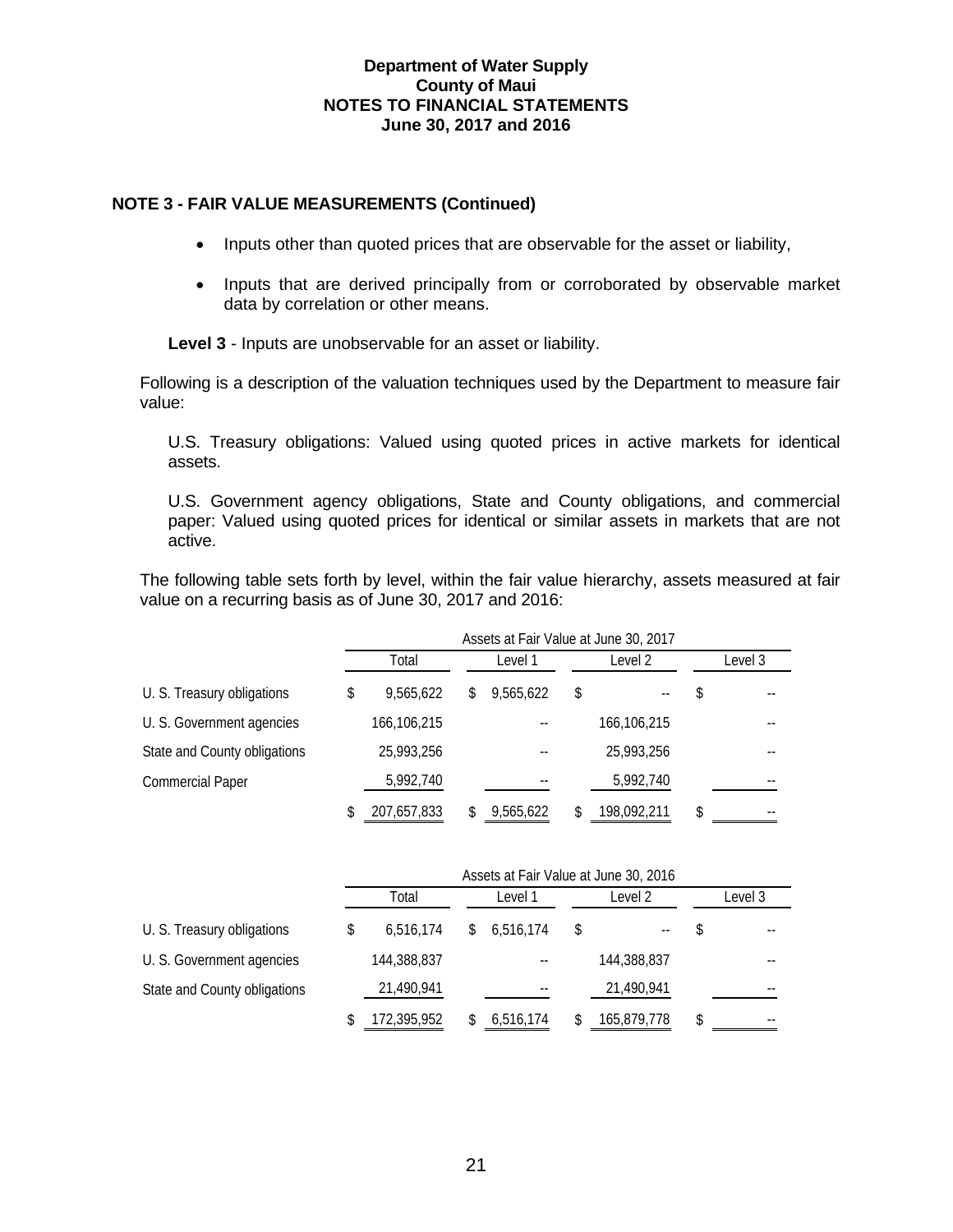## **NOTE 4 - RESTRICTED NET POSITION**

At June 30, 2017 and 2016, restricted net position consisted of the following:

|                                     | 2017       | 2016       |
|-------------------------------------|------------|------------|
| Water system development fee        | 10,016,697 | 8,657,633  |
| Special assessment fund for storage | 273,829    | 273,829    |
| Source development fund assessments | 192,525    | 205,525    |
| Other restricted funds              | 6,440,718  | 5,688,383  |
| Total                               | 16,923,769 | 14,825,370 |

## **NOTE 5 - CAPITAL CONTRIBUTIONS**

Capital contributions during the fiscal years ended June 30, 2017 and 2016, were as follows:

|                                              | 2017                   | 2016                   |
|----------------------------------------------|------------------------|------------------------|
| Dedication of infrastructure assets          | 3,910,735              | 3,468,828              |
| Source development fund assessments<br>Other | 2,582,826<br>4,872,660 | 1,350,067<br>1,646,246 |
| Total                                        | 11.366.221             | 6.465.141              |

## **NOTE 6 - CAPITAL ASSETS**

Capital assets activity during the fiscal year ended June 30, 2017, was as follows:

|                          | <b>Balance</b>  |                  | Reductions/          | <b>Balance</b>      |  |  |
|--------------------------|-----------------|------------------|----------------------|---------------------|--|--|
|                          | July 1, 2016    | Additions        | Retirements          | June 30, 2017       |  |  |
| Non-depreciable assets   |                 |                  |                      |                     |  |  |
| Land                     | \$<br>7,347,248 | \$<br>557,811    | \$                   | \$<br>7,905,059     |  |  |
| Construction in progress | 40,902,841      | 17,376,011       | (23, 424, 470)       | 34,854,382          |  |  |
|                          | 48,250,089      | 17,933,822       | (23, 424, 470)       | 42,759,441          |  |  |
| Depreciable assets       |                 |                  |                      |                     |  |  |
| Buildings and systems    | 143,618,677     | 16,968,030       |                      | 160,586,707         |  |  |
| Machinery and equipment  | 402,411,980     | 10,907,609       | (18, 109)            | 413,301,480         |  |  |
| Other                    | 11,242,909      | 187,783          |                      | 11,430,692          |  |  |
|                          | 557,273,566     | 28,063,422       | (18, 109)            | 585,318,879         |  |  |
| Accumulated depreciation |                 |                  |                      |                     |  |  |
| Buildings and systems    | 68,444,677      | 3,510,578        |                      | 71,955,255          |  |  |
| Machinery and equipment  | 200,740,734     | 10,669,893       | (18, 109)            | 211,392,518         |  |  |
| Other                    | 4,347,507       | 225,772          |                      | 4,573,279           |  |  |
|                          | 273,532,918     | 14,406,243       | (18, 109)            | 287,921,052         |  |  |
| Total Capital Assets \$  | 331,990,737     | 31,591,001<br>\$ | (23, 424, 470)<br>\$ | 340, 157, 268<br>\$ |  |  |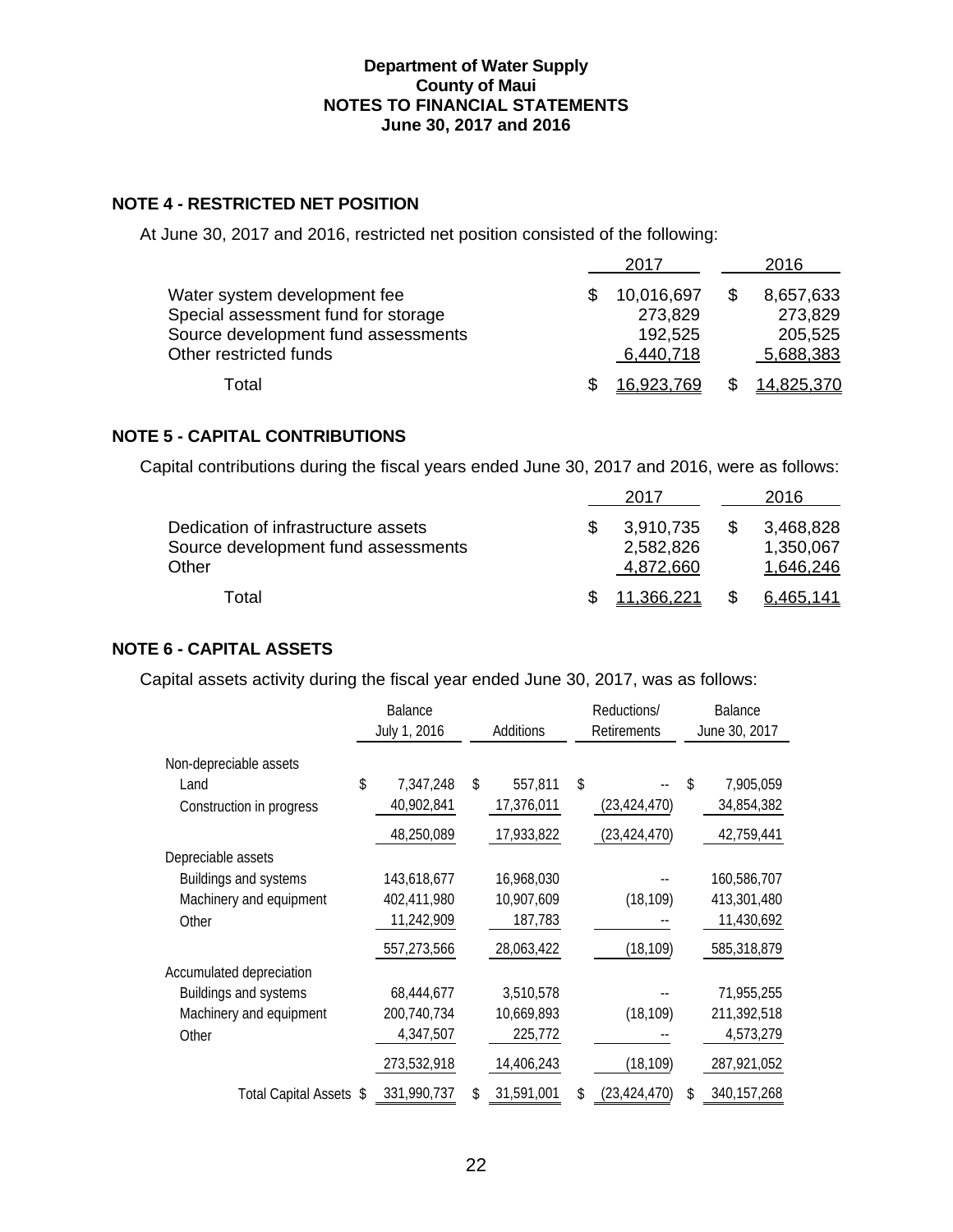## **NOTE 6 - CAPITAL ASSETS (Continued)**

## Capital assets activity during the fiscal year ended June 30, 2016, was as follows:

|                             | <b>Balance</b><br>July 1, 2015 | Additions        |     | Reductions/<br>Retirements | <b>Balance</b><br>June 30, 2016 |             |
|-----------------------------|--------------------------------|------------------|-----|----------------------------|---------------------------------|-------------|
| Non-depreciable assets      |                                |                  |     |                            |                                 |             |
| Land                        | \$<br>6,931,003                | \$<br>416,245    | \$  |                            | S.                              | 7,347,248   |
| Construction in progress    | 45,327,370                     | 18,977,928       |     | (23, 402, 457)             |                                 | 40,902,841  |
|                             | 52,258,373                     | 19,394,173       |     | (23, 402, 457)             |                                 | 48,250,089  |
| Depreciable assets          |                                |                  |     |                            |                                 |             |
| Buildings and systems       | 133,685,739                    | 9,932,938        |     |                            |                                 | 143,618,677 |
| Machinery and equipment     | 386,659,609                    | 16,381,217       |     | (628, 846)                 |                                 | 402,411,980 |
| Other                       | 10,929,090                     | 313,819          |     |                            |                                 | 11,242,909  |
|                             | 531,274,438                    | 26,627,974       |     | (628, 846)                 |                                 | 557,273,566 |
| Accumulated depreciation    |                                |                  |     |                            |                                 |             |
| Buildings and systems       | 64,129,554                     | 4,315,123        |     |                            |                                 | 68,444,677  |
| Machinery and equipment     | 189,541,575                    | 11,822,743       |     | (623, 584)                 |                                 | 200,740,734 |
| Other                       | 4,230,721                      | 116,786          |     |                            |                                 | 4,347,507   |
|                             | 257,901,850                    | 16,254,652       |     | (623, 584)                 |                                 | 273,532,918 |
| <b>Total Capital Assets</b> | \$<br>325,630,961              | \$<br>29,767,495 | \$. | (23, 407, 719)             | S.                              | 331,990,737 |

### **NOTE 7 - LONG-TERM LIABILITIES**

A summary of changes in long-term liabilities of the Department of Water Supply for the fiscal year ended June 30, 2017, are as follows:

|                          | <b>Balance</b> |                                |  |           |               | <b>Balance</b> | Due Within |
|--------------------------|----------------|--------------------------------|--|-----------|---------------|----------------|------------|
|                          | July 1, 2016   | Additions<br><b>Reductions</b> |  |           | June 30, 2017 |                | One Year   |
| Bonds payable            | 27,285,458     | \$<br>$\overline{\phantom{a}}$ |  | 2.754.482 | S             | 24,530,976     | 2,447,357  |
| Notes payable            | 22,259,559     | 8,218,402                      |  | 1,309,536 |               | 29,168,425     | 1,318,665  |
| Accrued vacation payable | 2.044.089      | 969.524                        |  | 832.707   |               | 2.180.906      | 888,443    |
| Net pension liability    | 26,679,011     | 14,666,410                     |  | 2,211,062 |               | 39,134,359     |            |
| Claims and judgments     | 1,239,213      | 951,870                        |  | 514,365   |               | 1,676,718      | 1,676,718  |
| Total                    | 79,507,330     | 24,806,206                     |  | 7.622.152 |               | 96.691.384     | 6,331,183  |

A summary of changes in long-term liabilities of the Department of Water Supply for the fiscal year ended June 30, 2016, are as follows:

|                          | <b>Balance</b><br>July 1, 2015 | Additions       | Reductions | <b>Balance</b><br>June 30, 2016 | Due Within<br>One Year |
|--------------------------|--------------------------------|-----------------|------------|---------------------------------|------------------------|
| Bonds payable            | 29,945,670                     | \$<br>6,255,413 | 8,915,625  | 27,285,458                      | 2,352,483              |
| Notes payable            | 20,468,900                     | 2.992.447       | 1,201,788  | 22,259,559                      | 1,301,828              |
| Accrued vacation payable | 2,009,060                      | 838,796         | 803.767    | 2.044.089                       | 817.781                |
| Net pension liability    | 24,207,754                     | 4.677.687       | 2,206,430  | 26,679,011                      |                        |
| Claims and judgments     | 1,444,995                      | 314,863         | 520,645    | 1,239,213                       | 1,239,213              |
| Total                    | 78,076,379                     | 15.079.206      | 13.648.255 | \$<br>79,507,330                | 5,711,305              |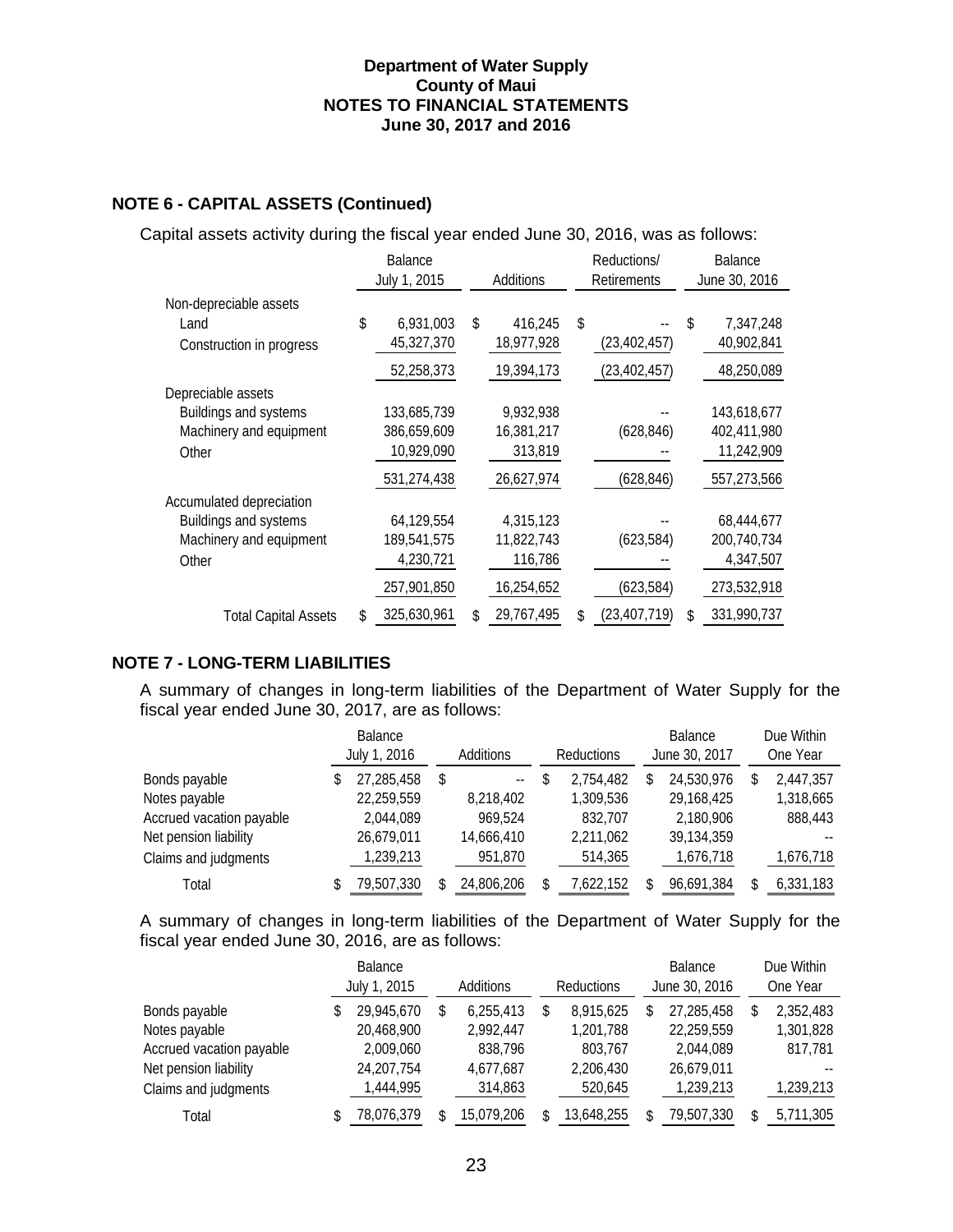# **NOTE 8 - BONDS PAYABLE**

At June 30, 2017 and 2016, bonds payable consisted of the following:

|                                                                                                                                                                                                          | 2017                                    | 2016                                    |  |  |
|----------------------------------------------------------------------------------------------------------------------------------------------------------------------------------------------------------|-----------------------------------------|-----------------------------------------|--|--|
| General Obligation Refunding Bonds, 2008 Series A,<br>due in annual installments through 2028, interest<br>payable semi-annually at 3.5%. These bonds were<br>partially refunded by 2015 Series D bonds. | \$<br>273,458                           | \$<br>537,113                           |  |  |
| General Obligation Refunding Bonds, 2010 Series B,<br>due in annual installments through 2021, interest<br>payable semi-annually from 4.0% to 5.0%.                                                      | 1,635,722                               | 2,003,610                               |  |  |
| General Obligation Refunding Bonds, 2012 Series B,<br>due in annual installments through 2032, interest<br>payable semi-annually from 2.1% to 5.0%.                                                      | 3,420,727                               | 3,582,283                               |  |  |
| General Obligation Refunding Bonds, 2012 Series C,<br>due in annual installments through 2023, interest<br>payable semi-annually from 4.0% to 5.0%.                                                      | 5,795,000                               | 6,605,000                               |  |  |
| General Obligation Refunding Bonds, 2014 Series C,<br>due in annual installments through 2034, interest<br>payable semi-annually from 3.0% to 5.0%.                                                      | 6,080,000                               | 6,315,000                               |  |  |
| General Obligation Refunding Bonds, 2015 Series B,<br>due in annual installments through 2020, interest<br>payable semi-annually at 5.0%.                                                                | 1,645,365                               | 2,159,124                               |  |  |
| General Obligation Refunding Bonds, 2015 Series D,<br>due in annual installments through 2027, interest<br>payable semi-annually from 3.0% to 5.0%.                                                      | 3,269,112                               | <u>3,269,112</u>                        |  |  |
| Less current portion                                                                                                                                                                                     | 22,119,384<br>(2,447,357)<br>19,672,027 | 24,471,242<br>(2,352,483)<br>22,118,759 |  |  |
| Unamortized premium                                                                                                                                                                                      | 2,411,592                               | 2,814,216                               |  |  |
| Noncurrent portion                                                                                                                                                                                       | \$<br>22,083,619                        | \$24,932,975                            |  |  |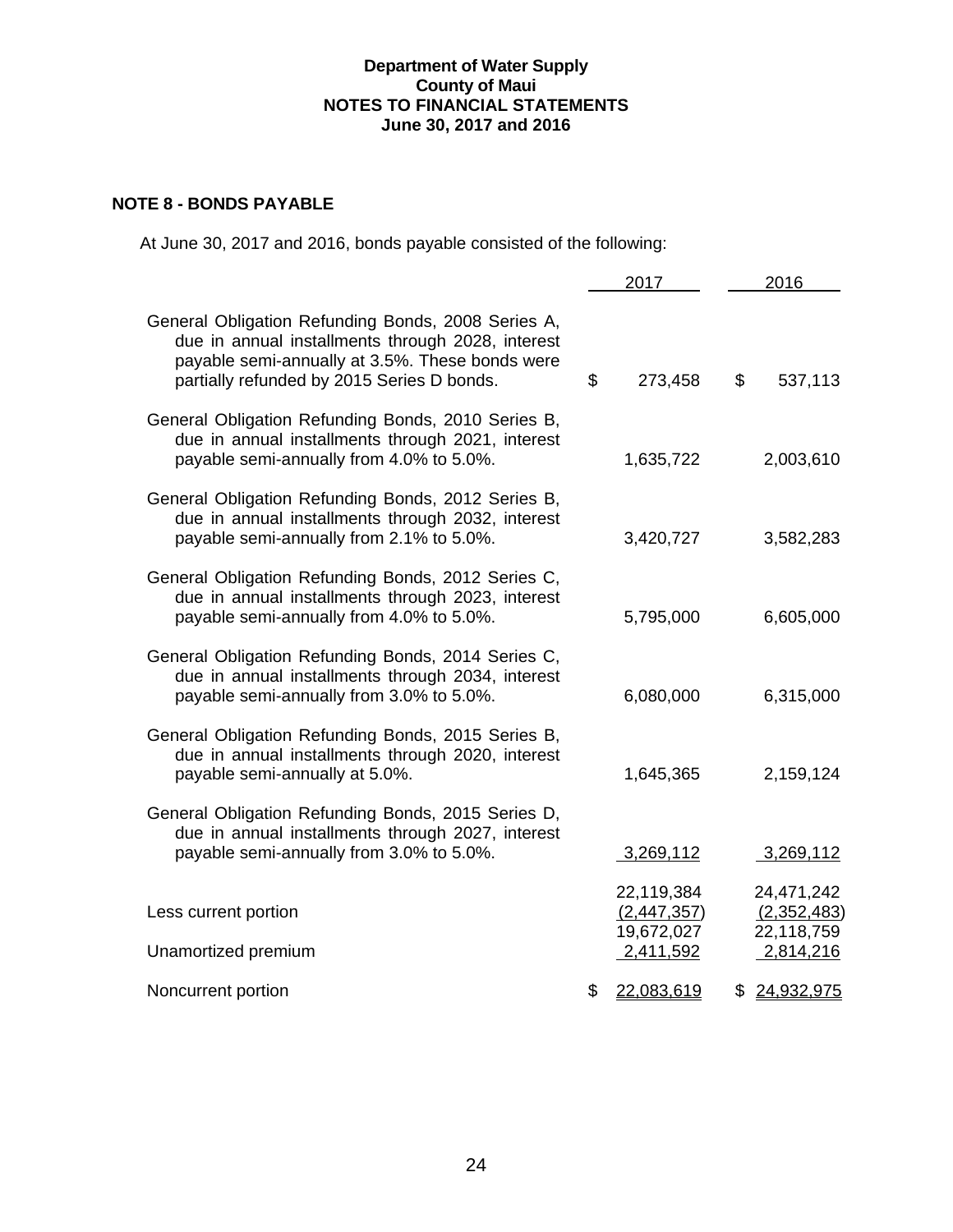## **NOTE 8 - BONDS PAYABLE (Continued)**

Future bond principal and interest payments are as follows:

| Fiscal Year Ending June 30, |    | Principal         | Interest      |    | Total            |  |
|-----------------------------|----|-------------------|---------------|----|------------------|--|
| 2018                        | \$ | 2,447,357         | \$<br>929,787 | \$ | 3,377,144        |  |
| 2019                        |    | 2,578,898         | 807,512       |    | 3,386,410        |  |
| 2020                        |    | 2,705,708         | 681,528       |    | 3,387,236        |  |
| 2021                        |    | 2,232,697         | 564,404       |    | 2,797,101        |  |
| 2022                        |    | 1,889,184         | 456,711       |    | 2,345,895        |  |
| 2023 - 2027                 |    | 5,967,462         | 1,228,995     |    | 7,196,457        |  |
| 2028 - 2032                 |    | 3,383,078         | 466,653       |    | 3,849,731        |  |
| 2033 - 2034                 |    | 915,000           | 44,850        |    | 989,850          |  |
| Total                       | S  | <u>22,119,384</u> | \$            | S. | <u>299,824</u> / |  |

In September 2015, the County issued \$60,155,000 in general obligation bonds which consisted of \$15,185,000 of 2015 Series A, \$14,520,000 of 2015 Series B bonds, \$6,965,000 in 2015 Series C bonds and \$23,485,000 in 2015 Series D bonds. The proceeds of the issuance were used to prepay the County's outstanding loan from the United States Department of Agriculture, refund all of the outstanding Series 2005 bonds and to defease and advance refund the County's Series 2008 bonds. Consequently, the Series 2005 bonds and the Series 2008 bonds were considered defeased and were removed from the County's and Departments' financial statements in 2016. This refunding was undertaken to reduce total debt service payments by approximately \$6,027,000 and resulted in an economic gain of approximately \$5,304,000. At June 30, 2017 and 2016, the County's and Departments' defeased bonds totaled \$25,590,000 and \$44,795,000, respectively.

### **NOTE 9 - NOTES PAYABLE**

At June 30, 2017 and 2016, notes payable consisted of the following:

|                                                                                                                                                                                                                        | 2017            | 2016            |
|------------------------------------------------------------------------------------------------------------------------------------------------------------------------------------------------------------------------|-----------------|-----------------|
| Notes payable to State of Hawaii, Department of Health                                                                                                                                                                 |                 |                 |
| Note payable to State Revolving Loan Fund for a<br>capital improvement project, payable in semi-<br>annual installments of principal, interest at a rate<br>of 0.37%, and loan fee rate of 3.25%, maturing<br>in 2029. | \$<br>1,119,576 | \$<br>1,210,648 |
| Note payable to State Revolving Loan Fund for a<br>capital improvement project, payable in semi-<br>annual installments of principal, interest at a rate<br>of 0.00%, and loan fee rate of 3.25%, maturing<br>in 2031. | 484,191         | 518,776         |
|                                                                                                                                                                                                                        |                 |                 |
| <b>Balance forward</b>                                                                                                                                                                                                 | \$<br>1,603,767 | 1,729,424       |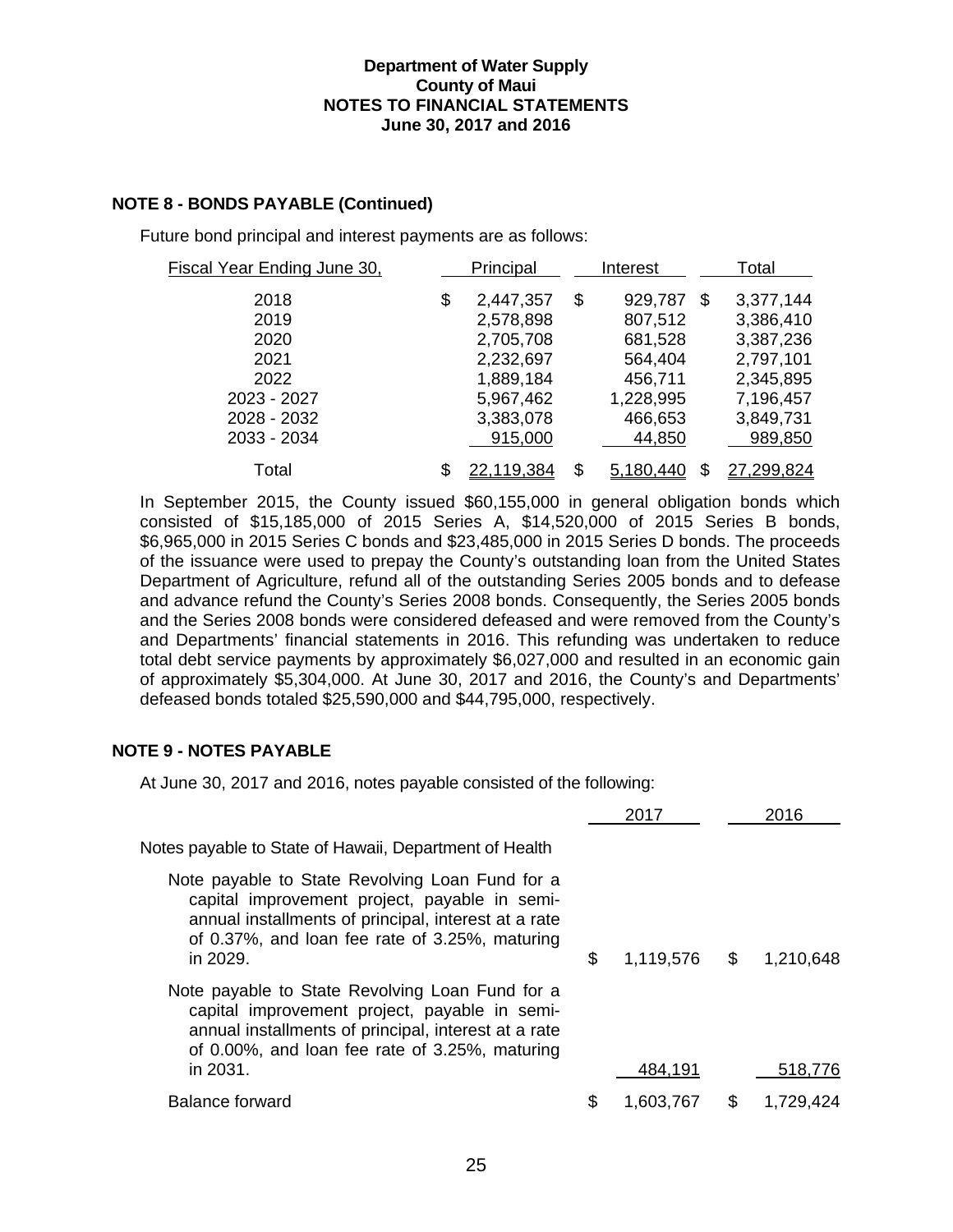# **NOTE 9 - NOTES PAYABLE (Continued)**

|                                                                                                                                                                                                                        | 2017             | 2016             |
|------------------------------------------------------------------------------------------------------------------------------------------------------------------------------------------------------------------------|------------------|------------------|
| Notes payable to State of Hawaii, Department of<br>Health (Continued)                                                                                                                                                  |                  |                  |
| <b>Balance carried forward</b>                                                                                                                                                                                         | \$<br>1,603,767  | \$<br>1,729,424  |
| Note payable to State Revolving Loan Fund for a<br>capital improvement project, payable in semi-<br>annual installments of principal, interest at a rate<br>of 0.35%, and loan fee rate of 3.25%, maturing<br>in 2032. | 2,597,282        | 2,771,600        |
| Note payable to State Revolving Loan Fund for a<br>capital improvement project, payable in semi-<br>annual installments of principal, interest at a rate<br>of 0.00%, and loan fee rate of 3.25%, maturing<br>in 2032. | 847,145          | 905,569          |
| Note payable to State Revolving Loan Fund for a<br>capital improvement project, payable in semi-<br>annual installments of principal, interest at a rate<br>of 1.00%, and loan fee rate of 1.00%, maturing<br>in 2032. | 187,944          | 199,510          |
| Note payable to State Revolving Loan Fund for a<br>capital improvement project, payable in semi-<br>annual installments of principal, interest at a rate<br>of 0.50%, and loan fee rate of 1.00%, maturing<br>in 2033. | 1,745,402        | 1,846,775        |
| Note payable to State Revolving Loan Fund for a<br>capital improvement project, payable in semi-<br>annual installments of principal, interest at a rate<br>of 1.00%, and loan fee rate of 1.00%, maturing<br>in 2033. | 706,401          | 746,910          |
| Note payable to State Revolving Loan Fund for a<br>capital improvement project, payable in semi-<br>annual installments of principal, interest at a rate<br>of 0.00%, and loan fee rate of 1.00%, maturing<br>in 2033. | <u>6,599,623</u> | 7,012,100        |
| <b>Balance forward</b>                                                                                                                                                                                                 | \$<br>14,287,564 | \$<br>15,211,888 |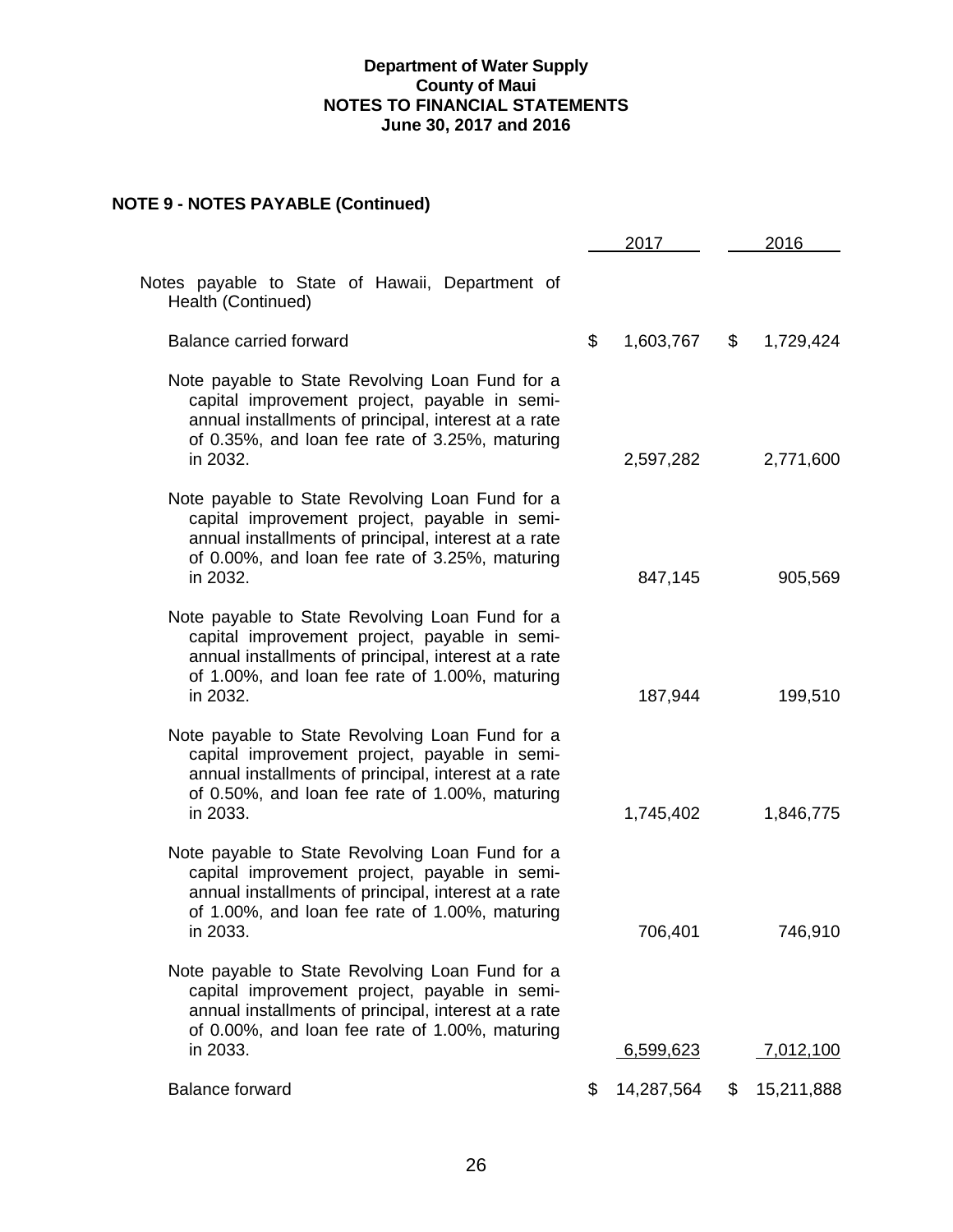# **NOTE 9 - NOTES PAYABLE (Continued)**

|                                                                                                                                                                                                                        | 2017             | 2016             |
|------------------------------------------------------------------------------------------------------------------------------------------------------------------------------------------------------------------------|------------------|------------------|
| Notes payable to State of Hawaii, Department of<br>Health (Continued)                                                                                                                                                  |                  |                  |
| <b>Balance carried forward</b>                                                                                                                                                                                         | \$<br>14,287,564 | \$<br>15,211,888 |
| Note payable to State Revolving Loan Fund for a<br>capital improvement project, payable in semi-<br>annual installments of principal, interest at a rate<br>of 0.50%, and loan fee rate of 1.00%, maturing<br>in 2034. | 3,671,885        | 3,884,885        |
| Note payable to State Revolving Loan Fund for a<br>capital improvement project, payable in semi-<br>annual installments of principal, interest at a rate<br>of 1.00%, and loan fee rate of 1.00%, maturing<br>in 2034. | 1,774,529        | 1,742,051        |
| Note payable to State Revolving Loan Fund for a<br>capital improvement project, payable in semi-<br>annual installments of principal, interest at a rate<br>of 1.00%, and loan fee rate of 1.00%, maturing<br>in 2035. | 636,961          | 641,313          |
| Note payable to State Revolving Loan Fund for a<br>capital improvement project, payable in semi-<br>annual installments of principal, interest at a rate<br>of 1.00%, and loan fee rate of 1.00%, maturing<br>in 2035. | 694,199          | 637,205          |
| Note payable to State Revolving Loan Fund for a<br>capital improvement project, payable in semi-<br>annual installments of principal, interest at a rate<br>of 1.00%, and loan fee rate of 1.00%, maturing<br>in 2034. | 134,743          | 142,217          |
| Note payable to State Revolving Loan Fund for a<br>capital improvement project, payable in semi-<br>annual installments of principal, interest at a rate<br>of 1.00%, and loan fee rate of 1.00%, maturing<br>in 2038. | <u>179,179</u>   |                  |
| <b>Balance forward</b>                                                                                                                                                                                                 | \$<br>21,379,060 | \$<br>22,259,559 |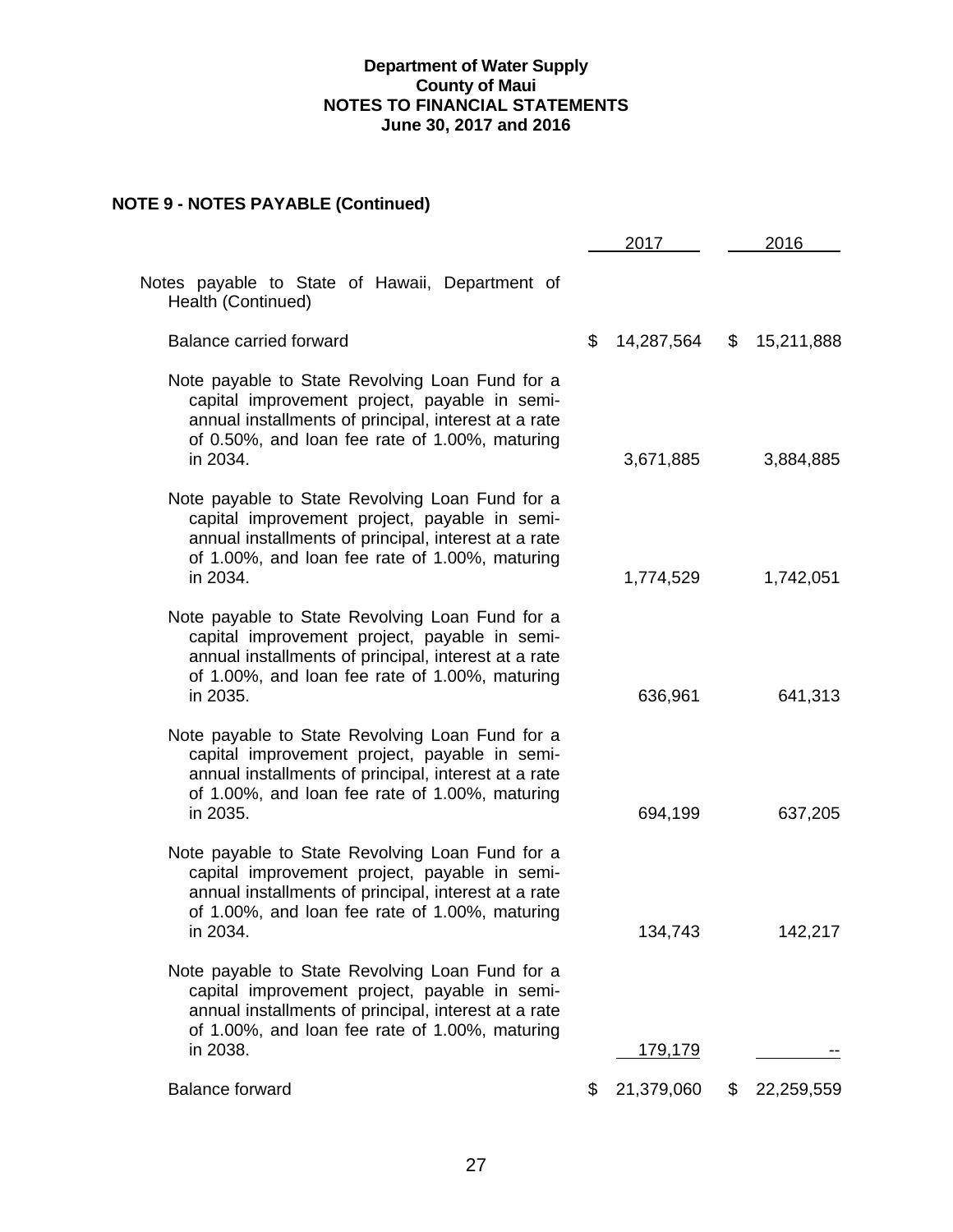# **NOTE 9 - NOTES PAYABLE (Continued)**

|                                                                                                                                                                                                                        | 2017             | 2016             |
|------------------------------------------------------------------------------------------------------------------------------------------------------------------------------------------------------------------------|------------------|------------------|
| Notes payable to State of Hawaii, Department of<br>Health (Continued)                                                                                                                                                  |                  |                  |
| <b>Balance carried forward</b>                                                                                                                                                                                         | \$<br>21,379,060 | \$<br>22,259,559 |
| Note payable to State Revolving Loan Fund for a<br>capital improvement project, payable in semi-<br>annual installments of principal, interest at a rate<br>of 0.50%, and loan fee rate of 1.00%, maturing<br>in 2038. | 2,081,786        |                  |
| Note payable to State Revolving Loan Fund for a<br>capital improvement project, payable in semi-<br>annual installments of principal, interest at a rate<br>of 1.00%, and loan fee rate of 1.00%, maturing<br>in 2038. | 1,078,530        |                  |
| Note payable to State Revolving Loan Fund for a<br>capital improvement project, payable in semi-<br>annual installments of principal, interest at a rate<br>of 1.00%, and loan fee rate of 1.00%, maturing<br>in 2038. | 485,388          |                  |
| Note payable to State Revolving Loan Fund for a<br>capital improvement project, payable in semi-<br>annual installments of principal, interest at a rate<br>of 0.00%, and loan fee rate of 1.00%, maturing             |                  |                  |
| in 2039.                                                                                                                                                                                                               | 4,143,661        |                  |
|                                                                                                                                                                                                                        | 29,168,425       | 22,259,559       |
| Less current maturities                                                                                                                                                                                                | (1,318,665)      | (1,301,828)      |
|                                                                                                                                                                                                                        | \$<br>27,849,760 | \$<br>20,957,731 |

As of June 30, 2017, future principal and interest payments for notes payables are as follows:

| <b>Fiscal Year Ending June 30,</b> |    | Principal         | Interest        |    | Total      |
|------------------------------------|----|-------------------|-----------------|----|------------|
| 2018                               | \$ | 1,318,665         | \$<br>500,184   | \$ | 1,818,849  |
| 2019                               |    | 1,408,727         | 482,157         |    | 1,890,884  |
| 2020                               |    | 1,597,058         | 453,835         |    | 2,050,893  |
| 2021                               |    | 1,702,522         | 422,942         |    | 2,125,464  |
| 2022                               |    | 1,711,829         | 391,640         |    | 2,103,469  |
| 2023 - 2027                        |    | 8,703,298         | 1,481,466       |    | 10,184,764 |
| 2028 - 2032                        |    | 8,509,212         | 683,882         |    | 9,193,094  |
| 2033 - 2037                        |    | 3,530,404         | 148,967         |    | 3,679,371  |
| <b>Thereafter</b>                  |    | 686,710           | 8,723           |    | 695,433    |
| Total                              | S  | <u>29,168,425</u> | \$<br>4,573,796 | S. | 33,742,221 |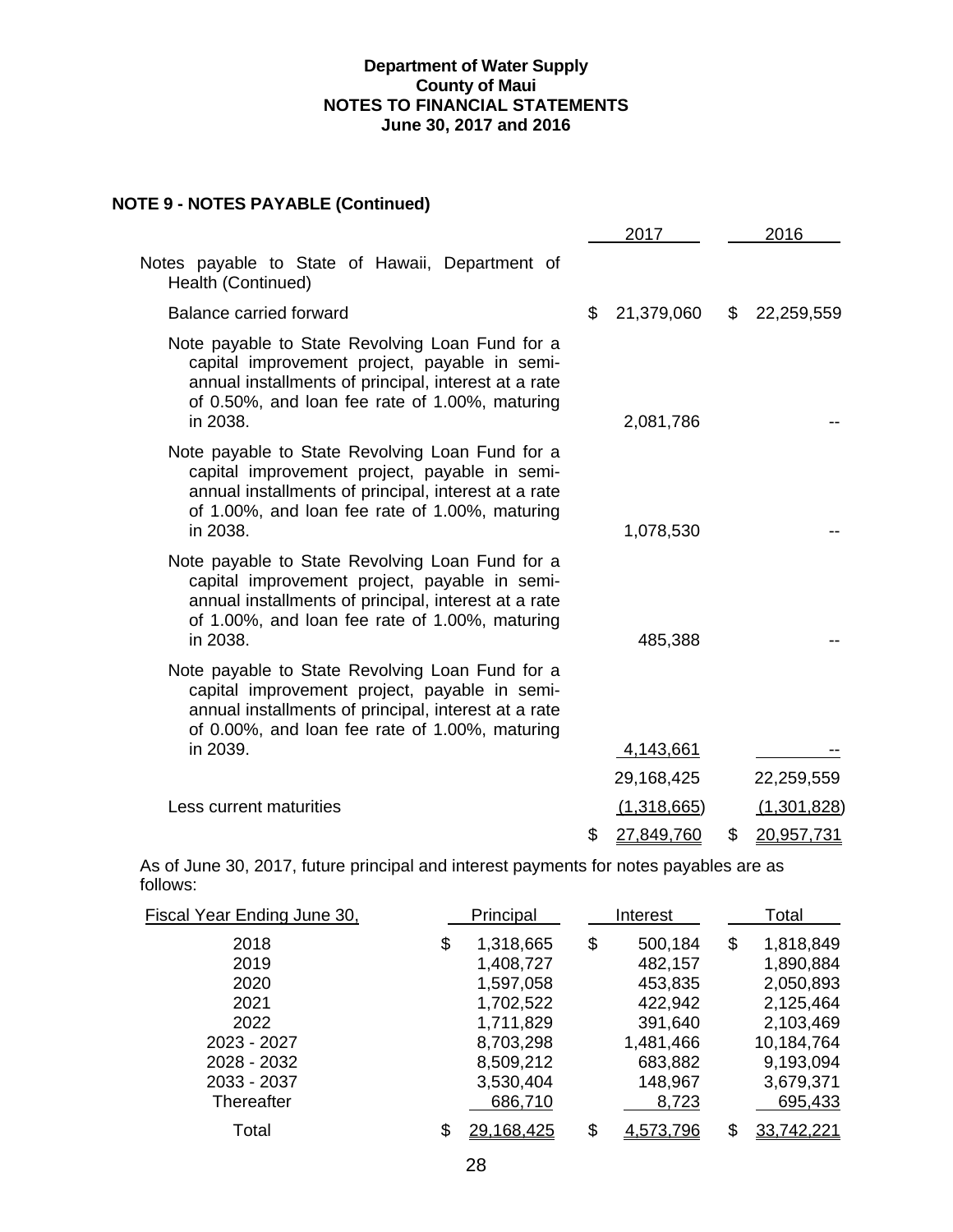### **NOTE 10 - EMPLOYEE BENEFIT PLANS**

#### **Pensions**

**Pension Plan Description** - Generally, all full-time employees of the State and counties are required to be members of the Employee Retirement System (ERS), a cost-sharing multipleemployer defined benefit pension plan that administers the State's pension benefits program. Benefits, eligibility, and contribution requirements are governed by HRS Chapter 88 and can be amended through legislation. The ERS issues a publicly available financial report that can be obtained at ERS website: http://ers.ehawaii.gov/.

**Benefits Provided** *-* The ERS Pension Trust is comprised of three pension classes for membership purposes and considered to be a single plan for accounting purposes since all assets of the ERS may legally be used to pay the benefits of any of the ERS members or beneficiaries. The ERS provides retirement, disability and death benefits with three membership classes known as the noncontributory, contributory and hybrid retirement classes. The three classes provide a monthly retirement allowance equal to the benefit multiplier (generally 1.25% or 2%) multiplied by the average final compensation multiplied by years of credited service. Average final compensation for members hired prior to July 1, 2012 is an average of the highest salaries during any three years of credited service, excluding any salary paid in lieu of vacation for members hired January 1, 1971 or later and the average of the highest salaries during any five years of credited service including any salary paid in lieu of vacation for members hired prior to January 1, 1971. For members hired after June 30, 2012, average final compensation is an average of the highest salaries during any five years of credited service excluding any salary paid in lieu of vacation.

Each retiree's original retirement allowance is increased on each July 1 beginning the calendar year after retirement. Retirees first hired as members prior to July 1, 2012 receive a 2.5% increase each year of their original retirement allowance without a ceiling. Retirees first hired as members after June 30, 2012 receive a 1.5% increase each year of their original retirement allowance without a ceiling. The annual increase is not compounded.

The following summarizes the provisions relevant to the largest employee groups of the respective membership class.

Retirement benefits for certain groups, such as police officers, firefighters, some investigators, sewer workers, judges, and elected officials, vary from general employees.

#### *Noncontributory Class*

*Retirement Benefits -* General employees' retirement benefits are determined as 1.25% of average final compensation multiplied by the years of credited service. Employees with ten years of credited service are eligible to retire at age 62. Employees with 30 years of credited service are eligible to retire at age 55.

*Disability Benefits -* Members are eligible for service-related disability benefits regardless of length of service and receive a lifetime pension of 35% of their average final compensation. Ten years of credited service is required for ordinary disability. Ordinary disability benefits are determined in the same manner as retirement benefits but are payable immediately, without an actuarial reduction, and at a minimum of 12.5% of average final compensation.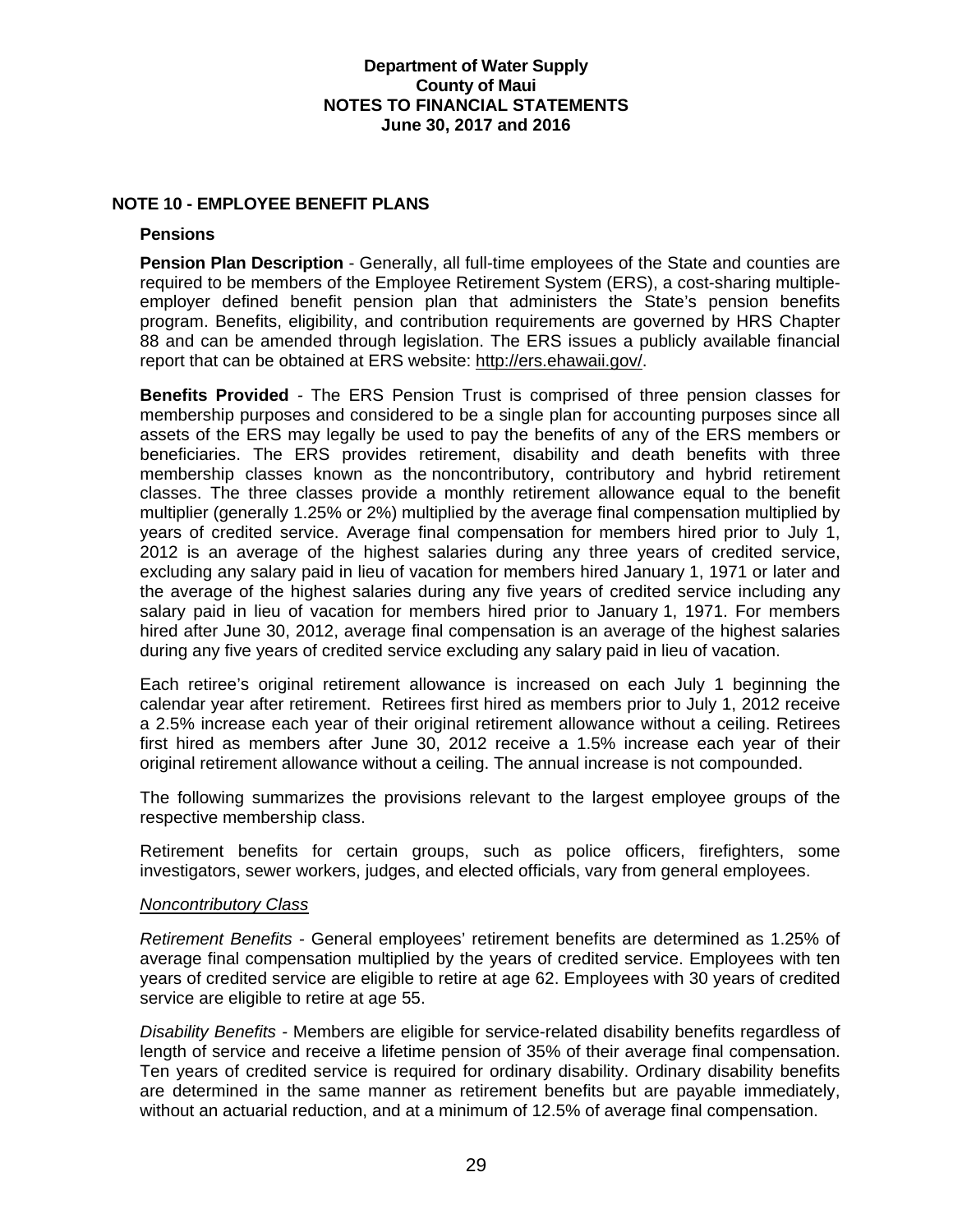### **NOTE 10 - EMPLOYEE BENEFIT PLANS (Continued)**

*Death Benefits -* For service-connected deaths, the surviving spouse/reciprocal beneficiary receives a monthly benefit of 30% of the average final compensation until remarriage or reentry into a new reciprocal beneficiary relationship. Additional benefits are payable to surviving dependent children up to age 18. If there is no spouse/reciprocal beneficiary or dependent children, no benefit is payable.

Ordinary death benefits are available to employees who were active at time of death with at least ten years of credited service. The surviving spouse/reciprocal beneficiary (until remarriage/reentry into a new reciprocal beneficiary relationship) and dependent children (up to age 18) receive a benefit equal to a percentage of the member's accrued maximum allowance unreduced for age or, if the member was eligible for retirement at the time of death, the surviving spouse/reciprocal beneficiary receives 100% joint and survivor lifetime pension and the dependent children receive a percentage of the member's accrued maximum allowance unreduced for age.

### *Contributory Class for Employees Hired prior to July 1, 2012*

*Retirement Benefits* - General employees' retirement benefits are determined as 2% of average final compensation multiplied by the years of credited service. General employees with 5 years of credited service are eligible to retire at age 55.

Police officers and firefighters' retirement benefits are determined using the benefit multiplier of 2.5% for qualified service, up to a maximum of 80% of average final compensation. Police officers and firefighters with five years of credited service are eligible to retire at age 55. Police officers and firefighters with 25 years of credited service are eligible to retire at any age, provided the last five years is service credited in these occupations.

*Death Benefits* - For service-connected deaths, the surviving spouse/reciprocal beneficiary receives a lump sum payment of the member's contributions and accrued interest plus a monthly benefit of 50% of the average final compensation until remarriage or re-entry into a new reciprocal beneficiary relationship. If there is no surviving spouse/reciprocal beneficiary, surviving dependent children (up to age 18) or dependent parents are eligible for the monthly benefit. If there is no spouse/reciprocal beneficiary or dependent children/parents, the ordinary death benefit is payable to the designated beneficiary.

Ordinary death benefits are available to employees who were active at time of death with at least one year of service. Ordinary death benefits consist of a lump sum payment of the member's contributions and accrued interest plus a percentage of the salary earned in the 12 months preceding death, or 50% Joint and Survivor lifetime pension if the member was not eligible for retirement at the time of death but was credited with at least ten years of service and designated one beneficiary, or 100% Joint and Survivor lifetime pension if the member was eligible for retirement at the time of death and designated one beneficiary.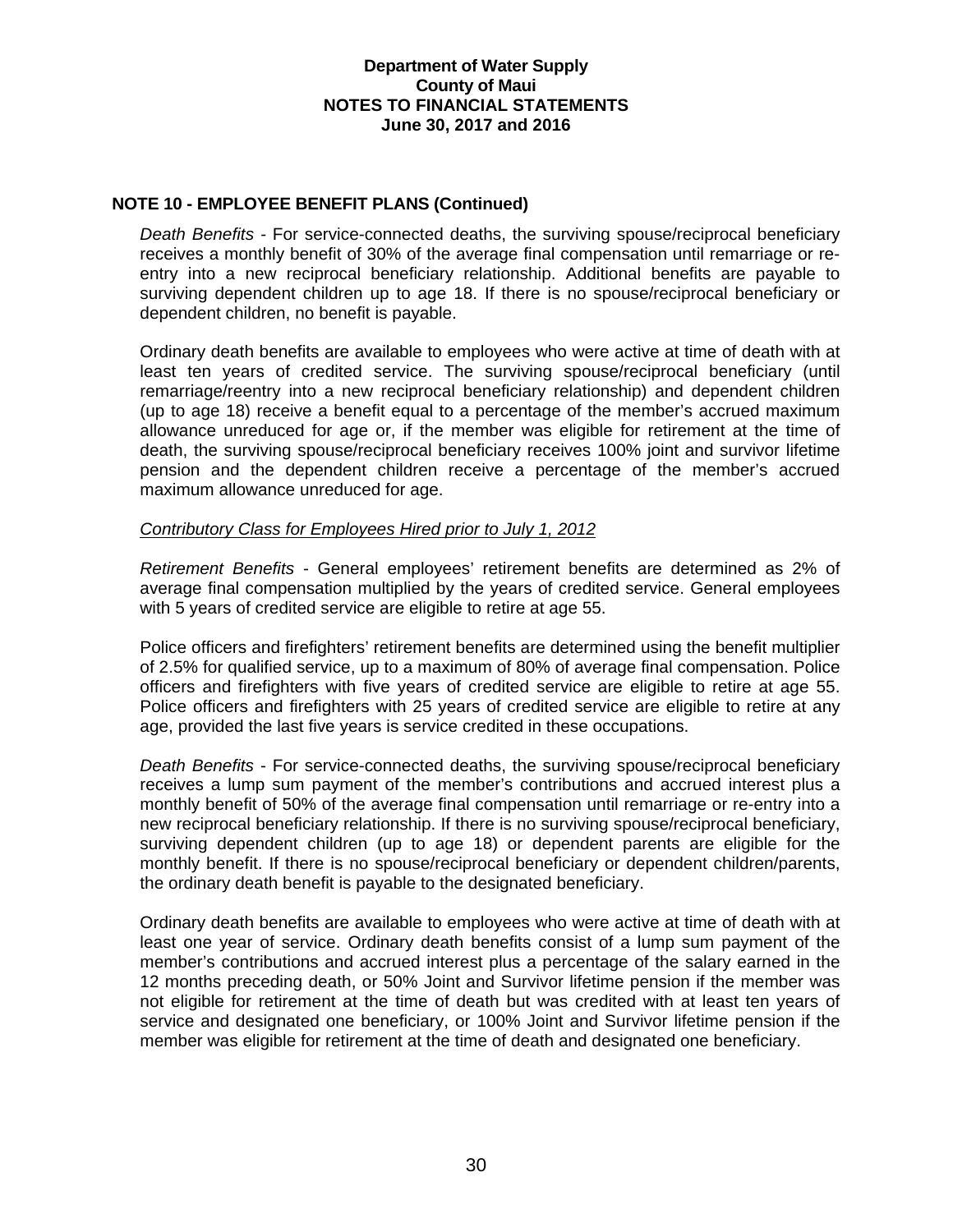## **NOTE 10 - EMPLOYEE BENEFIT PLANS (Continued)**

#### *Contributory Class for Employees Hired After June 30, 2012*

*Retirement Benefits -* General employees' retirement benefits are determined as 1.75% of average final compensation multiplied by the years of credited service. General employees with ten years of credited service are eligible to retire at age 60. Judges and elected officers' retirement benefits are determined as 3.0% of average final compensation multiplied by the years of credited service up to a maximum of 75%. Judges and elected officers with ten years of credited service are eligible to retire at age 60.

Police officers and firefighters' retirement benefits are determined using the benefit multiplier of 2.25% for qualified service, up to a maximum of 80% of average final compensation. Police officers and firefighters with ten years of credited service are eligible to retire at age 60. Police officers and firefighters with 25 years of credited service are eligible to retire at age 55, provided the last five years is service credited in these occupations.

*Disability and Death Benefits -* Members are eligible for service-related disability benefits regardless of length of service and receive a lifetime pension of 50% of their average final compensation plus refund of contributions and accrued interest. Ten years of credited service is required for ordinary disability. Ordinary disability benefits are 3.0% of average final compensation for each year of service for judges and elected officers and 1.75% of average final compensation for each year of service for police officers and firefighters and are payable immediately, without an actuarial reduction, at a minimum of 30% of average final compensation.

Death benefits for contributory members hired after June 30, 2012 are generally the same as those for contributory members hired June 30, 2012 and prior.

### *Hybrid Class for Employees Hired Prior to July 1, 2012*

*Retirement Benefits -* General employees' retirement benefits are determined as 2% of average final compensation multiplied by the years of credited service. General employees with five years of credited service are eligible to retire at age 62. General employees with 30 years of credited service are eligible to retire at age 55.

*Disability Benefits -* Members are eligible for service-related disability benefits regardless of length of service and receive a lifetime pension of 35% of their average final compensation plus refund of their contributions and accrued interest. Ten years of credited service is required for ordinary disability. Ordinary disability benefits are determined in the same manner as retirement benefits but are payable immediately, without an actuarial reduction, and at a minimum of 25% of average final compensation.

*Death Benefits -* For service-connected deaths, the surviving spouse/reciprocal beneficiary receives a lump sum payment of the member's contributions and accrued interest plus a monthly benefit of 50% of the average final compensation until remarriage or re-entry into a new reciprocal beneficiary relationship. If there is no surviving spouse/reciprocal beneficiary, surviving dependent children (up to age 18) or dependent parents are eligible for the monthly benefit. If there is no spouse/reciprocal beneficiary or dependent children/parents, the ordinary death benefit is payable to the designated beneficiary.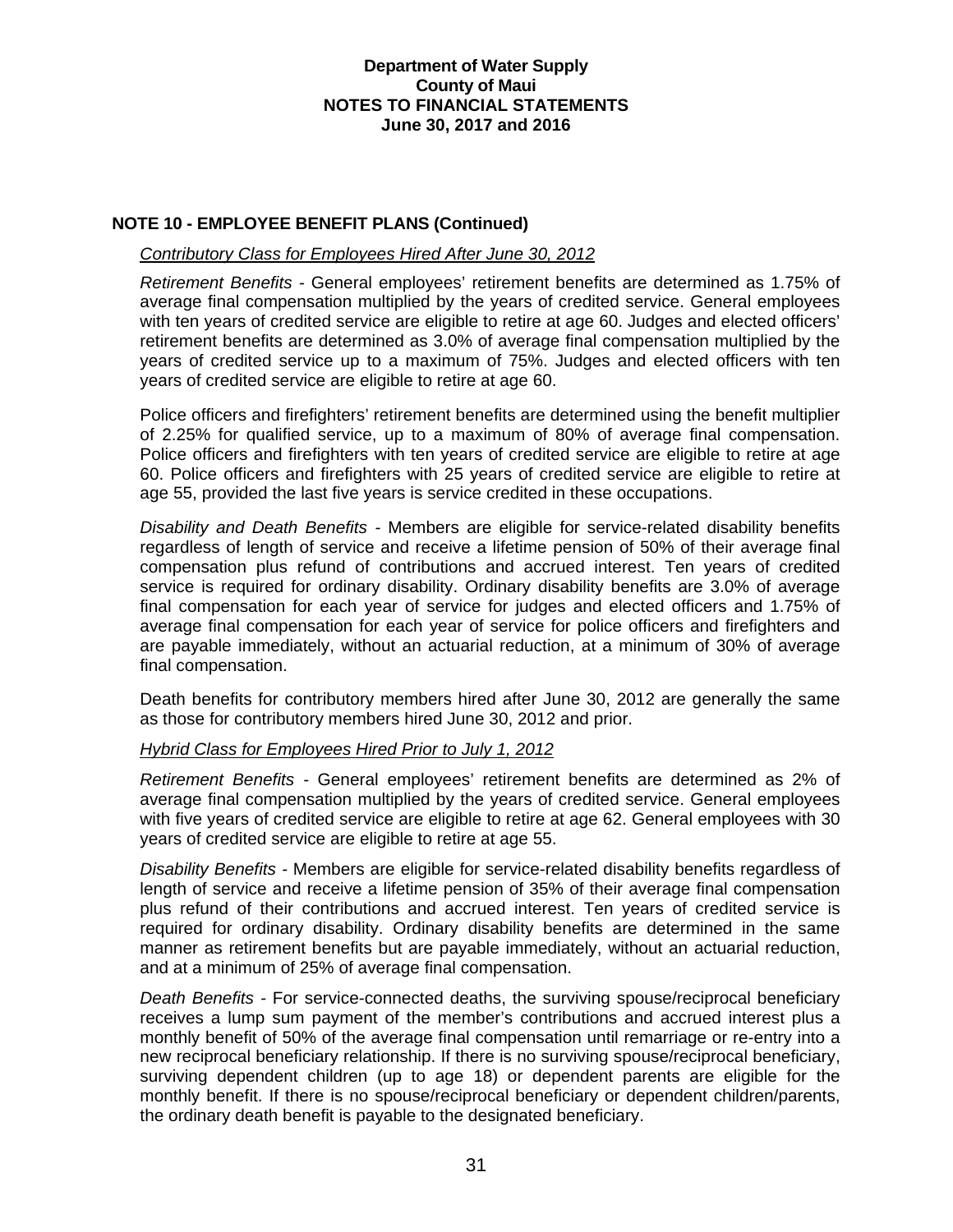### **NOTE 10 - EMPLOYEE BENEFIT PLANS (Continued)**

Ordinary death benefits are available to employees who were active at time of death with at least five years of service. Ordinary death benefits consist of a lump sum payment of the member's contributions and accrued interest plus a percentage multiplied by 150%, or 50% Joint and Survivor lifetime pension if the member was not eligible for retirement at the time of death but was credited with at least ten years of service and designated one beneficiary, or 100% Joint and Survivor lifetime pension if the member was eligible for retirement at the time of death and designated one beneficiary.

### *Hybrid Class for Employees Hired After June 30, 2012*

*Retirement Benefits -* General employees' retirement benefits are determined as 1.75% of average final compensation multiplied by the years of credited service. General employees with ten years of credited service are eligible to retire at age 65. Employees with 30 years of credited service are eligible to retire at age 60. Sewer workers, water safety officers, and emergency medical technicians may retire with 25 years of credited service at age 55.

*Disability and Death Benefits -* Provisions for disability and death benefits generally remain the same except for ordinary death benefits. Ordinary death benefits are available to employees who were active at time of death with at least ten years of service. Ordinary death benefits consist of a lump sum payment of the member's contributions and accrued interest, or 50% Joint and Survivor lifetime pension if the member was not eligible for retirement at the time of death but was credited with at least ten years of service and designated one beneficiary, or 100% Joint and Survivor lifetime pension if the member was eligible for retirement at the time of death and designated one beneficiary.

#### **Plan Membership**

At June 30, 2016 and 2015, ERS membership consisted of:

|                                                                                      | 2016             | 2015             |
|--------------------------------------------------------------------------------------|------------------|------------------|
| Inactive employees or their beneficiaries<br>currently receiving benefits            | 45,506           | 44,283           |
| Inactive employees entitled to but not yet<br>receiving benefits<br>Active employees | 22,295<br>67,377 | 21,253<br>67,310 |
| Total                                                                                | <u>135,178</u>   | <u>132,846</u>   |

**Contributions** - Contributions are governed by HRS Chapter 88 and may be amended through legislation. The employer rate is set by statute based on the recommendations of the ERS actuary resulting from an experience study conducted every five years. Since July 1, 2005, the employer contribution rate is a fixed percentage of compensation, including the normal cost plus amounts required to pay for the unfunded actuarial accrued liabilities. The contribution rates for fiscal years ended June 30, 2017 and 2016 were 25.00% for police officers and firefighters, and 17.00% for all other employees. For fiscal years ended June 30, 2017 and 2016, contributions to the pension plan from the Department were \$2,085,968 and \$2,023,843, respectively.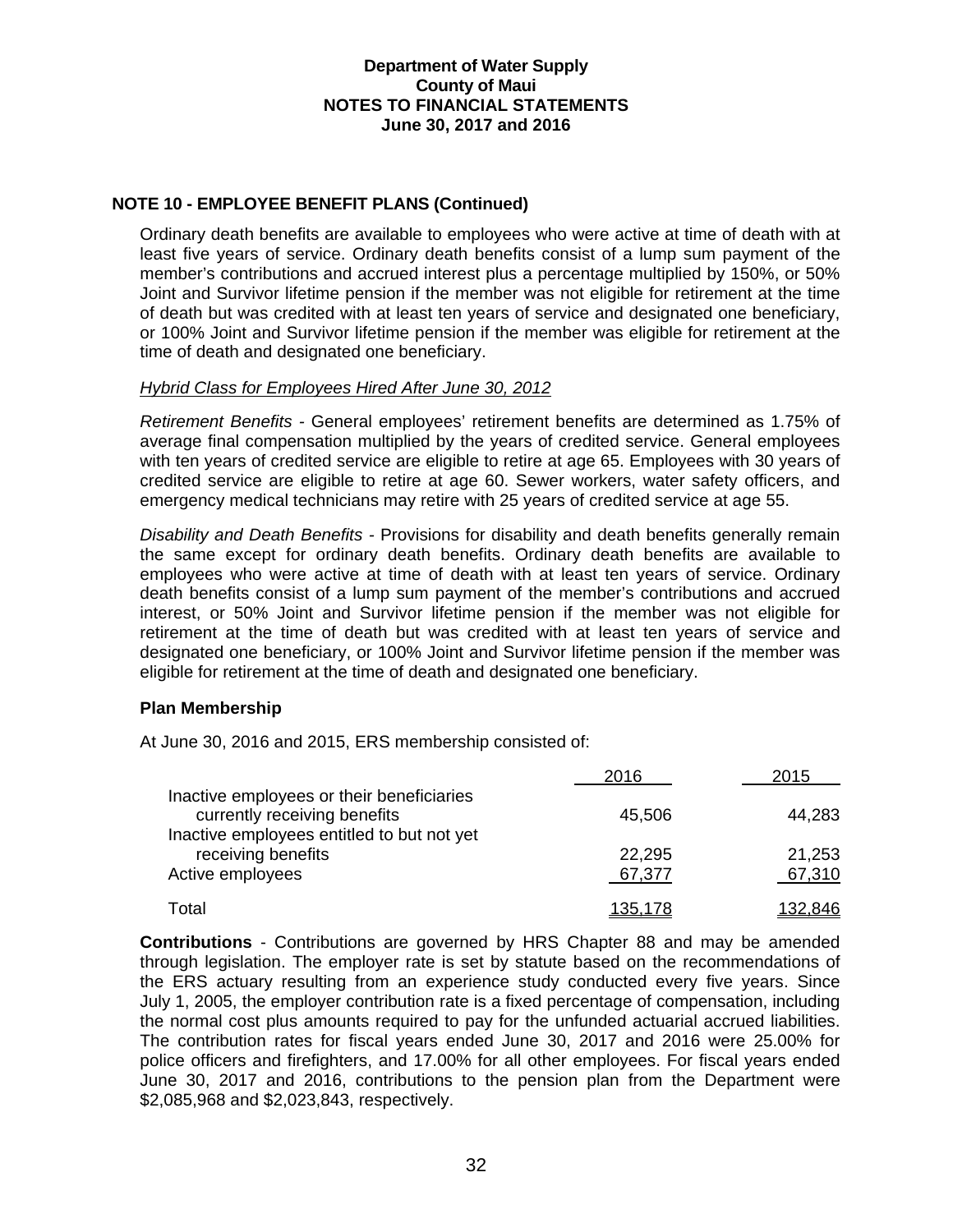### **NOTE 10 - EMPLOYEE BENEFIT PLANS (Continued)**

On May 18, 2017, the Governor signed into law Act 17 SLH 2017. Per Act 17, future employer contributions from the State and counties are expected to increase pursuant to a phased-in contribution rate increase over four years beginning July 1, 2017. The rate for police officers and firefighters increases to 28.00% on July 1, 2017; 31.00% on July 1, 2018; 36.00% on July 1, 2019; and 41.00% on July 1, 2020 and the rate for all other employees increases to 18.00% on July 1, 2017; 19.00% on July 1, 2018; 22.00% on July 1, 2019; and 24.00% on July 1, 2020.

The employer is required to make all contributions for noncontributory members. Contributory members hired prior to July 1, 2012 are required to contribute 7.8% of their salary, except for police officers and firefighters who are required to contribute 12.2% of their salary. Contributory members hired after June 30, 2012 are required to contribute 9.8% of their salary, except for police officers and firefighters who are required to contribute 14.2% of their salary. Hybrid members hired prior to July 1, 2012 are required to contribute 6.0% of their salary. Hybrid members hired after June 30, 2012 are required to contribute 8.0% of their salary.

**Pension Liabilities, Pension Expense, and Deferred Outflows of Resources and Deferred Inflows of Resources Related to Pensions** - At June 30, 2017 and 2016, the Department reported a liability of \$39,134,359 and \$26,679,011, respectively, for its proportionate share of the net pension liability of the County. The net pension liability was measured as of June 30, 2016 and 2015, and the total pension liability used to calculate the net pension liability was determined by an actuarial valuation as of those dates. The Department's proportion of the net pension liability was based on a proportion of the Department's contributions to the pension plan relative to projected contributions of the County. At June 30, 2016 and 2015, the Department's proportion of the County's proportion was 6.6063% and 6.9954% which was a decrease of 0.3891% from its proportion measured at June 30, 2015 and a decrease of 0.1720% from its proportion measured as of June 30, 2014.

There were significant changes in actuarial assumptions effective June 30, 2016 based on the Five-Year Experience Study report dated July 5, 2016 that resulted in a significant increase in the measurement of the total pension liability. Primary drivers for the increase include a decrease in the investment return assumption and discount rate from 7.65% as of June 30, 2015 to 7.00% as of June 30, 2016; and a decrease in the mortality assumptions for longer life expectancy and an explicit assumption for continued future mortality improvement (generational approach).

There were no other changes between the measurement date, June 30, 2016, and the reporting date, June 30, 2017, that are expected to have a significant effect on the proportionate share of the net pension liability.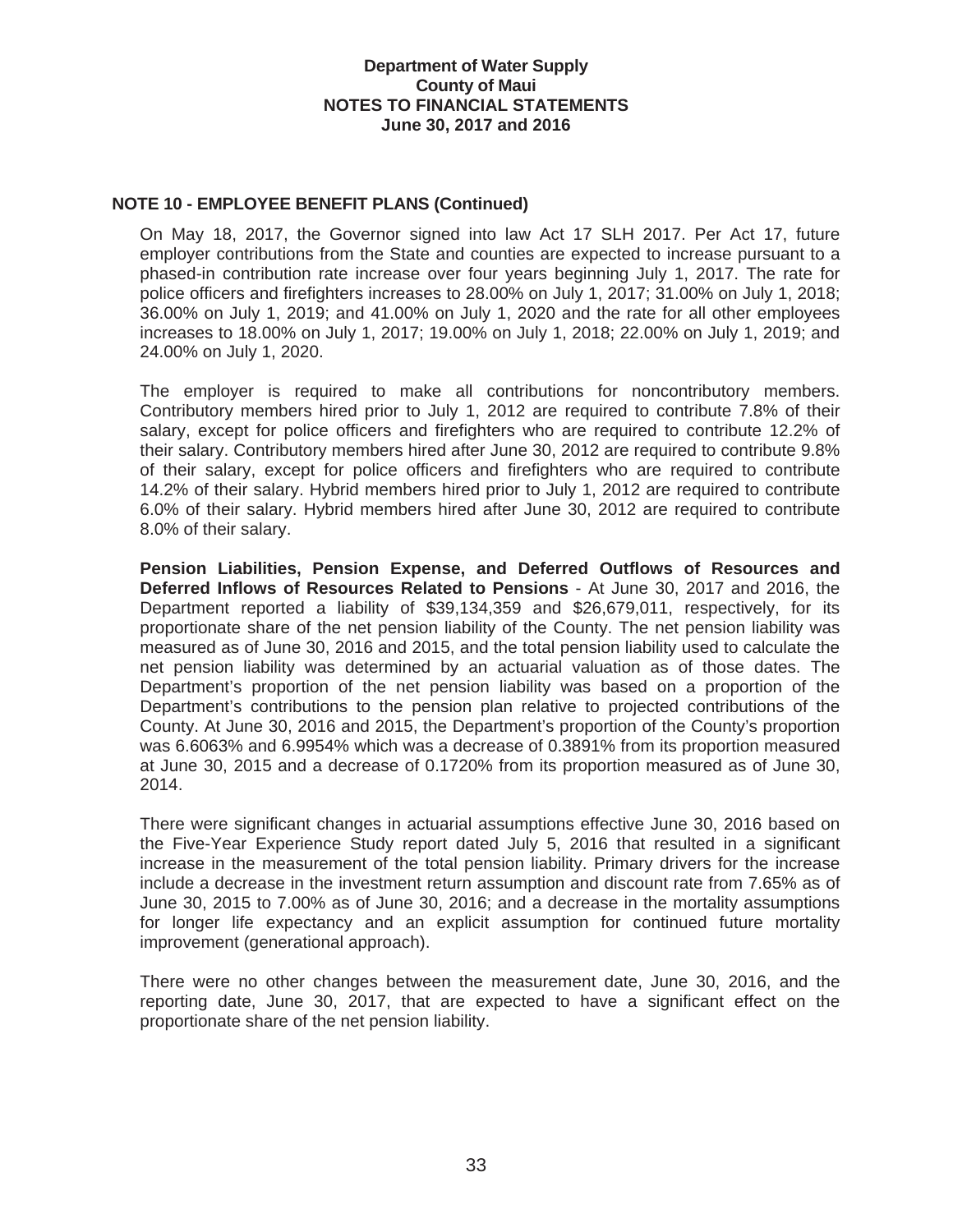### **NOTE 10 - EMPLOYEE BENEFIT PLANS (Continued)**

For the fiscal years ended June 30, 2017 and 2016, the Department recognized pension expense of \$5,155,964 and \$3,079,830, respectively. At June 30, 2017 and 2016, the Department reported deferred outflows of resources and deferred inflows of resources related to pensions from the following sources:

|                                                                                            | June 30, 2017                                      |     |                                                   | June 30, 2016 (as restated) |                                                    |     |                                                   |  |  |
|--------------------------------------------------------------------------------------------|----------------------------------------------------|-----|---------------------------------------------------|-----------------------------|----------------------------------------------------|-----|---------------------------------------------------|--|--|
|                                                                                            | <b>Deferred</b><br>Outflows of<br><b>Resources</b> |     | <b>Deferred</b><br>Inflows of<br><b>Resources</b> |                             | <b>Deferred</b><br>Outflows of<br><b>Resources</b> |     | <b>Deferred</b><br>Inflows of<br><b>Resources</b> |  |  |
| Differences between expected and actual experience                                         | \$<br>773.969                                      | S   | (578, 453)                                        | \$                          | 249.155                                            | \$  | (752,676)                                         |  |  |
| Net difference between projected and actual<br>earnings on pension plan investments        | 2.370.016                                          |     |                                                   |                             |                                                    |     | (892, 574)                                        |  |  |
| Changes in proportion and difference between<br>Department contributions and proportionate |                                                    |     |                                                   |                             |                                                    |     |                                                   |  |  |
| share of contributions                                                                     | 456.878                                            |     | (711, 417)                                        |                             | 583,007                                            |     | (361,368)                                         |  |  |
| Changes of assumptions                                                                     | 7,283,499                                          |     |                                                   |                             | 634,899                                            |     |                                                   |  |  |
| Department contributions subsequent to the                                                 |                                                    |     |                                                   |                             |                                                    |     |                                                   |  |  |
| measurement date                                                                           | 2,085,968                                          |     |                                                   |                             | 2,023,843                                          |     |                                                   |  |  |
|                                                                                            | \$<br>12,970,330                                   | \$. | (1,289,870)                                       |                             | 3,490,904                                          | \$. | (2,006,618)                                       |  |  |

The \$2,085,968 reported as deferred outflows of resources related to pensions resulting from contributions subsequent to the measurement date will be recognized as a reduction of the net pension liability in the fiscal year ended June 30, 2018. Other amounts reported as deferred outflows of resources and deferred inflows of resources related to pensions will be recognized in pension expense as follows:

| <b>Fiscal Year Ending June 30.</b>   |    | Amount                                                        |  |  |  |  |
|--------------------------------------|----|---------------------------------------------------------------|--|--|--|--|
| 2018<br>2019<br>2020<br>2021<br>2022 | S  | 1,847,167<br>1,847,167<br>2,563,994<br>2,224,192<br>1,111,972 |  |  |  |  |
| Total                                | ß. |                                                               |  |  |  |  |

**Actuarial Assumptions** - The total pension liability in the June 30, 2016 actuarial valuation was determined using the following actuarial assumptions, applied to all periods included in the measurement:

|                                                | 2016           | 2015            |
|------------------------------------------------|----------------|-----------------|
| Inflation rate                                 | 2.50%          | 3.00%           |
| Payroll growth rate                            | 3.50%          | 3.50%           |
| Investment rate of return, including inflation | 7.00%          | 7.65%           |
| Salary increases, including inflation          |                |                 |
| Police and fire employees                      | 5.00% to 7.00% | 5.00% to 19.00% |
| General employees                              | 3.50% to 6.50% | 4.00% to 8.00%  |
| <b>Teachers</b>                                | 3.75% to 5.75% | 4.50% to 8.50%  |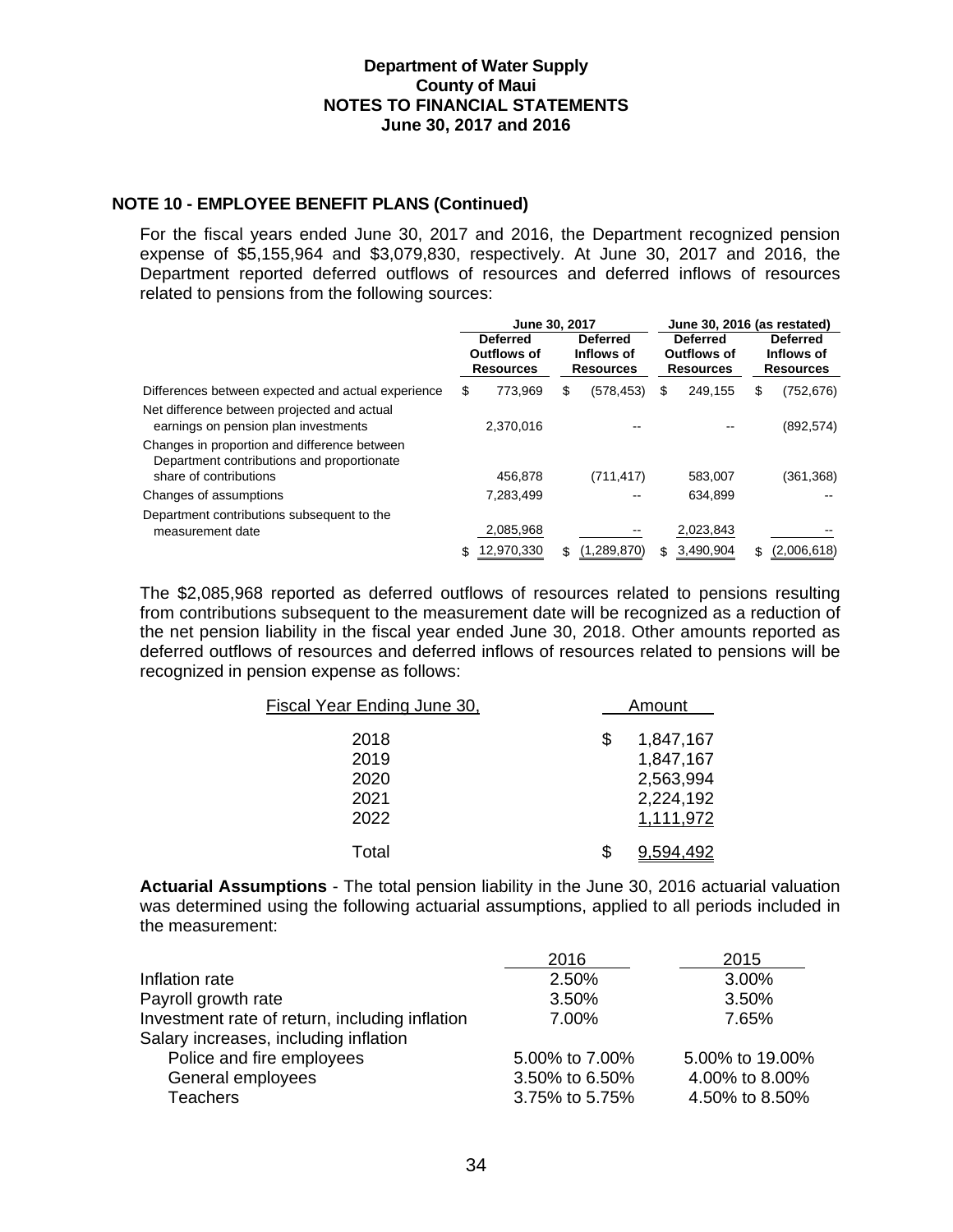### **NOTE 10 - EMPLOYEE BENEFIT PLANS (Continued)**

Post-retirement mortality rates are based on the 2016 Public Retirees of Hawaii mortality table with adjustments based on generational projections of the BB projection table for 2016 and full generational projections in future years. Pre-retirement mortality rates are based on multiples of RP-2014 mortality table based on the occupation of the member.

The actuarial assumptions used in the June 30, 2016 and 2015 valuation were based on the most recent experience studies dated July 5, 2016 and December 20, 2010, respectively. Between experience studies, the Board of Trustees of the Employees' Retirement System of the State of Hawaii elected to lower the investment return assumption effective with the June 30, 2015 valuation.

The long-term expected rate of return on pension plan investments was determined using a "top down approach" of the Bespoke Client Constrained Simulation-based Optimization Model (a statistical technique known as "re-sampling with replacement" that directly keys in on specific plan-level risk factors as stipulated by the ERS Board) in which best-estimate ranges of expected future real rates of return (expected returns, net of pension plan investment expense and inflation) are developed for each major asset class. These ranges are combined to produce the long-term expected rate of return by weighting the expected future real rates of return by the target asset allocation percentage and by adding expected inflation. The target allocation and best estimates of geometric real rates of return for each major asset class are summarized in the following table:

|                      |            | 2016                      | 2015       |                            |  |  |  |  |  |
|----------------------|------------|---------------------------|------------|----------------------------|--|--|--|--|--|
|                      |            | Long-Term                 |            | Long-Term                  |  |  |  |  |  |
|                      | Target     | <b>Expected Geometric</b> | Target     | <b>Expected Arithmetic</b> |  |  |  |  |  |
| <b>Asset Class</b>   | Allocation | Rate of Return            | Allocation | Rate of Return             |  |  |  |  |  |
| Broad growth         | 63.00%     | 8.35%                     |            |                            |  |  |  |  |  |
| Crisis risk offset   | 20.00%     | 5.50%                     |            |                            |  |  |  |  |  |
| Real return          | 10.00%     | 6.15%                     | $5.00\%$ * | 6.70%                      |  |  |  |  |  |
| Principal protection | 7.00%      | 2.20%                     |            |                            |  |  |  |  |  |
| Domestic equity      |            |                           | 30.00%     | 8.50%                      |  |  |  |  |  |
| International equity |            | --                        | 26.00%     | 9.00%                      |  |  |  |  |  |
| Total fixed-income   |            | --                        | 20.00%     | 3.10%                      |  |  |  |  |  |
| Real estate          |            |                           | 7.00% *    | 9.20%                      |  |  |  |  |  |
| Private equity       |            | --                        | 7.00% *    | 11.90%                     |  |  |  |  |  |
| Covered calls        |            |                           | 5.00%      | 7.70%                      |  |  |  |  |  |
|                      | 100.00%    |                           | 100.00%    |                            |  |  |  |  |  |

The real estate, private equity, and real return targets will be the percentage actually invested up to 7%, 7%, and 5%, respectively of the total fund. Changes in the real estate, private equity, and real return targets will be offset by an equal percentage change in the large cap domestic equity target.

*Discount Rate -* The discount rate used to measure the net pension liability at June 30, 2017 and 2016 was 7.00% and 7.65%, respectively. The projection of cash flows used to determine the discount rate assumed that employee contributions will be made at the current contribution rate and that contributions from the County will be made at statutorily required rates, actuarially determined. Based on those assumptions, the pension plan's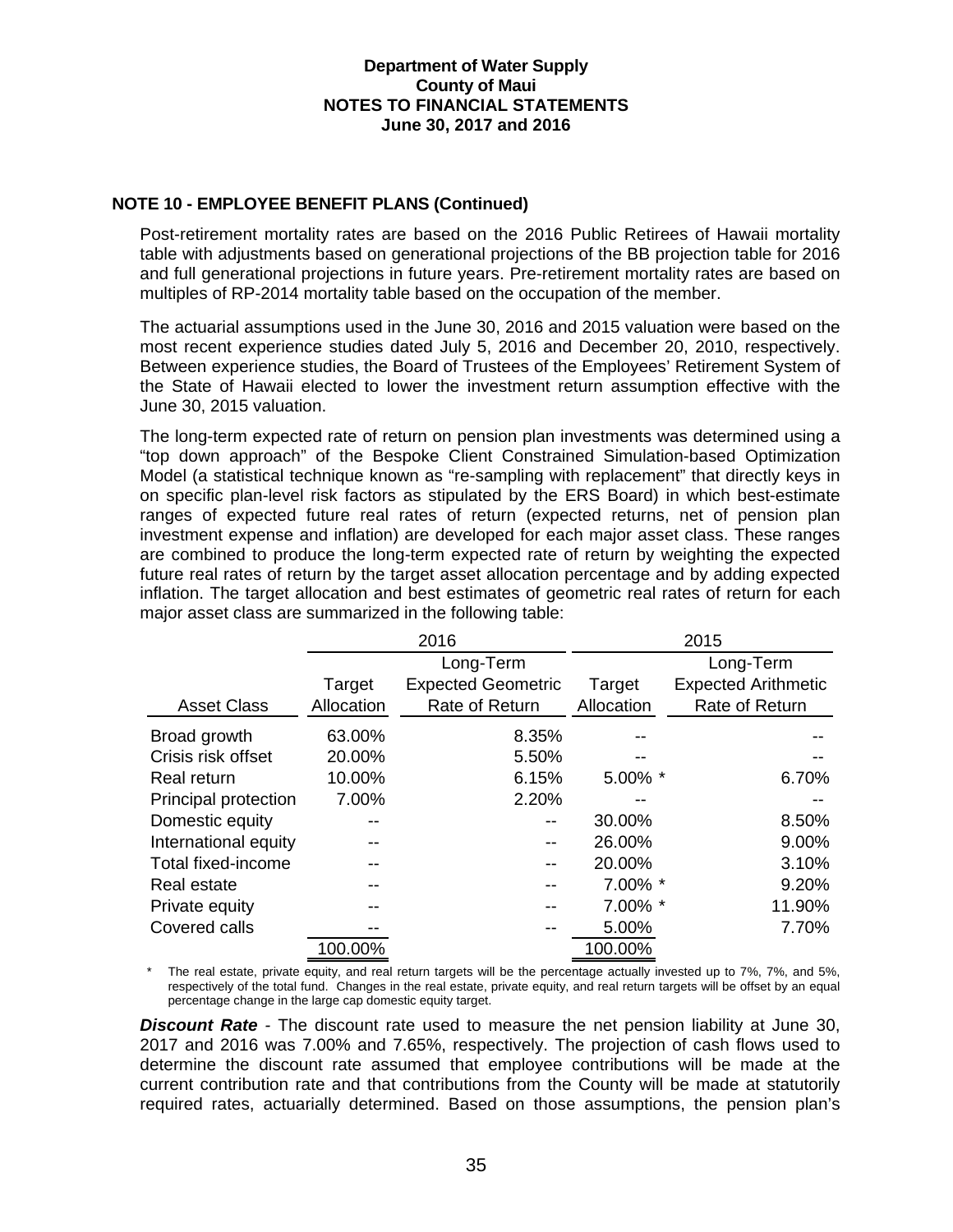### **NOTE 10 - EMPLOYEE BENEFIT PLANS (Continued)**

fiduciary net position was projected to be available to make all projected future benefit payments of current active and inactive employees. Therefore, the long-term expected rate of return on pension plan investments was applied to all periods of projected benefit payments to determine the total pension liability.

*Sensitivity of the Department's Proportionate Share of the Net Pension Liability to Changes in the Discount Rate -* The following presents the Department's proportionate share of the net pension liability calculated using the discount rate, as well as what the Department's proportionate share of the net pension liability would be if it were calculated using a discount rate that is 1-percentage point lower or 1-percentage point higher than the current rate:

|                                  | June 30, 2017 |                      |                   |  |  |  |  |  |  |
|----------------------------------|---------------|----------------------|-------------------|--|--|--|--|--|--|
|                                  | 1% Decrease   | <b>Discount Rate</b> | 1% Increase       |  |  |  |  |  |  |
|                                  | $(6.00\%)$    | $(7.00\%)$           | $(8.00\%)$        |  |  |  |  |  |  |
| Department's proportionate share | \$            | 39,134,359           | <u>17,455,160</u> |  |  |  |  |  |  |
| of the net pension liability     | 30,202,710    | \$                   | S                 |  |  |  |  |  |  |
|                                  |               | June 30, 2016        |                   |  |  |  |  |  |  |
|                                  | 1% Decrease   | <b>Discount Rate</b> | 1% Increase       |  |  |  |  |  |  |
|                                  | (6.65%)       | (7.65%)              | (8.65%)           |  |  |  |  |  |  |
| Department's proportionate share | \$            | 26,679.0             | 17.891            |  |  |  |  |  |  |
| of the net pension liability     | 30,958,221    |                      | S                 |  |  |  |  |  |  |

**Pension Plan Fiduciary Net Position -** There were no significant changes after the report measurement date. Detailed information about the pension plan's fiduciary net position is available in the separately issued ERS financial report. ERS complete financial statements are available at http://www.ers.ehawaii.gov.

The County of Maui's comprehensive annual financial report contains further disclosures related to the County's proportionate share of the net pension liability and employer pension contributions.

### **Post-Retirement Health Care and Life Insurance Benefits**

In addition to providing pension benefits, the County, pursuant to HRS Chapter 87A, is a participating employer in an agent multiple-employer defined benefit plan providing certain health care and life insurance benefits to all qualified employees and retirees. The Employer-Union Health Benefits Trust Fund (EUTF) was established on July 1, 2003 to provide single delivery system of health benefits for state and county workers, retirees and their dependents.

For employees hired before July 1, 1996, the County pays the entire base monthly contribution for employees retiring with ten years or more of credited service, and 50% of the base monthly contribution for employees retiring with fewer than ten years of credited service. A retiree can elect a family plan to cover dependents.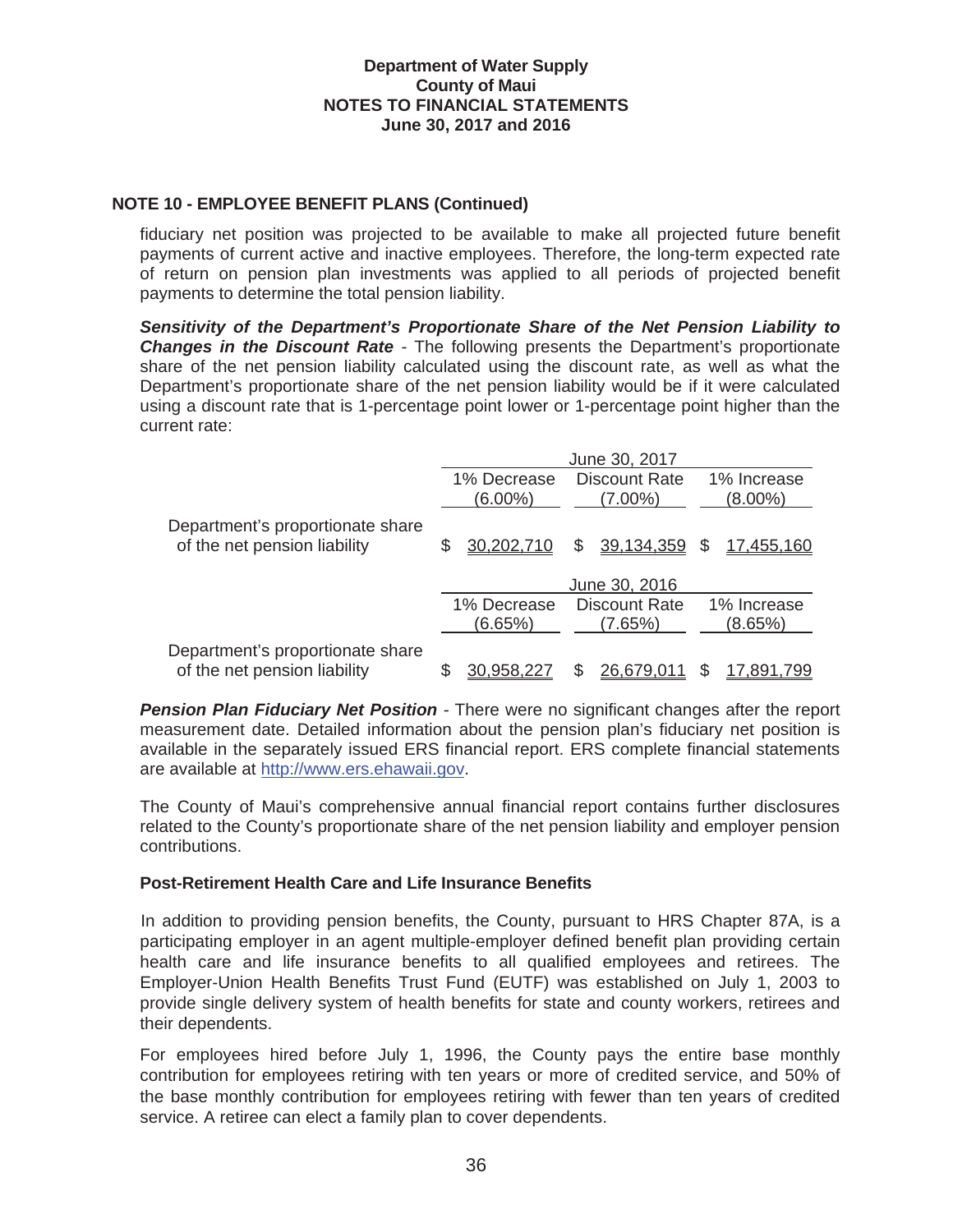### **NOTE 10 - EMPLOYEE BENEFIT PLANS (Continued)**

For employees hired after June 30, 1996 but before July 1, 2001, and who retire with less than ten years of service, the County makes no contributions. For those retiring with at least ten years but fewer than 15 years of service, the County pays 50% of the base monthly contribution. For employees retiring with at least 15 years but fewer than 25 years of service, the County pays 75% of the base monthly contribution. For those employees retiring with at least 25 years of service, the County pays 100% of the monthly contribution. A retiree can elect a family plan to cover dependents.

For employees hired after June 30, 2001, and who retire with fewer than ten years of service, the County makes no contributions. For those retiring with at least ten years but fewer than 15 years of service, the County pays 50% of the base monthly contribution. For those retiring with at least 15 years but fewer than 25 years of service, the County pays 75% of the base monthly contribution. For employees retiring with at least 25 years of service, the County pays 100% of the base monthly contribution. Retirees can elect family coverage, but must pay the difference.

For active employees, the employee's contributions are based upon negotiated collective bargaining agreements. Employer contributions for employees not covered by collective bargaining agreements and for retirees are prescribed by the HRS.

Measurement of the actuarial valuation and the annual required contribution (ARC) are made for the County as a whole and are not separately computed for the individual County departments and agencies such as the Department. The County allocates the ARC to the various departments and agencies based upon a systematic methodology. The Department's contributions paid to the County for the fiscal years ended June 30, 2017 and 2016 was \$1,210,084 and \$1,741,584, respectively, which equaled the Department's allocated ARC for postemployment health care and life insurance benefits.

On July 3, 2013, the Governor signed into law Act 268, Session Laws of Hawaii 2013. Act 268 requires the EUTF to establish and administer separate trust accounts for each public employer for the purpose of receiving irrevocable employer contributions to prefund postemployment health and other benefit costs for retirees and their beneficiaries. It establishes the Hawaii EUTF Trust Fund Task Force to examine further steps to address the unfunded liability and requires all public employers to make annual required public employer contributions effective fiscal year 2014. Commencing fiscal year 2019, the annual public employer contribution shall be equal to the annual required contribution, as determined by an actuary retained by the EUTF board. In any fiscal year, should an employer's contribution be less than the annual required public employer contribution, the difference shall be transferred to the appropriate trust account from a portion of all general excise tax revenues, for the State, or transient accommodations tax revenues, for the counties.

The EUTF issues an annual financial report that is available to the public. That report may be obtained from the following address:

> Hawaii Employer-Union Health Benefits Trust Fund P.O. Box 2121 Honolulu, Hawaii 96805-2121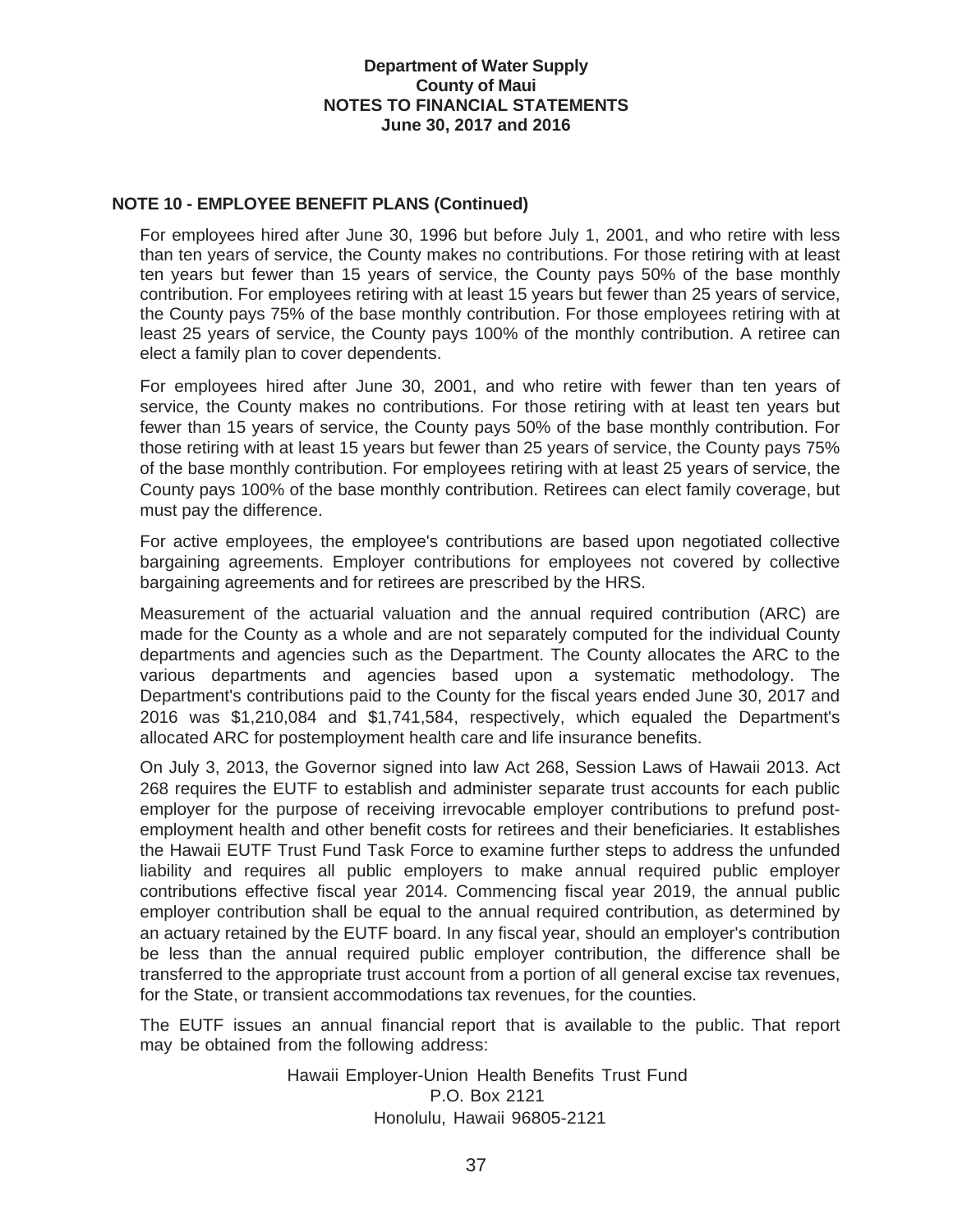### **NOTE 10 - EMPLOYEE BENEFIT PLANS (Continued)**

#### **Deferred Compensation Plan**

The County participates in a deferred compensation plan established by the State of Hawaii in accordance with Internal Revenue Code Section 457. The plan is available to all the County employees, and permits employees to defer a portion of their salary until future years. The deferred compensation is not available to employees until termination, retirement, death, or unforeseeable emergency.

All plan assets are held in a trust fund to protect them from claims of general creditors and from diversion to any uses other than paying benefits to participants and beneficiaries. The County has no responsibility for loss due to the investment or failure of investment of funds and assets in the plans, but does have the duty of due care that would be required of an ordinary prudent investor.

### **NOTE 11 - SICK LEAVE**

Accrued sick leave aggregated to approximately \$5.4 million and \$5.3 million as of June 30, 2017 and 2016. Sick leave can accumulate at the rate of one and three-quarters working days for each month of service without limit, but can be taken only in the event of illness and is not convertible to pay upon termination of employment. However, a County employee who is vested in the retirement system and retires or leaves government service in good standing with 60 days or more of unused sick leave is entitled to additional service credit in the ERS.

### **NOTE 12 - RISK MANAGEMENT**

The Department participates in the County's insurance program, which is self-insured for worker's compensation, vehicle, and general liabilities. The County has excess insurance for vehicle and general liability losses over \$500,000. The liability for claims and judgments was estimated based on a combination of case-by-case review and the application of historical experience. Because of the inherent uncertainties in estimating future projected liabilities of claims and judgments, it is at least reasonably possible that the estimates used may change within the near term.

### **NOTE 13 - ADOPTION OF NEW ACCOUNTING PRINCIPLE**

The Department has adopted certain requirements of GASB Statement No. 82, *Pension Issues - an amendment of GASB Statements No. 67, No. 68, and No. 73* (GASBS 82), which are effective for reporting periods beginning after June 15, 2016. The adoption of GASBS 82 resulted in the reclassification of payments made by the Department to satisfy employee (plan member) contribution requirements that were previously deferred in the period for which the contributions were assessed and recorded as expenses in the subsequent fiscal year. These changes have been applied retroactively by restating the financial statements of the Department as of June 30, 2016.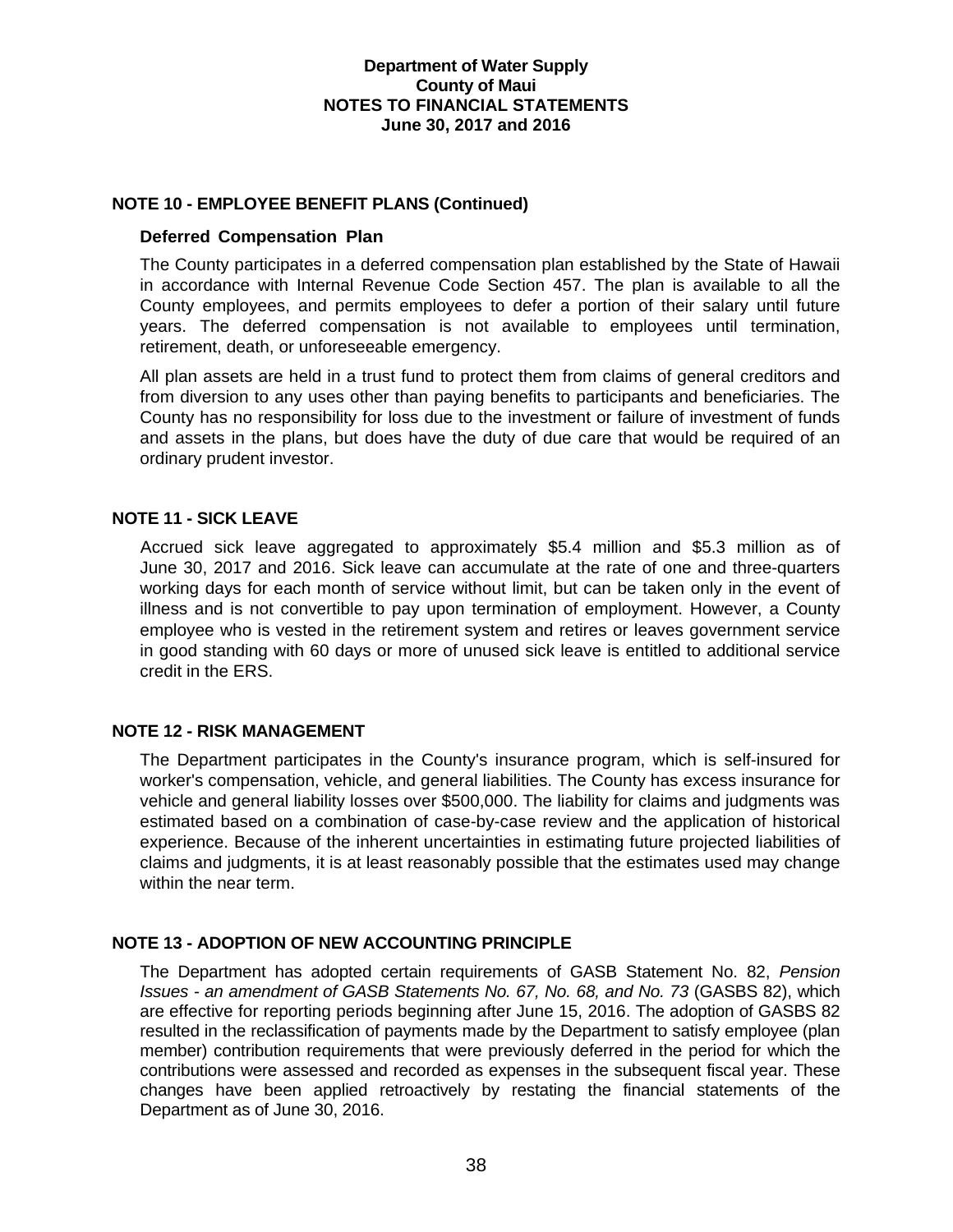## **NOTE 13 - ADOPTION OF NEW ACCOUNTING PRINCIPLE (Continued)**

For the fiscal year ended June 30, 2016, the effect of the change reduced beginning net position by \$628,784 and decreased the change in net position for the fiscal year ended June 30, 2016 by \$193,821. As of June 30, 2016, deferred outflows of resources related to pensions and net position both decreased by \$822,605.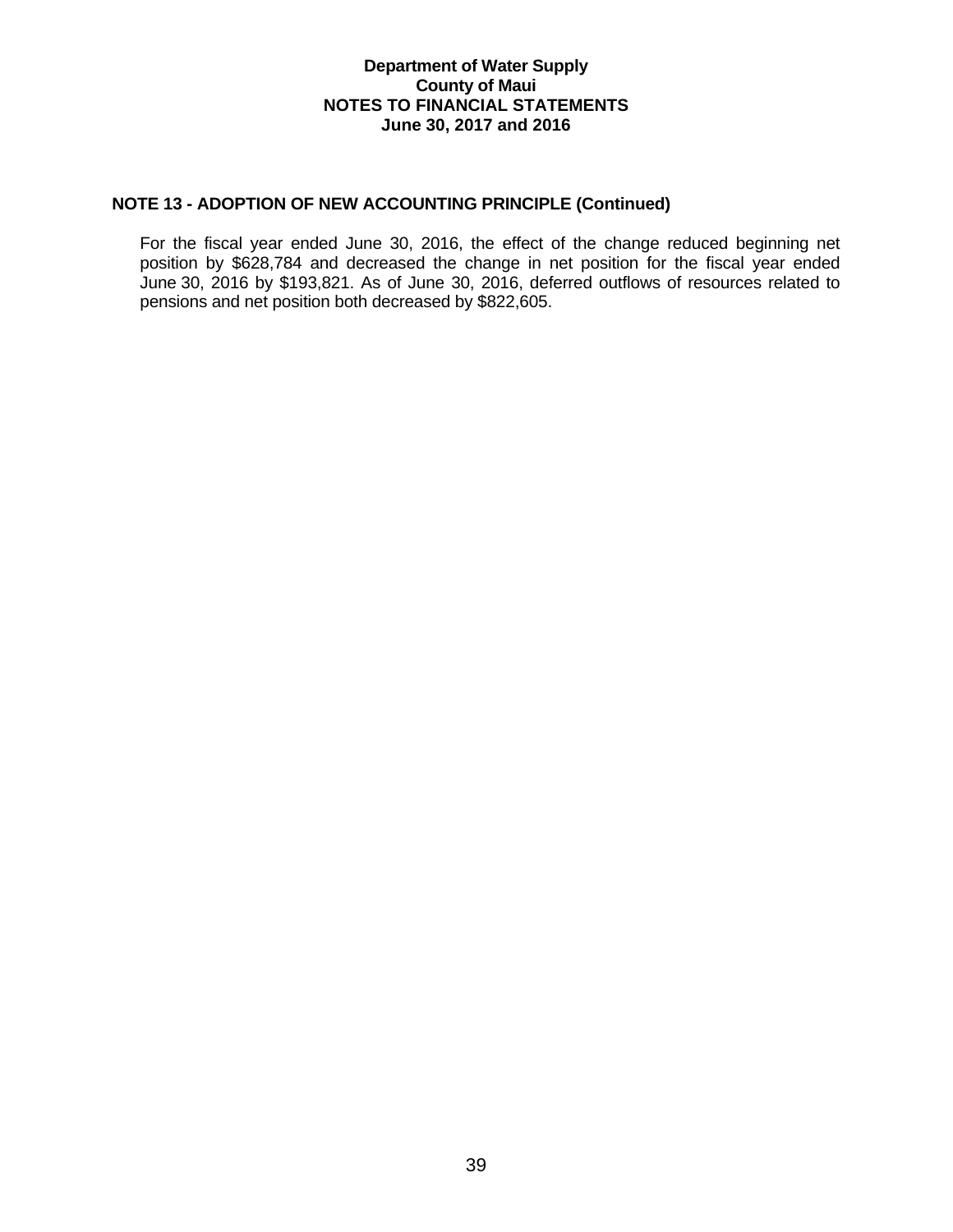# **SUPPLEMENTARY INFORMATION**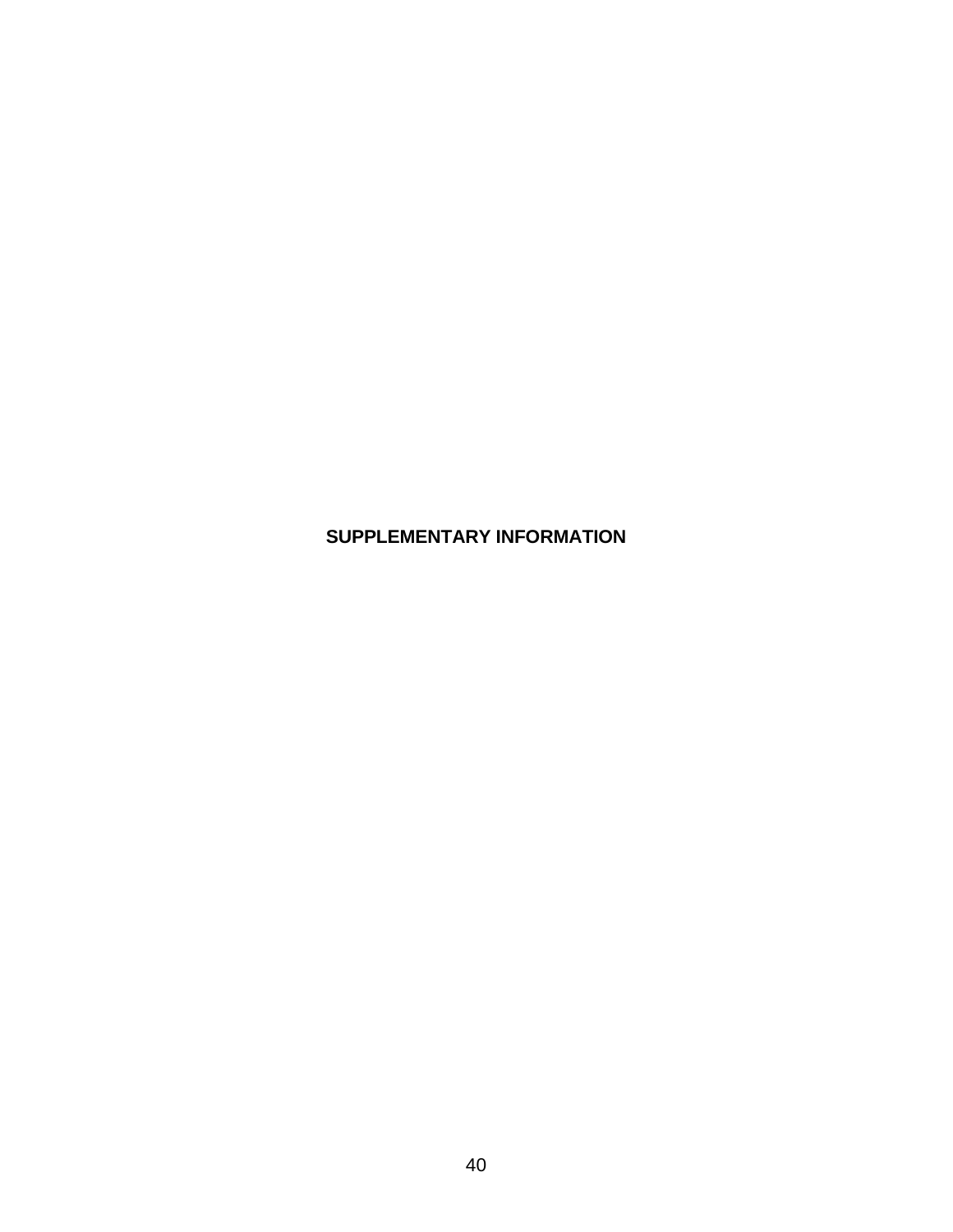#### **Department of Water Supply County of Maui SCHEDULE I - SCHEDULE OF CAPITAL ASSETS June 30, 2017**

|                                      |                   |                          |                                |                   | Accumulated       |                   |                                | Accumulated       |
|--------------------------------------|-------------------|--------------------------|--------------------------------|-------------------|-------------------|-------------------|--------------------------------|-------------------|
|                                      | Balance           | <b>Additions</b>         |                                | Balance           | Depreciation      |                   |                                | Depreciation      |
| Description                          | June 30, 2016     | and Transfers            | Retirements                    | June 30, 2017     | June 30, 2016     | Additions         | Retirements                    | June 30, 2017     |
| Land                                 | \$<br>7,347,248   | \$<br>557,811            | \$<br>$\overline{\phantom{a}}$ | \$<br>7,905,059   | \$<br>۰.          | \$<br>$\sim$      | \$<br>$\overline{\phantom{a}}$ | \$                |
| Source of Supply Structures          | 1,843,362         | ٠.                       |                                | 1,843,362         | 384,335           | 37,853            |                                | 422,188           |
| Collecting and Impounding Reservoirs | 4,251,684         |                          | $\sim$                         | 4,251,684         | 3,553,899         | 53,716            |                                | 3,607,615         |
| Wells & Springs                      | 16,963,077        | 3,868,333                | $\sim$                         | 20,831,410        | 3,553,684         | 379,543           | $\overline{a}$                 | 3,933,227         |
| Power & Pumping Structures           | 8,928,834         | 8,935,267                | $\overline{\phantom{a}}$       | 17,864,101        | 1,580,954         | 250,123           | --                             | 1,831,077         |
| <b>Purification Buildings</b>        | 34,417,534        | $\overline{\phantom{a}}$ | $\sim$                         | 34,417,534        | 29,588,494        | 757,788           | $\sim$                         | 30,346,282        |
| <b>Distribution Reservoirs</b>       | 73,877,484        | 4,164,431                | $\sim$                         | 78,041,915        | 27,239,709        | 1,975,853         | --                             | 29,215,562        |
| <b>Office Building</b>               | 1,672,930         |                          | $\overline{\phantom{a}}$       | 1,672,930         | 1,134,645         | 32,702            | --                             | 1,167,347         |
| <b>Field Operation Building</b>      | 1,072,693         | $\overline{a}$           | $\sim$                         | 1,072,693         | 830,436           | 18,978            | --                             | 849,414           |
| Utility Plant - Unclassified         | 591,079           | --                       | $\sim$                         | 591,079           | 578,521           | 4,021             | --                             | 582,542           |
| <b>Electric Pumping Equipment</b>    | 29,374,136        | 2,999,152                | $\sim$                         | 32,373,288        | 22,246,145        | 1,244,815         | --                             | 23,490,960        |
| Other Power Pumping Equipment        | 2,201,573         | 507,200                  | $\mathbf{u}$                   | 2,708,773         | 1,762,929         | 249,074           | $\overline{a}$                 | 2,012,003         |
| Purification System - Chlorinators   | 3,136,099         | --                       | $\sim$                         | 3,136,099         | 2,170,928         | 267,678           | --                             | 2,438,606         |
| Purification System - Filter Plants  | 54,918,359        |                          | $\sim$                         | 54,918,359        | 41,613,740        | 1,277,064         | --                             | 42,890,804        |
| Transmission & Distribution Mains    | 289,025,746       | 7,179,845                | $\overline{\phantom{a}}$       | 296,205,591       | 118,256,809       | 6,508,819         | --                             | 124,765,628       |
| Service Laterals                     | 3,977,396         | 84,095                   | $\sim$                         | 4,061,491         | 2,227,315         | 138,506           | --                             | 2,365,821         |
| Meters                               | 8,771,825         | 53,183                   | $\sim$                         | 8,825,008         | 4,689,124         | 393,609           |                                | 5,082,733         |
| Office Furniture & Equipment         | 54,155            | $\overline{a}$           | $\sim$ $\sim$                  | 54,155            | 27,617            | 2,911             | --                             | 30,528            |
| <b>Stores Equipment</b>              | 237,625           |                          | $\overline{\phantom{a}}$       | 237,625           | 99,426            | 5,276             | --                             | 104,702           |
| Shop Equipment                       | 72,674            |                          | $\sim$ $\sim$                  | 72,674            | 62,220            | 1,746             | --                             | 63,966            |
| Laboratory Equipment                 | 487,807           | 5,529                    | $\sim$ $\sim$                  | 493,336           | 288,814           | 20,718            | --                             | 309,532           |
| Work Equipment                       | 2,456,759         | 13,724                   | $\mathbf{L}$                   | 2,470,483         | 1,363,414         | 109,441           | --                             | 1,472,855         |
| <b>Communication Equipment</b>       | 1,688,747         |                          | $\sim$ $\sim$                  | 1,688,747         | 1,061,689         | 85,760            | $\overline{a}$                 | 1,147,449         |
| <b>Meter Boxes</b>                   | 291,058           | $\overline{\phantom{a}}$ | $\overline{\phantom{a}}$       | 291,058           | 290,531           | 431               | --                             | 290,962           |
| Hydrants                             | 10,635,011        | 184,950                  | $\sim$                         | 10,819,961        | 3,954,382         | 211,149           | --                             | 4,165,531         |
| Standpipes                           | 243,444           | 2,834                    | $\sim$                         | 246,278           | 203,862           | 4,691             | --                             | 208,553           |
|                                      | 558,538,339       | 28,556,354               | $\sim$                         | 587,094,693       | 268,763,622       | 14,032,265        | $\overline{\phantom{a}}$       | 282,795,887       |
| <b>Office Machines</b>               | 746,383           | 25,233                   | (18, 109)                      | 753,507           | 659,536           | 29,409            | (18, 109)                      | 670,836           |
| <b>Transportation Equipment</b>      | 5,336,092         | 39,646                   | $\sim$                         | 5,375,738         | 4,109,760         | 344,569           | $\overline{\phantom{a}}$       | 4,454,329         |
| Total Capital Assets (1)             | 564,620,814<br>\$ | 28,621,233<br>\$.        | (18, 109)<br>\$.               | 593,223,938<br>\$ | \$<br>273,532,918 | 14,406,243<br>\$. | (18, 109)<br>£.                | \$<br>287,921,052 |
| Revenue Fund                         |                   | \$<br>477,058            |                                |                   |                   |                   |                                |                   |
| Construction in Aid                  |                   | 4,019,035                |                                |                   |                   |                   |                                |                   |
| Construction in Aid - Direct         |                   | 1,154,796                |                                |                   |                   |                   |                                |                   |
| Capital Replacement Fund             |                   | 8,660,771                |                                |                   |                   |                   |                                |                   |
| <b>State Revolving Fund</b>          |                   | 10,192,455               |                                |                   |                   |                   |                                |                   |
| Water System Development Fund        |                   | 4,117,118                |                                |                   |                   |                   |                                |                   |

\$ 28,621,233

(1) Excludes construction in progress.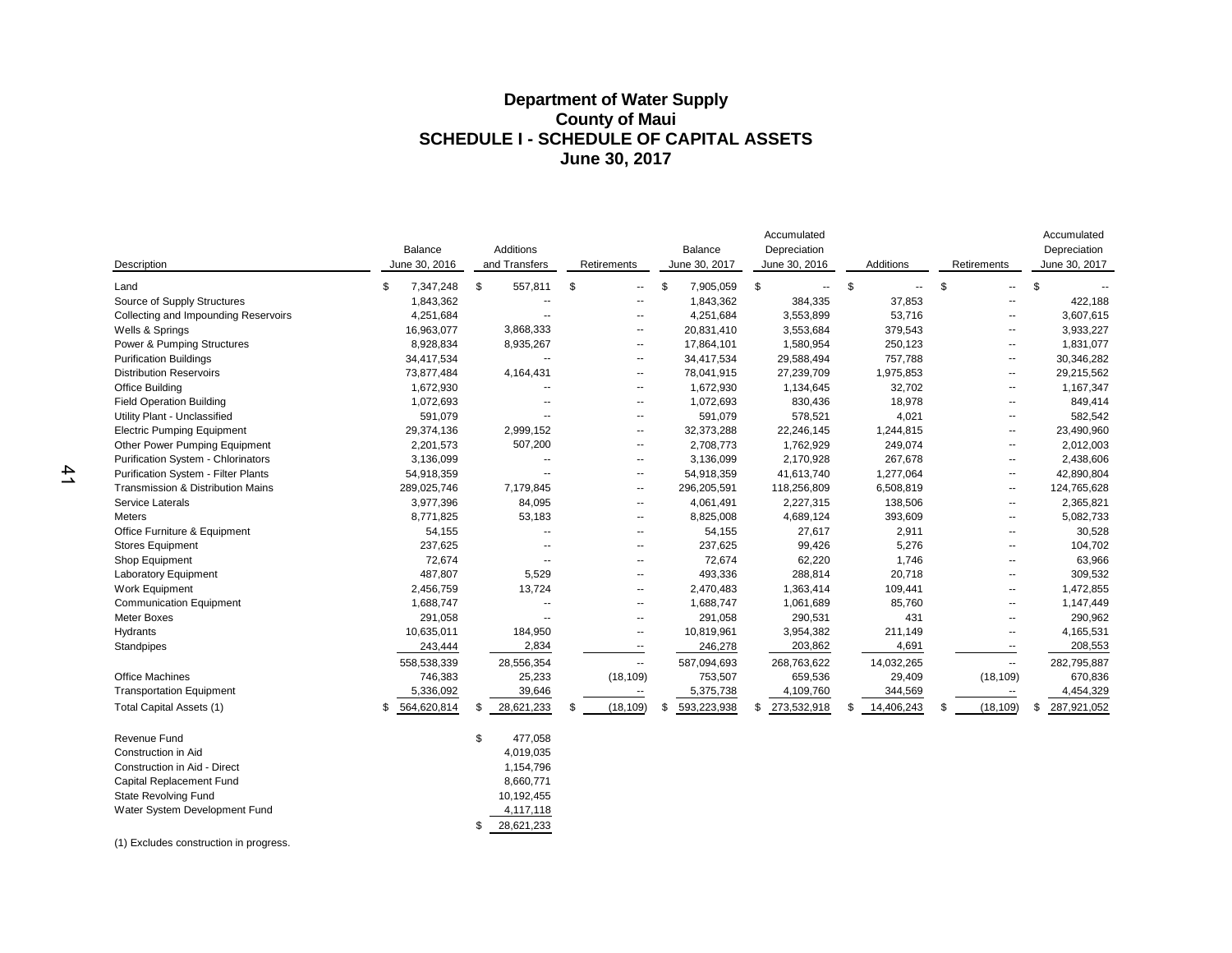#### **Department of Water Supply County of Maui SCHEDULE II - SCHEDULE OF LONG-TERM DEBT - GENERAL OBLIGATION BONDS June 30, 2017**

| <b>County of Maui General</b><br><b>Obligation Bonds</b> | <b>Fiscal</b><br>Year | Coupon<br><b>Interest</b><br>Rate | <b>Bond Dated</b> | <b>Maturing</b><br><b>Serially From</b> | <b>Call Dates</b> | Authorized<br>and Issued |            |      | Outstanding<br>June 30, 2017 | Payable<br>Within<br>One Year |                          |
|----------------------------------------------------------|-----------------------|-----------------------------------|-------------------|-----------------------------------------|-------------------|--------------------------|------------|------|------------------------------|-------------------------------|--------------------------|
| G.O. Refunding Bonds, 2008 Series A (a)                  | 2018                  | 3.500                             | 7/1/2008          | 7/1/2017                                | Noncallable       | \$                       | 273,458    | \$   | 273,458                      | \$                            | 273,458                  |
| Total 2008 Series A Issue                                |                       |                                   |                   |                                         |                   |                          | 273,458    |      | 273,458                      |                               | 273,458                  |
| G.O. Refunding Bonds, 2010 Series B (b)                  |                       |                                   |                   |                                         |                   |                          |            |      |                              |                               |                          |
|                                                          | 2018                  | 5.000                             | 12/1/2010         | 6/1/2018                                | Noncallable       | \$                       | 382,667 \$ |      | 382,667                      | - \$                          | 382,667                  |
|                                                          | 2019                  | 4.000                             | 12/1/2010         | 6/1/2019                                | Noncallable       |                          | 401,441    |      | 401,441                      |                               |                          |
|                                                          | 2020                  | 4.000                             | 12/1/2010         | 6/1/2020                                | Noncallable       |                          | 417,419    |      | 417,419                      |                               |                          |
|                                                          | 2021                  | 4.000                             | 12/1/2010         | 6/1/2021                                | 6/1/2020          |                          | 434,195    |      | 434,195                      |                               | $\overline{\phantom{a}}$ |
| Total 2010 Series B Issue                                |                       |                                   |                   |                                         |                   |                          | 1,635,722  |      | 1,635,722                    |                               | 382,667                  |
| G.O. Refunding Bonds, 2012 Series B (c)                  |                       |                                   |                   |                                         |                   |                          |            |      |                              |                               |                          |
|                                                          | 2018                  | 5.000                             | 11/1/2012         | 6/1/2018                                | Noncallable       | \$                       | 169,295    | - \$ | 169,295                      | - \$                          | 169,295                  |
|                                                          | 2019                  | 5.000                             | 11/1/2012         | 6/1/2019                                | Noncallable       |                          | 178,002    |      | 178,002                      |                               |                          |
|                                                          | 2020                  | 5.000                             | 11/1/2012         | 6/1/2020                                | Noncallable       |                          | 186,708    |      | 186,708                      |                               |                          |
|                                                          | 2021                  | 5.000                             | 11/1/2012         | 6/1/2021                                | Noncallable       |                          | 196,382    |      | 196,382                      |                               |                          |
|                                                          | 2022                  | 5.000                             | 11/1/2012         | 6/1/2022                                | Noncallable       |                          | 206,056    |      | 206,056                      |                               |                          |
|                                                          | 2023                  | 4.000                             | 11/1/2012         | 6/1/2023                                | Noncallable       |                          | 216,214    |      | 216,214                      |                               |                          |
|                                                          | 2024                  | 2.125                             | 11/1/2012         | 6/1/2024                                | 6/1/2023          |                          | 224,921    |      | 224,921                      |                               |                          |
|                                                          | 2025                  | 3.000                             | 11/1/2012         | 6/1/2025                                | 6/1/2023          |                          | 229,758    |      | 229,758                      |                               |                          |
|                                                          | 2026                  | 3.000                             | 11/1/2012         | 6/1/2026                                | 6/1/2023          |                          | 236,529    |      | 236,529                      |                               |                          |
|                                                          | 2027                  | 3.000                             | 11/1/2012         | 6/1/2027                                | 6/1/2023          |                          | 243,785    |      | 243,785                      |                               |                          |
|                                                          | 2028                  | 3.000                             | 11/1/2012         | 6/1/2028                                | 6/1/2023          |                          | 251,040    |      | 251,040                      |                               |                          |
|                                                          | 2029                  | 3.000                             | 11/1/2012         | 6/1/2029                                | 6/1/2023          |                          | 258,779    |      | 258,779                      |                               |                          |
|                                                          | 2030                  | 3.000                             | 11/1/2012         | 6/1/2030                                | 6/1/2023          |                          | 266,519    |      | 266,519                      |                               |                          |
|                                                          | 2031                  | 3.000                             | 11/1/2012         | 6/1/2031                                | 6/1/2023          |                          | 274,258    |      | 274,258                      |                               |                          |
|                                                          | 2032                  | 3.000                             | 11/1/2012         | 6/1/2032                                | 6/1/2023          |                          | 282,481    |      | 282,481                      |                               | $\overline{\phantom{a}}$ |
| Total 2012 Series B Issue                                |                       |                                   |                   |                                         |                   | \$                       | 3,420,727  | \$   | 3,420,727                    | \$.                           | 169,295                  |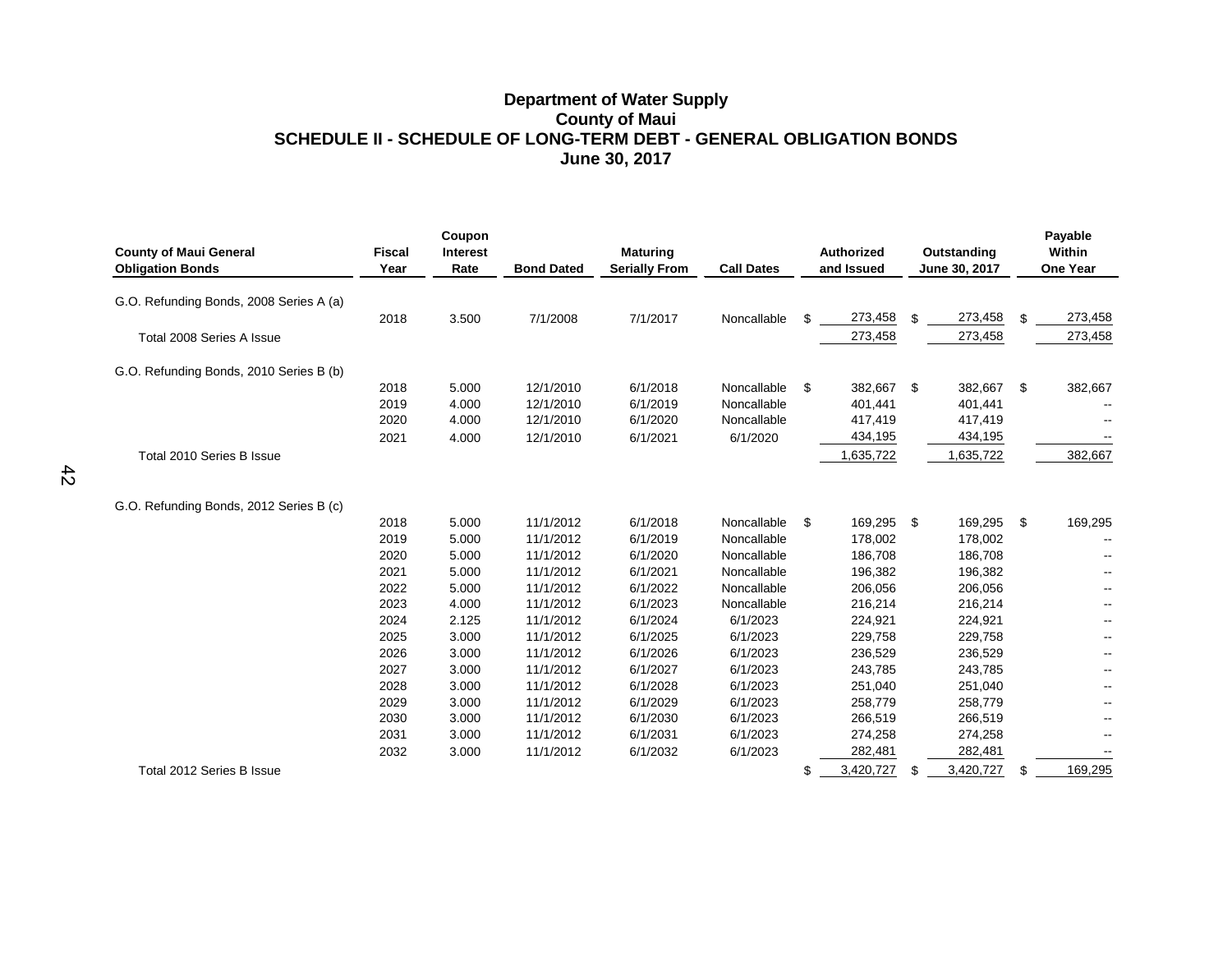### **Department of Water Supply County of Maui SCHEDULE II - SCHEDULE OF LONG-TERM DEBT - GENERAL OBLIGATION BONDS (Continued) June 30, 2017**

| <b>County of Maui General</b>           | <b>Fiscal</b> | Coupon<br>Interest |                   | <b>Maturing</b>      |                   |                             | Authorized |          | Outstanding |            | Payable<br>Within        |
|-----------------------------------------|---------------|--------------------|-------------------|----------------------|-------------------|-----------------------------|------------|----------|-------------|------------|--------------------------|
| <b>Obligation Bonds</b>                 | Year          | Rate               | <b>Bond Dated</b> | <b>Serially From</b> | <b>Call Dates</b> | and Issued<br>June 30, 2017 |            | One Year |             |            |                          |
|                                         |               |                    |                   |                      |                   |                             |            |          |             |            |                          |
| G.O. Refunding Bonds, 2012 Series C (d) |               |                    |                   |                      |                   |                             |            |          |             |            |                          |
|                                         | 2018          | 5.000              | 11/1/2012         | 6/1/2018             | Noncallable       | \$                          | 850,000 \$ |          | 850,000     | - \$       | 850,000                  |
|                                         | 2019          | 5.000              | 11/1/2012         | 6/1/2019             | Noncallable       |                             | 895,000    |          | 895,000     |            |                          |
|                                         | 2020          | 5.000              | 11/1/2012         | 6/1/2020             | Noncallable       |                             | 940,000    |          | 940,000     |            |                          |
|                                         | 2021          | 5.000              | 11/1/2012         | 6/1/2021             | Noncallable       |                             | 985,000    |          | 985,000     |            |                          |
|                                         | 2022          | 5.000              | 11/1/2012         | 6/1/2022             | Noncallable       |                             | 1,035,000  |          | 1,035,000   |            |                          |
|                                         | 2023          | 4.000              | 11/1/2012         | 6/1/2023             | Noncallable       |                             | 1,090,000  |          | 1,090,000   |            |                          |
| Total 2012 Series C Issue               |               |                    |                   |                      |                   |                             | 5,795,000  |          | 5,795,000   |            | 850,000                  |
|                                         |               |                    |                   |                      |                   |                             |            |          |             |            |                          |
| G.O. Refunding Bonds, 2014 Series C (e) |               |                    |                   |                      |                   |                             |            |          |             |            |                          |
|                                         | 2018          | 5.000              | 12/1/2014         | 6/1/2018             | Noncallable       | \$                          | 250,000 \$ |          | 250,000     | $^{\circ}$ | 250,000                  |
|                                         | 2019          | 5.000              | 12/1/2014         | 6/1/2019             | Noncallable       |                             | 260,000    |          | 260,000     |            |                          |
|                                         | 2020          | 5.000              | 12/1/2014         | 6/1/2020             | Noncallable       |                             | 275,000    |          | 275,000     |            |                          |
|                                         | 2021          | 5.000              | 12/1/2014         | 6/1/2021             | Noncallable       |                             | 290,000    |          | 290,000     |            |                          |
|                                         | 2022          | 5.000              | 12/1/2014         | 6/1/2022             | Noncallable       |                             | 305,000    |          | 305,000     |            |                          |
|                                         | 2023          | 5.000              | 12/1/2014         | 6/1/2023             | Noncallable       |                             | 320,000    |          | 320,000     |            |                          |
|                                         | 2024          | 5.000              | 12/1/2014         | 6/1/2024             | Noncallable       |                             | 335,000    |          | 335,000     |            |                          |
|                                         | 2025          | 3.000              | 12/1/2014         | 6/1/2025             | 6/1/2024          |                             | 350,000    |          | 350,000     |            |                          |
|                                         | 2026          | 3.000              | 12/1/2014         | 6/1/2026             | 6/1/2024          |                             | 360,000    |          | 360,000     |            | ۰.                       |
|                                         | 2027          | 4.000              | 12/1/2014         | 6/1/2027             | 6/1/2024          |                             | 370,000    |          | 370,000     |            |                          |
|                                         | 2028          | 3.000              | 12/1/2014         | 6/1/2028             | 6/1/2024          |                             | 385,000    |          | 385,000     |            |                          |
|                                         | 2029          | 3.000              | 12/1/2014         | 6/1/2029             | 6/1/2024          |                             | 400,000    |          | 400,000     |            |                          |
|                                         | 2030          | 3.000              | 12/1/2014         | 6/1/2030             | 6/1/2024          |                             | 410,000    |          | 410,000     |            |                          |
|                                         | 2031          | 3.125              | 12/1/2014         | 6/1/2031             | 6/1/2024          |                             | 420,000    |          | 420,000     |            |                          |
|                                         | 2032          | 3.250              | 12/1/2014         | 6/1/2032             | 6/1/2024          |                             | 435,000    |          | 435,000     |            | --                       |
|                                         | 2033          | 3.250              | 12/1/2014         | 6/1/2033             | 6/1/2024          |                             | 450,000    |          | 450,000     |            |                          |
|                                         | 2034          | 3.250              | 12/1/2014         | 6/1/2034             | 6/1/2024          |                             | 465,000    |          | 465,000     |            | $\overline{\phantom{a}}$ |
| Total 2014 Series C Issue               |               |                    |                   |                      |                   | \$                          | 6,080,000  | \$.      | 6,080,000   | \$         | 250,000                  |

 $\frac{4}{3}$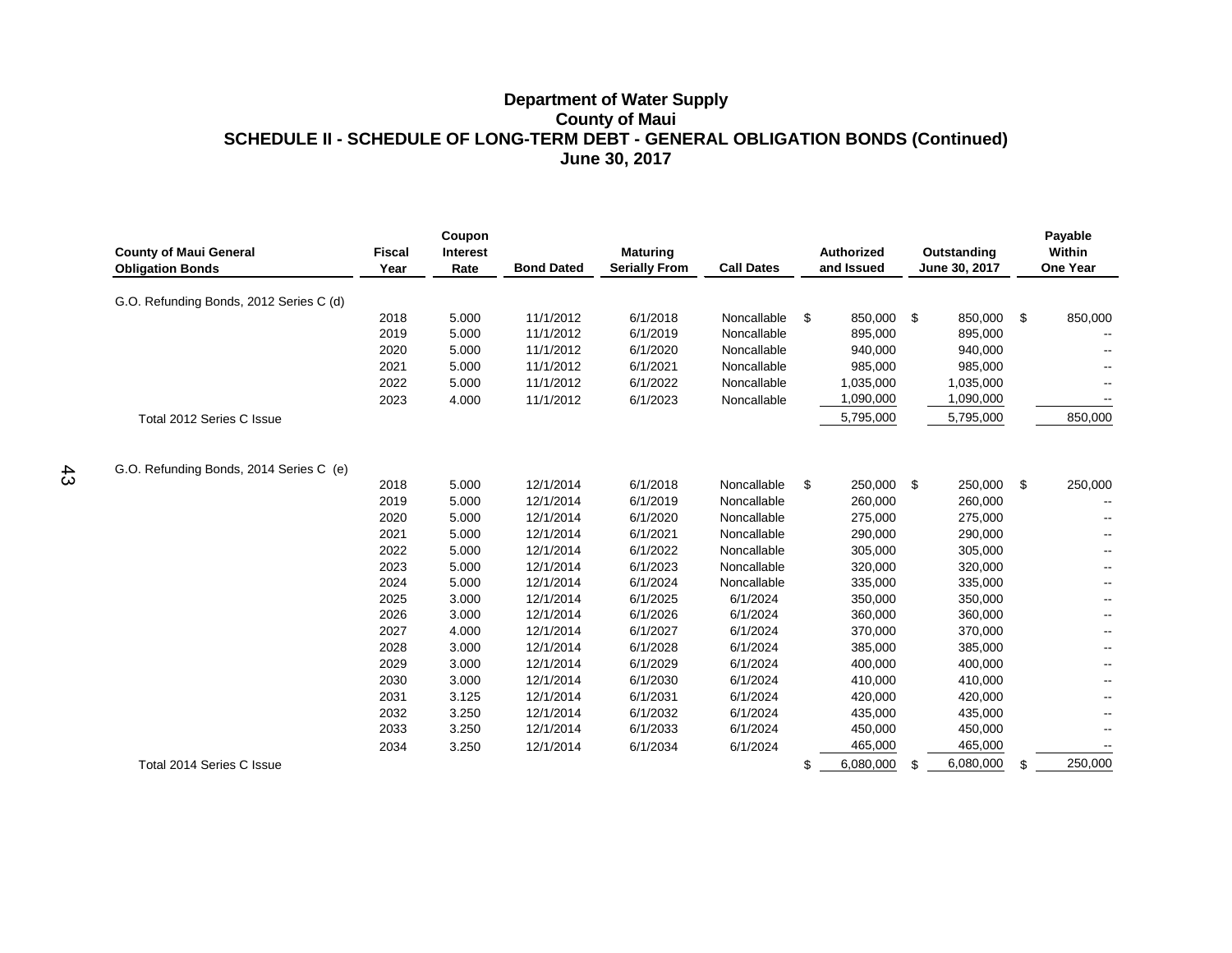### **Department of Water Supply County of Maui SCHEDULE II - SCHEDULE OF LONG-TERM DEBT - GENERAL OBLIGATION BONDS (Continued) June 30, 2017**

| <b>County of Maui General</b><br><b>Obligation Bonds</b> | <b>Fiscal</b><br>Year | Coupon<br><b>Interest</b><br>Rate | <b>Bond Dated</b> | <b>Maturing</b><br><b>Serially From</b> | <b>Call Dates</b> | <b>Authorized</b><br>and Issued |            | Outstanding<br>June 30, 2017 |            |     | Payable<br>Within<br>One Year |
|----------------------------------------------------------|-----------------------|-----------------------------------|-------------------|-----------------------------------------|-------------------|---------------------------------|------------|------------------------------|------------|-----|-------------------------------|
|                                                          |                       |                                   |                   |                                         |                   |                                 |            |                              |            |     |                               |
| G.O. Refunding Bonds, 2015 Series B (f)                  | 2018                  | 5.000                             | 3/1/2016          | 9/1/2018                                | Noncallable       | \$.                             | 521,937    | - \$                         | 521,937    | -\$ |                               |
|                                                          | 2019                  | 5.000                             | 3/1/2016          | 9/1/2019                                | Noncallable       |                                 |            |                              |            |     | 521,937                       |
|                                                          |                       |                                   |                   |                                         |                   |                                 | 547,960    |                              | 547,960    |     |                               |
|                                                          | 2020                  | 5.000                             | 3/1/2016          | 9/1/2020                                | Noncallable       |                                 | 575,468    |                              | 575,468    |     |                               |
| Total 2015 Series B Issue                                |                       |                                   |                   |                                         |                   |                                 | 1,645,365  |                              | ,645,365   |     | 521,937                       |
| G.O. Refunding Bonds, 2015 Series D (g)                  |                       |                                   |                   |                                         |                   |                                 |            |                              |            |     |                               |
|                                                          | 2019                  | 5.000                             | 3/1/2016          | 9/1/2019                                | Noncallable       | -\$                             | 296,496 \$ |                              | 296,496 \$ |     |                               |
|                                                          | 2020                  | 5.000                             | 3/1/2016          | 9/1/2020                                | Noncallable       |                                 | 311,112    |                              | 311,112    |     |                               |
|                                                          | 2021                  | 5.000                             | 3/1/2016          | 9/1/2021                                | Noncallable       |                                 | 327,120    |                              | 327,120    |     |                               |
|                                                          | 2022                  | 5.000                             | 3/1/2016          | 9/1/2022                                | Noncallable       |                                 | 343,128    |                              | 343,128    |     |                               |
|                                                          | 2023                  | 5.000                             | 3/1/2016          | 9/1/2023                                | Noncallable       |                                 | 360,528    |                              | 360,528    |     |                               |
|                                                          | 2024                  | 5.000                             | 3/1/2016          | 9/1/2024                                | Noncallable       |                                 | 378,624    |                              | 378,624    |     |                               |
|                                                          | 2025                  | 5.000                             | 3/1/2016          | 9/1/2025                                | Noncallable       |                                 | 397,416    |                              | 397,416    |     |                               |
|                                                          | 2026                  | 3.000                             | 3/1/2016          | 9/1/2026                                | 9/1/2025          |                                 | 416,904    |                              | 416,904    |     |                               |
|                                                          | 2027                  | 3.000                             | 3/1/2016          | 9/1/2027                                | 9/1/2025          |                                 | 437,784    |                              | 437,784    |     |                               |
| Total 2015 Series D Issue                                |                       |                                   |                   |                                         |                   |                                 | 3,269,112  |                              | 3,269,112  |     |                               |
| <b>Total General Obligation Bonds</b>                    |                       |                                   |                   |                                         |                   | S                               | 22,119,384 | \$                           | 22,119,384 | \$  | 2,447,357                     |